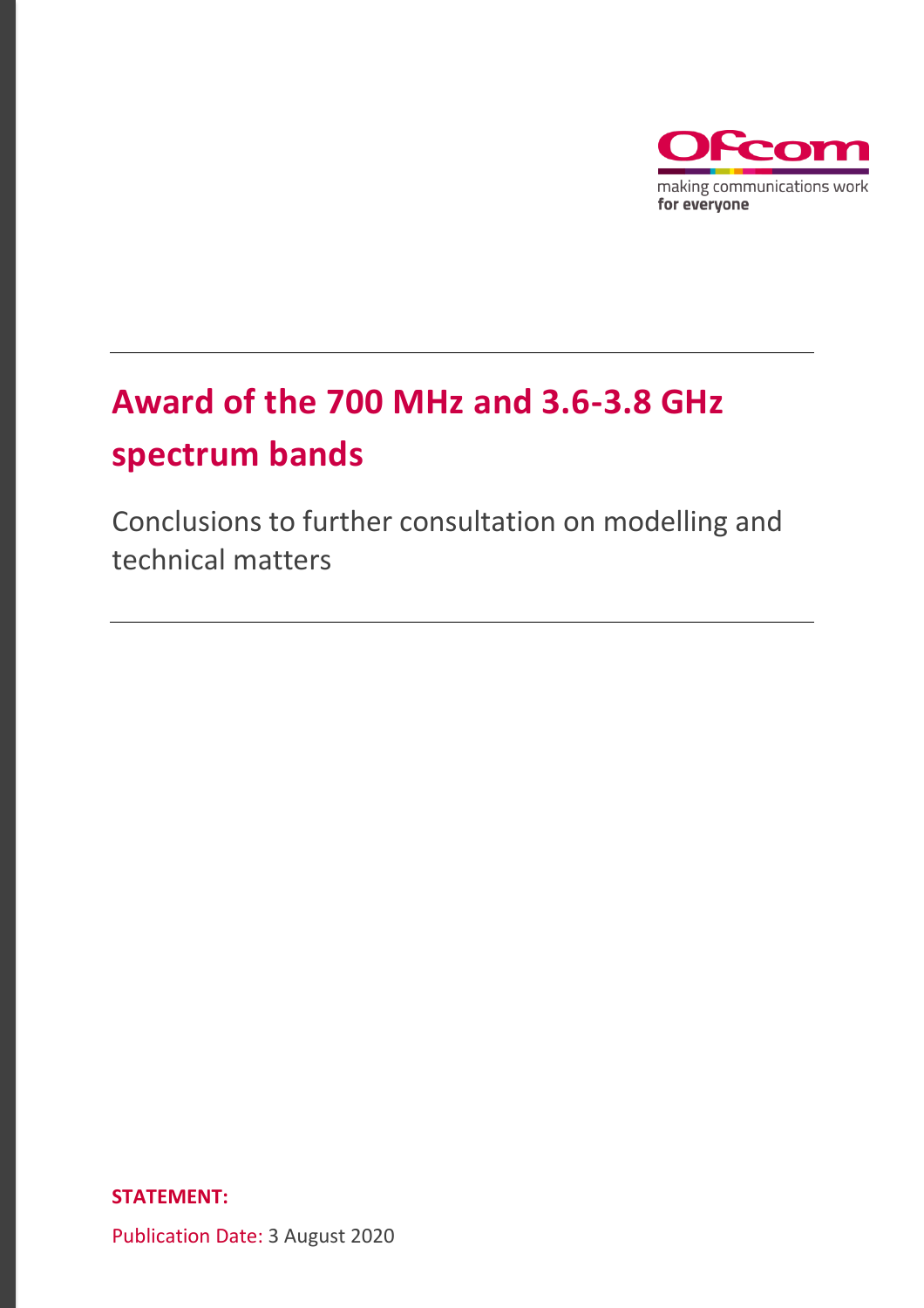# **Contents**

# **Section**

| 1. Overview                            | $\mathbf{1}$   |
|----------------------------------------|----------------|
| 2. Introduction                        | $\overline{4}$ |
| 3. Matters on which we consulted       | 5              |
| 4. Further matters raised in responses | 16             |
| 5. Conclusions                         | 33             |
| 6. Next steps                          | 34             |
| <b>Annex</b>                           |                |

[A1. Stakeholders' responses on the SUT Model](#page-36-0) 35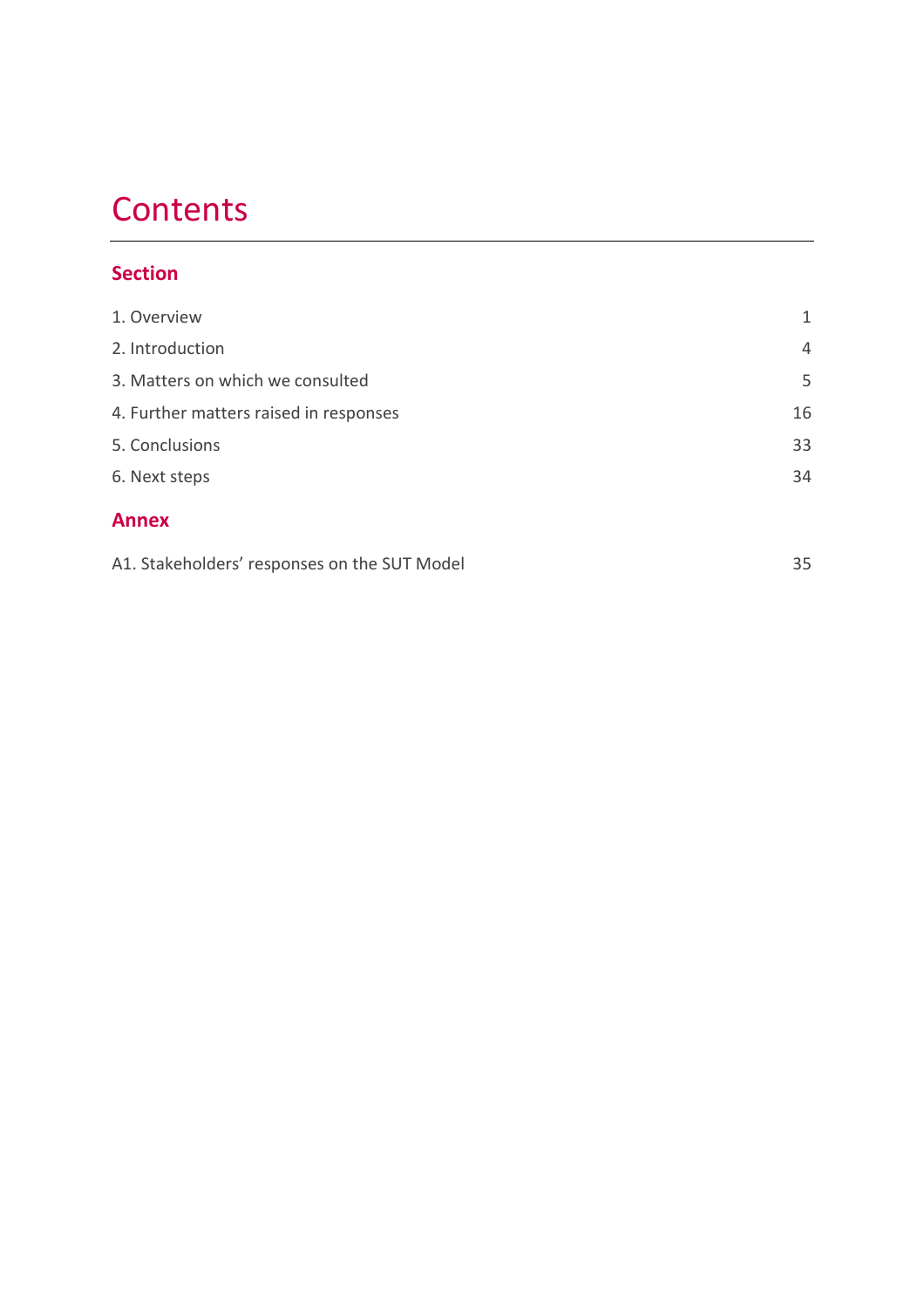# <span id="page-2-0"></span>1. Overview

## **What we have decided – in brief**

We are preparing to award spectrum in the 700 MHz and 3.6-3.8 GHz band. The spectrum will enable the industry to provide services with greater capacity and wider coverage, and to support new wireless technologies, including 5G – the latest generation of mobile services.

On 13 March 2020, following several consultations, we published a statement setting out our conclusions on the award of this spectrum by auction. We confirm those conclusions in this document, having taken account of the responses we received to a further consultation we published on 15 May 2020.

We will now proceed with our preparations to hold the auction as soon as it is reasonably practicable to do so in light of the Covid-19 pandemic. We will work with all interested bidders to ensure the auction can proceed in a secure and safe way. In light of the practical steps that we need to take in this regard, we are aiming for a formal start to the auction process in late November with a view to starting bidding in mid-January 2021.

- 1.1 We published a statement on 13 March 2020 (the "**13 March Statement**") setting out our conclusions on the award of the 700 MHz and 3.6-3.8 GHz spectrum bands by auction.<sup>1</sup> We published a further consultation on 15 May 2020 (the "**Further Consultation**"), after a stakeholder raised concerns that it had not had the opportunity to comment on our reference to a "single-user throughput" model (the "**SUT Model**") in the 13 March Statement.<sup>2</sup>
- 1.2 We referred to the SUT Model in the 13 March Statement in relation to our view that operators were likely in the longer term to be able to support a wide range of 5G services with less than 80-100 MHz of spectrum bandwidth in the 3.4-3.8 GHz band (whether contiguous or not). The Further Consultation invited comments on our use of the SUT Model for these purposes and its results, which were revised to correct certain errors which we had identified in the results we had published in the 13 March Statement.
- 1.3 The stakeholder had also raised a concern about our reference in the 13 March Statement to Dynamic Spectrum Sharing ("**DSS**"), a technology which enables the dynamic allocation of spectrum resources for 4G and 5G respectively based on demand for each service, using

<sup>1</sup> See *Award of the 700 MHz and 3.6-3.8 GHz spectrum bands*, Ofcom Statement, 13 March 2020, https://www.ofcom.org.uk/ data/assets/pdf file/0020/192413/statement-award-700mhz-3.6-3.8ghz[spectrum.pdf](https://www.ofcom.org.uk/__data/assets/pdf_file/0020/192413/statement-award-700mhz-3.6-3.8ghz-spectrum.pdf)

<sup>2</sup> See *Award of the 700 MHz and 3.6-3.8 GHz bands, Further consultation on modelling and technical matters*, Ofcom consultation, 15 May 2020,

https://www.ofcom.org.uk/ data/assets/pdf file/0023/195521/consultation-sut-modelling-700mhz-3.6-[3.8ghz-spectrum.pdf](https://www.ofcom.org.uk/__data/assets/pdf_file/0023/195521/consultation-sut-modelling-700mhz-3.6-3.8ghz-spectrum.pdf)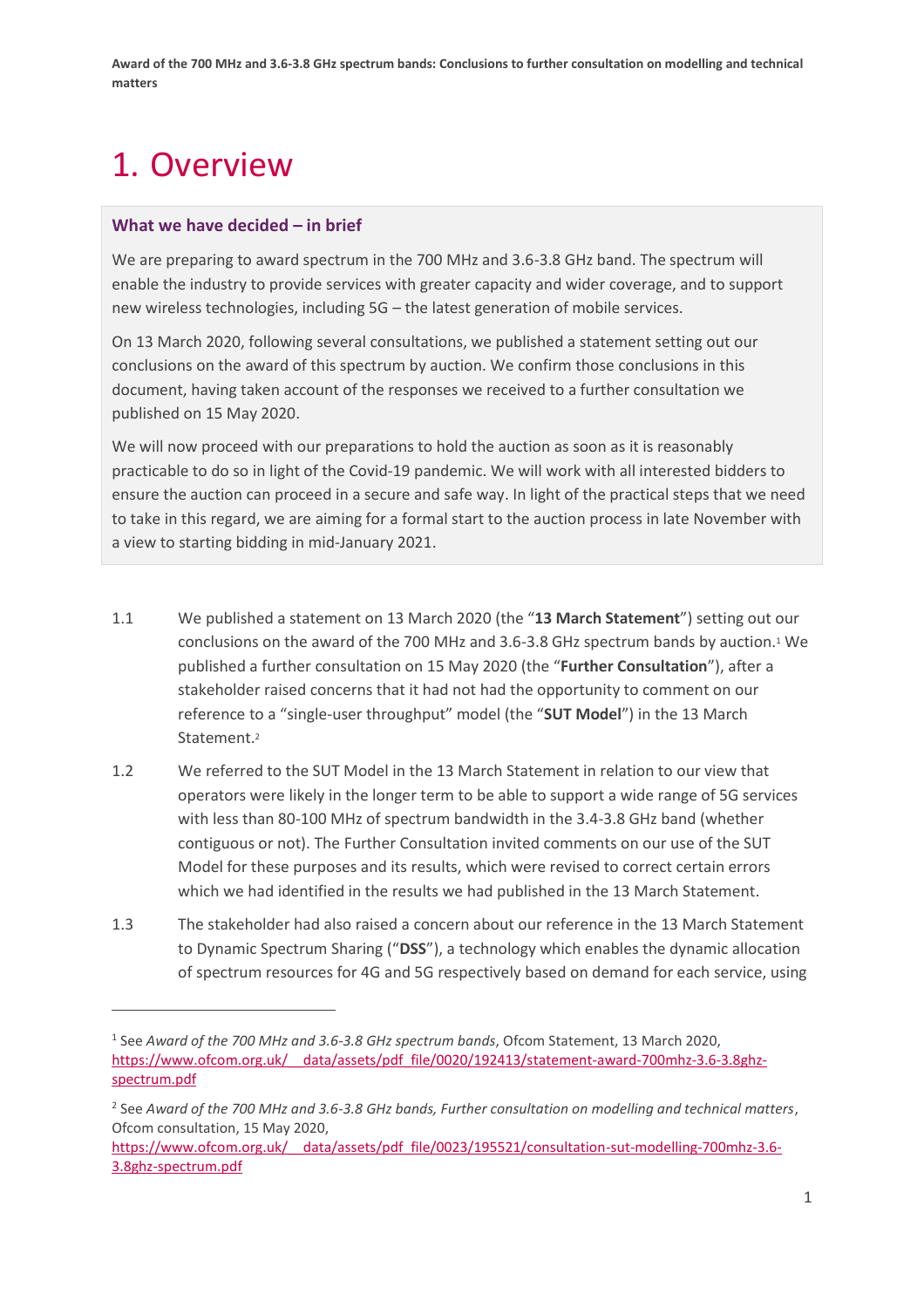the same frequency carrier to carry both 4G and 5G traffic. The stakeholder highlighted the fact that a technical solution for DSS was not available in the 2.3 GHz band and suggested that this raised concerns about our reference to the use of DSS to facilitate re-farming of 4G spectrum. We therefore also invited comment on this matter in the Further Consultation.

- 1.4 Following our review of stakeholders' responses to the Further Consultation, our assessment is that the results of the SUT Model, as revised, support our view that it is likely to be technically feasible for MNOs to support a wide range of 5G services with channel bandwidths in their current holdings smaller than 80 MHz, including 40 MHz.
- 1.5 Taking this together with the other parts of our competition assessment set out in the 13 March Statement, our overall conclusion remains that there is a low risk of competition concerns related to 3.4-3.8 GHz spectrum from any auction outcome.
- 1.6 Moreover, following the Further Consultation, our view remains that DSS could facilitate re-farming of most spectrum currently used for 4G to 5G. DSS is currently available for frequency division duplex (FDD) bands, which include 800 MHz, 900 MHz, 1800 MHz, 2.1 GHz bands and part of the 2.6 GHz band, and so is likely to be an option for operators to consider.
- 1.7 In their responses to the Further Consultation, stakeholders made submissions on the following additional matters, on which we had not sought further comments:
	- a) O2 was concerned about limitations of capacity in its spectrum portfolio;<sup>3</sup>
	- b) Vodafone<sup>4</sup> was concerned about H3G's incentives to trade to defragment holdings in the 3.4-3.8 GHz band and the impact of potential Government policy on the use of equipment from high-risk vendors, particularly Huawei; it also repeated its proposal that the auction should be replaced by a managed allocation of spectrum in the current circumstances;
	- c) BT<sup>5</sup> argued for the application of a cap of 140 MHz on spectrum holdings in the 3.4-3.8 GHz band;
	- d) an MNO [XREDACTED] requested that we revisit the design of the assignment stage of 700 MHz FDD frequencies;<sup>6</sup>
	- e) An individual respondent was concerned about the effects of 5G on health and the environment.

<sup>&</sup>lt;sup>3</sup> O2 non-confidential response to the Further Consultation, pages 3-4.

<sup>&</sup>lt;sup>4</sup> Vodafone non-confidential response to the Further Consultation, page 2.

<sup>5</sup> BT non-confidential response to the Further Consultation, paragraph 5.

<sup>6</sup> [REDACTED] letter to Ofcom of 12 June 2020.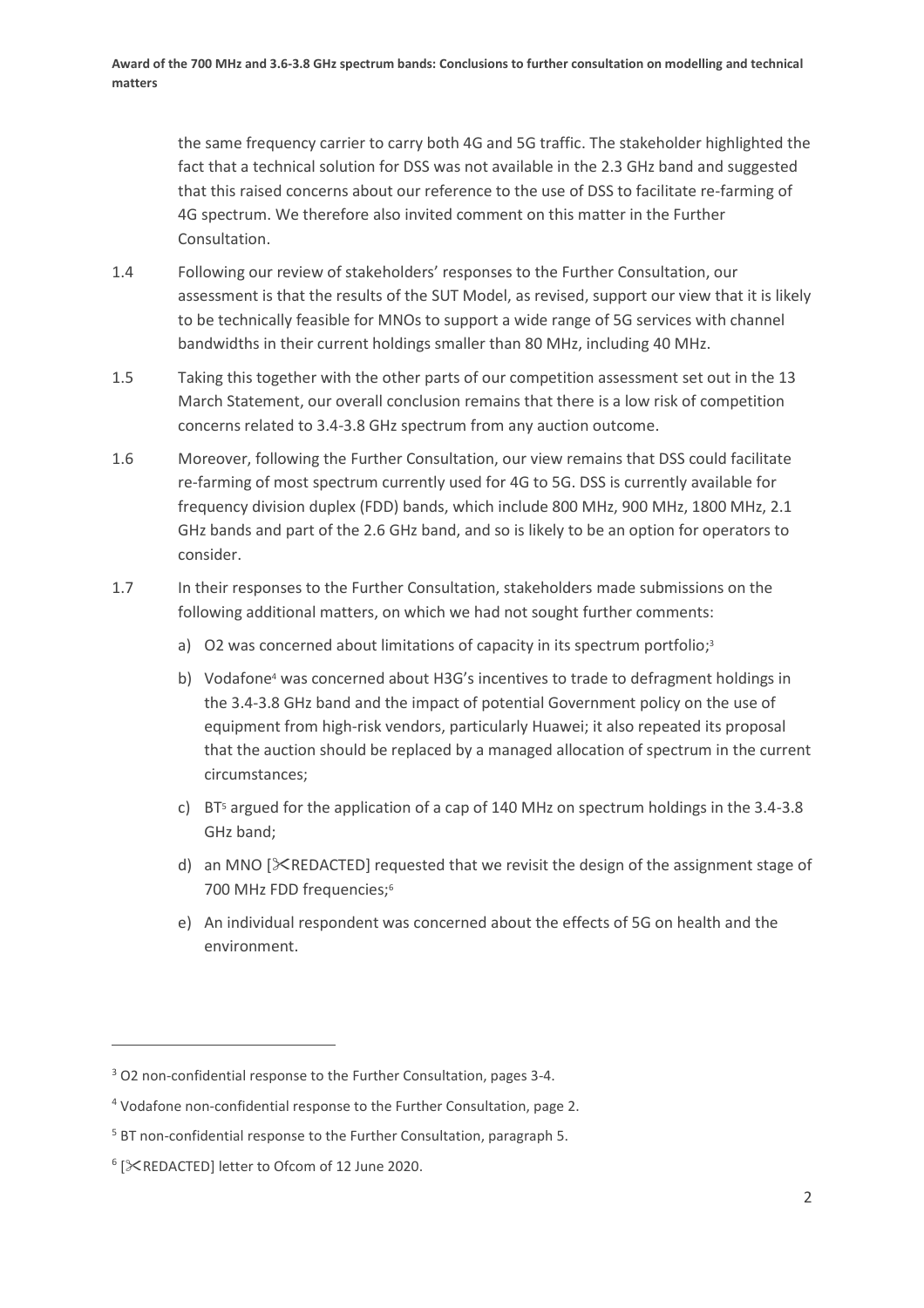- 1.8 We have examined these submissions and conclude that, to the extent they contain any new evidence, they do not give us cause to change the conclusions we set out in the 13 March Statement.
- 1.9 As we explained in March, a significant part of this spectrum could be used now to provide services. We think it is important for consumers and for competition that the spectrum be used as soon as is reasonably practicable without unnecessary delay. Stakeholders have had multiple opportunities to make representations to us in relation to the auction, and we intend to proceed to hold it as soon as the current circumstances allow, with a target of mid-January for the start of bidding.
- 1.10 Any claim for judicial review would inevitably further delay the auction, and the use of this important spectrum. We therefore remain of the view that any claim for judicial review should be brought promptly, with a request that the courts expedite the matter. We therefore request that if any stakeholder intends to bring a claim for judicial review that they should do so by the end of August, having indicated such intention to us and any interested parties within two weeks of the date of this document.

The overview section in this document is a simplified high-level summary only. Our reasoning and the conclusions we have reached are set out in the full document.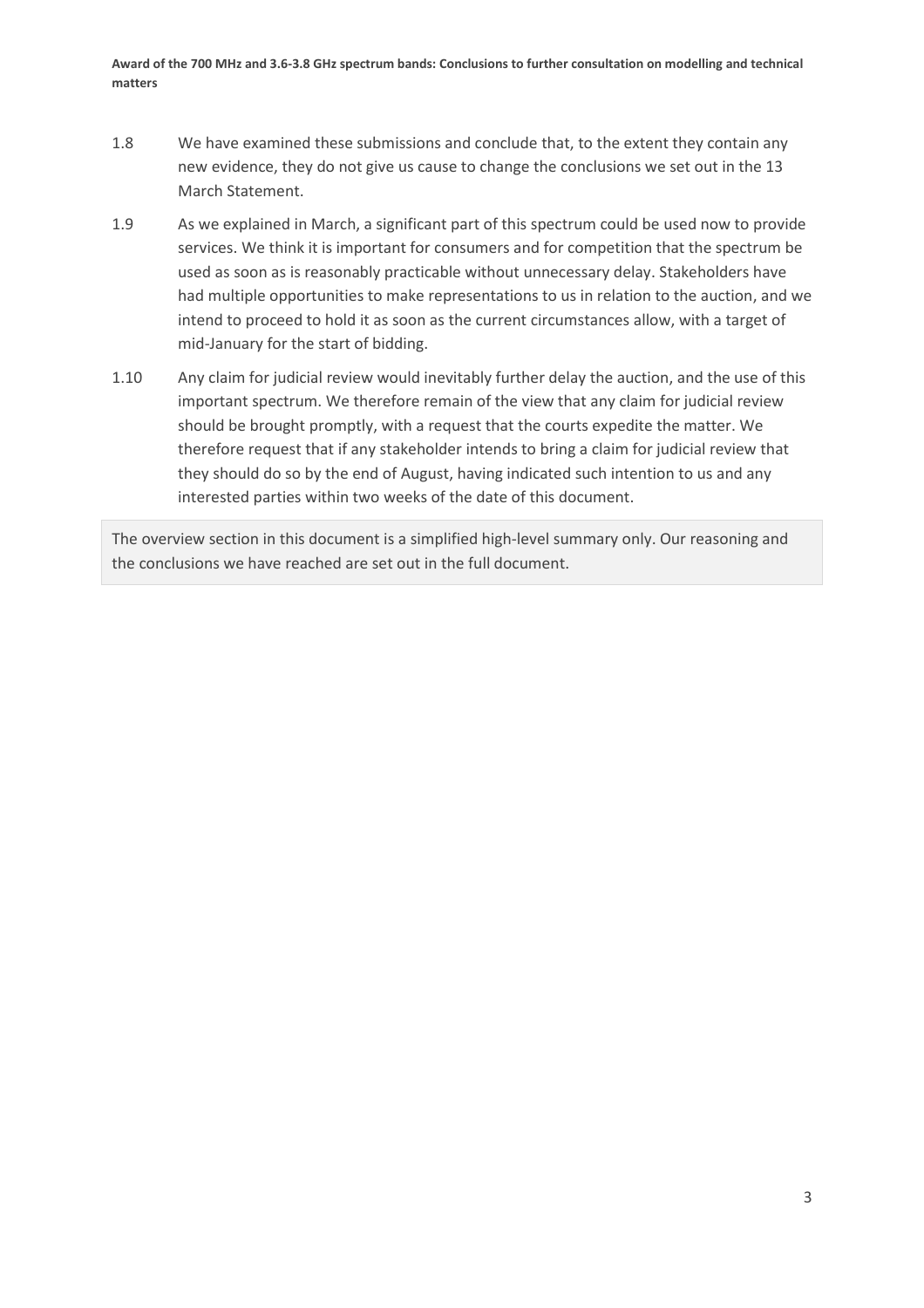# <span id="page-5-0"></span>2. Introduction

- 2.1 In December 2018, we published a consultation document setting out our proposals for the award of 80 MHz in the 700 MHz band and 120 MHz in the 3.6-3.8 GHz band (the "**December 2018 consultation**").<sup>7</sup> One of the issues that we considered as part of our competition assessment was whether an operator needed 80-100 MHz of spectrum in the 3.4-3.8 GHz band in the longer term to compete in 5G services. We reached the provisional view that this was not necessary. We reached the conclusion that this was not necessary in the 13 March Statement, following two further consultations on the auction design. 8
- 2.2 On 9 April 2020, a stakeholder raised with us a concern that Ofcom had not given stakeholders an opportunity to comment on the use of the SUT Model in supporting Ofcom's position, set out in the 13 March Statement. It also raised a concern about our reference to the availability of dynamic spectrum sharing to facilitate re-farming of 4G spectrum for 5G.
- 2.3 We published the Further Consultation on 15 May 2020 to ensure that all stakeholders had an opportunity to make any observations they wished to make on these matters.
- 2.4 We received responses from the four mobile network operators (MNOs) and a confidential response from an individual. <sup>9</sup> The MNOs addressed the questions on which we consulted, and raised certain wider points, some of which they had variously put to us previously.
- 2.5 In the rest of this document, we summarise the position consulted on in the Further Consultation, summarise and consider the responses, and set out our final conclusions.

[https://www.ofcom.org.uk/\\_\\_data/assets/pdf\\_file/0028/172648/revised-proposal-auction-design.pdf](https://www.ofcom.org.uk/__data/assets/pdf_file/0028/172648/revised-proposal-auction-design.pdf)

<sup>7</sup> See *Award of the 700 MHz and 3.6-3.8 GHz spectrum bands*, Ofcom consultation, 18 December 2018, https://www.ofcom.org.uk/ data/assets/pdf file/0019/130726/Award-of-the-700-MHz-and-3.6-3.8-GHz[spectrum-bands.pdf](https://www.ofcom.org.uk/__data/assets/pdf_file/0019/130726/Award-of-the-700-MHz-and-3.6-3.8-GHz-spectrum-bands.pdf)

<sup>8</sup> See *Defragmentation of spectrum holdings in the 3.4-3.8 GHz band*, Ofcom consultation, 11 June 2019, https://www.ofcom.org.uk/ data/assets/pdf file/0011/152102/consultation-defragmentation-spectrum[holdings.pdf,](https://www.ofcom.org.uk/__data/assets/pdf_file/0011/152102/consultation-defragmentation-spectrum-holdings.pdf) and *Award of the 700 MHz and 3.6-3.8 GHz spectrum bands - Revised proposals on auction design*, Ofcom consultation, 28 October 2019,

<sup>&</sup>lt;sup>9</sup> The individual is concerned about the effects of 5G on health and the environment.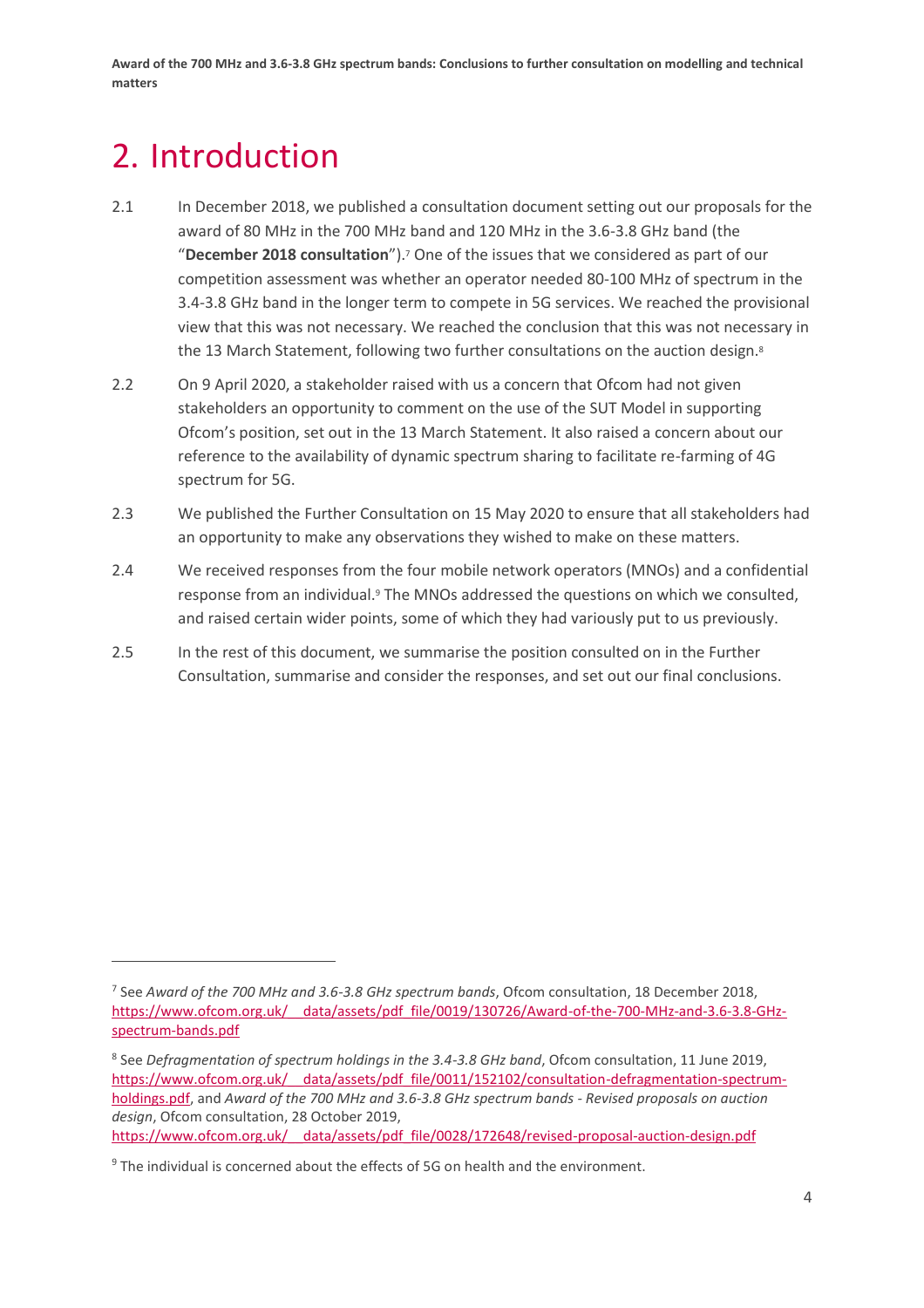# <span id="page-6-0"></span>3. Matters on which we consulted

- 3.1 In this section we review and consider stakeholders' responses to the two matters which we set out in the Further Consultation, namely:
	- a) our use of the SUT Model, as revised, in supporting our position in the 13 March Statement; and
	- b) our reference to the availability of dynamic spectrum sharing to facilitate re-farming of 4G spectrum to 5G.

# **The SUT Model**

## **Consultation position on the SUT Model**

3.2 In this section we summarise what we said about the SUT Model in the Further Consultation.

## **Reference to the SUT Model in the 13 March Statement**

- 3.3 In the 13 March Statement, having conducted a competition assessment, we decided to include a cap of 416 MHz on the total amount of mobile spectrum any single operator may hold as a result of the award, and to include measures in the assignment stage of the auction to facilitate defragmentation of the MNOs' holdings in that band. We decided not to include a further sub-cap on holdings in the wider 3.4-3.8 GHz band.
- 3.4 We referred to the SUT Model in the 13 March Statement in relation to one of several elements of reasoning in our competition assessment, in which we considered various potential competition concerns which might arise as a result of different outcomes of the auction.
- 3.5 We identified two main potential competition concerns which could arise as a result of asymmetry of MNOs' ultimate holdings in the 3.4-3.8 GHz band:<sup>10</sup>
	- a) first, there could be an asymmetry in the relative scale of holdings if H3G won a large share of the remaining 120 MHz available in the 3.4-3.8 GHz band; and
	- b) second, fragmented holdings in the band could prevent one or more MNOs from realising the benefits of contiguity or proximity.
- 3.6 We considered two time periods in our assessment<sup>11</sup>:
	- a) the short term lasting until around 2021, in which the 3.4-3.8 GHz band would be the main spectrum useable for 5G; and

<sup>&</sup>lt;sup>10</sup> 13 March statement, paragraph 4.219.

<sup>11</sup> 13 March Statement, paragraphs 4.205 and 4.225-4.226.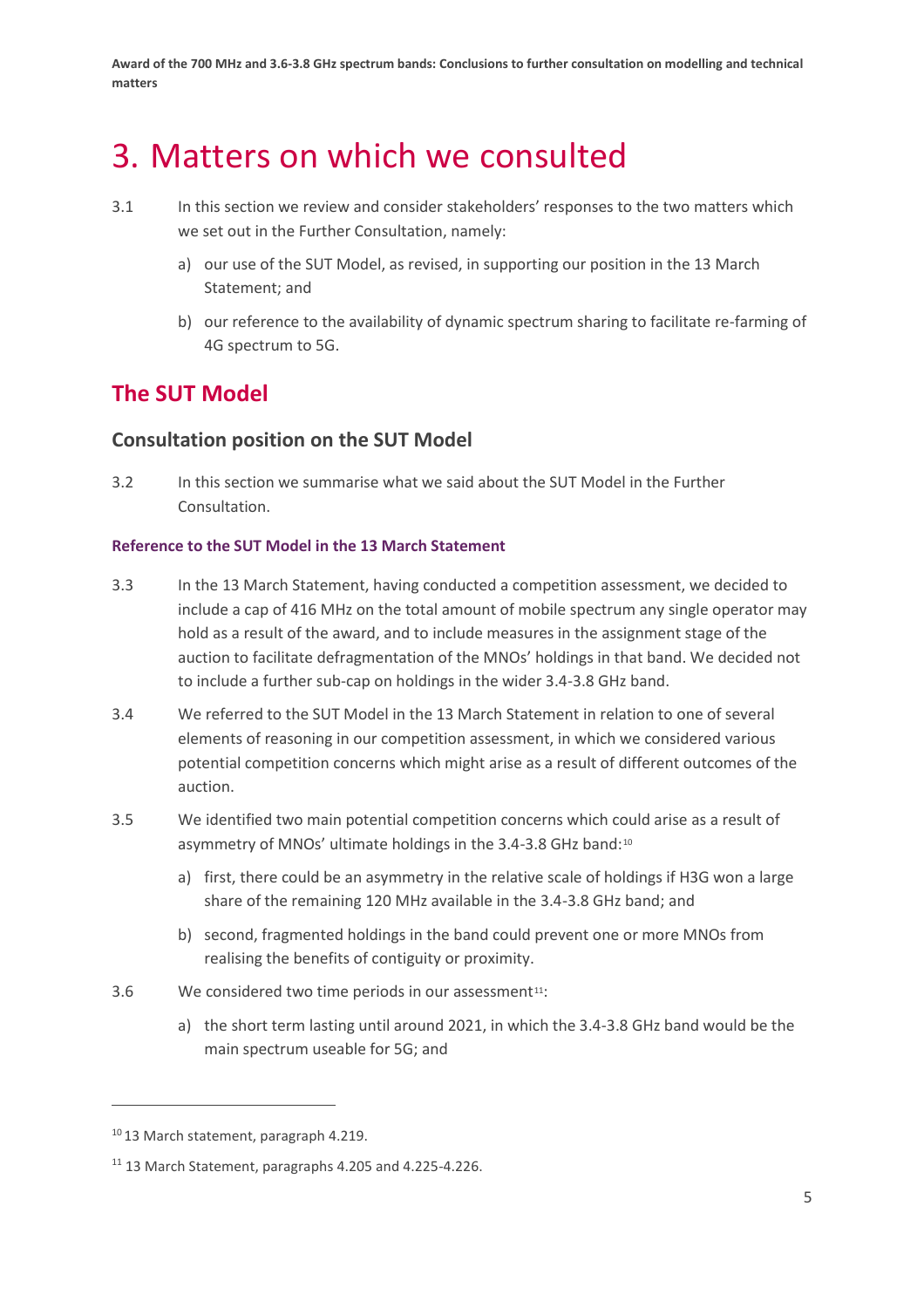- b) the longer term from around 2022, when Ofcom considered that technological developments would be likely to enable other bands to be used for 5G.
- <span id="page-7-0"></span>3.7 Having considered both the short and longer term, we concluded that there was a low risk of competition concerns related to 3.4-3.8 GHz spectrum arising from any auction outcome.<sup>12</sup> With respect to the longer term, we reached this conclusion for three main reasons:<sup>13</sup>
	- a) In the longer term, spectrum in other bands in which Vodafone, O2 and BT/EE have holdings would be available for 5G, which the operators could re-farm for 5G use;
	- b) If MNOs really needed more spectrum in the 3.4-3.8 GHz band to compete, they would be likely to be able to acquire some 3.6-3.8 GHz spectrum in this auction; and
	- c) Having regard to the uncertainty about which future 5G services were likely to be important for consumers, and what the technical requirements for those services might be, we had not seen clear evidence suggesting there were likely to be future 5G services which would be of significant commercial importance and which would require 80-100 MHz of contiguous spectrum.
- 3.8 With respect to (c), we considered:
	- a) which would be the key 5G services for competition (and when they would become important), and
	- b) whether operators were likely to require 80-100 MHz of 3.4-3.8 GHz bandwidth, contiguous or otherwise, to provide those services.
- 3.9 We concluded that there was very little certainty over which 5G services would be important and when. 14
- 3.10 We recognised that, in principle, large bandwidths could assist in delivering some hypothetical use cases (such as augmented/virtual reality, or very high-resolution professional quality video streaming).<sup>15</sup>
- 3.11 However, we noted that stakeholders had not provided clear evidence of use cases which were likely to require 80-100 MHz of 3.4-3.8 GHz bandwidth (contiguous or otherwise) and which were likely to be of significant commercial and competitive importance.<sup>16</sup>We noted that, at this stage, any assessment of the commercial and competitive importance of hypothetical services would be inherently speculative.

<sup>12</sup> 13 March Statement, paragraph 4.203.

<sup>13</sup> 13 March Statement, paragraphs 4.208-4.211.

<sup>14</sup> 13 March Statement, paragraphs 4.257, A.7.6 and A.7.19.

<sup>&</sup>lt;sup>15</sup> 13 March Statement, paragraph 4.258.

<sup>16</sup> 13 March Statement, paragraphs 4.211, 4.258, 4.290(b) and A7.39.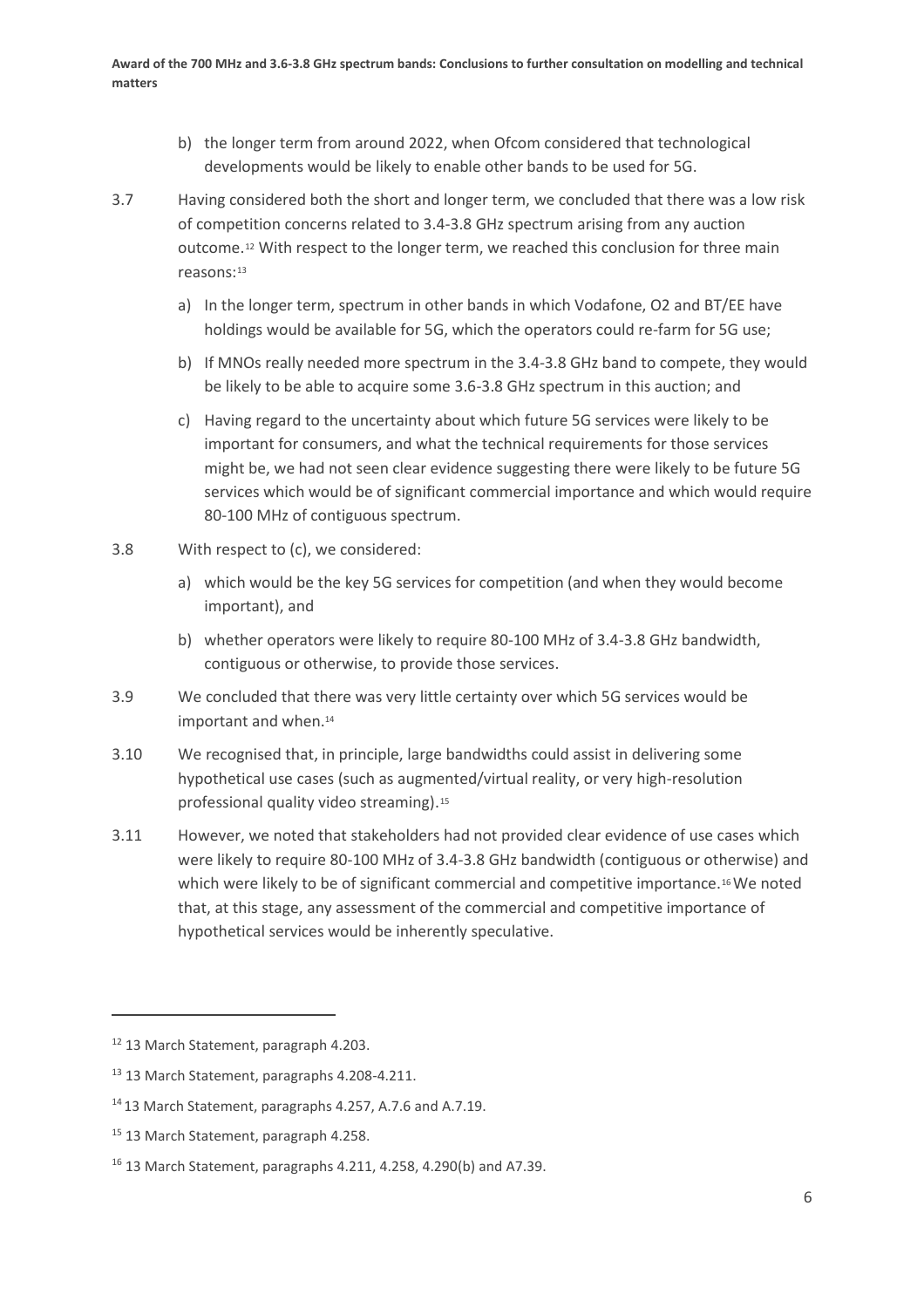- 3.12 Finally, we noted that if some new and important service that required 80 MHz did emerge, then in our view there was a low risk that the necessary performance could not be achieved by alternative means – including dual connectivity, carrier aggregation, Wi-Fi/Wi-Fi offload, or mmWave spectrum – without too great a loss in quality of service.
- 3.13 As part of our overall assessment, we checked whether our own modelling using the SUT Model – suggested that 80-100 MHz bandwidth in the 3.4-3.8 GHz band would be necessary to support a range of potential future 5G services.
- <span id="page-8-0"></span>3.14 In addition, and separately from the SUT Model, we explained that MNOs would have access to increasingly large capacity over time due to re-farming existing spectrum for 5G, deployment of equipment supporting massive MIMO and beamforming. LTE networks would also continue to contribute to meeting capacity needs. We did not identify any points at which capacity demands driven by 5G would diverge significantly from MNOs' ability to provide the required capacity.<sup>17</sup>

## **The SUT Model**

- 3.15 The SUT Model calculates an approximate theoretical maximum data throughput which a radio link in a cell of a 5G mobile network could support, given an assumed bandwidth of the radio carrier and an assumed received signal quality, expressed as signal to interference and noise ratio (the "SINR").<sup>18</sup> Data throughput is the rate at which data can be successfully transmitted in a cell of a network and, as such, is one measure of the performance of a network.
- 3.16 The data throughput calculated by the SUT Model can be thought of as the maximum data throughput which a single user could experience at a location at which a given SINR applies, if all the data-carrying resources of the radio carrier were dedicated to that user, i.e. if there were no other active users on that carrier in the cell. We can use the SUT Model to explore the technical feasibility of delivering the minimum throughput required to support a particular service by comparing that throughput to the maximum throughput which the radio carrier of a given bandwidth can deliver at various SINR levels achieved in a real network.
- 3.17 We recognised in the 13 March Statement that the SUT Model was a simplified theoretical model and that, in an actual deployment, many users would share the resources of a carrier. Nonetheless, we considered that its results could give us some indication of what services carriers of different bandwidths might technically be capable of supporting.

<sup>&</sup>lt;sup>17</sup> 13 March Statement, paragraph 4.259.

<sup>&</sup>lt;sup>18</sup> Although there are other considerations that also affect signal quality, since the SUT Model focuses on the aspect related to SINR, we refer to SINR and signal quality interchangeably for ease of discussion in this document.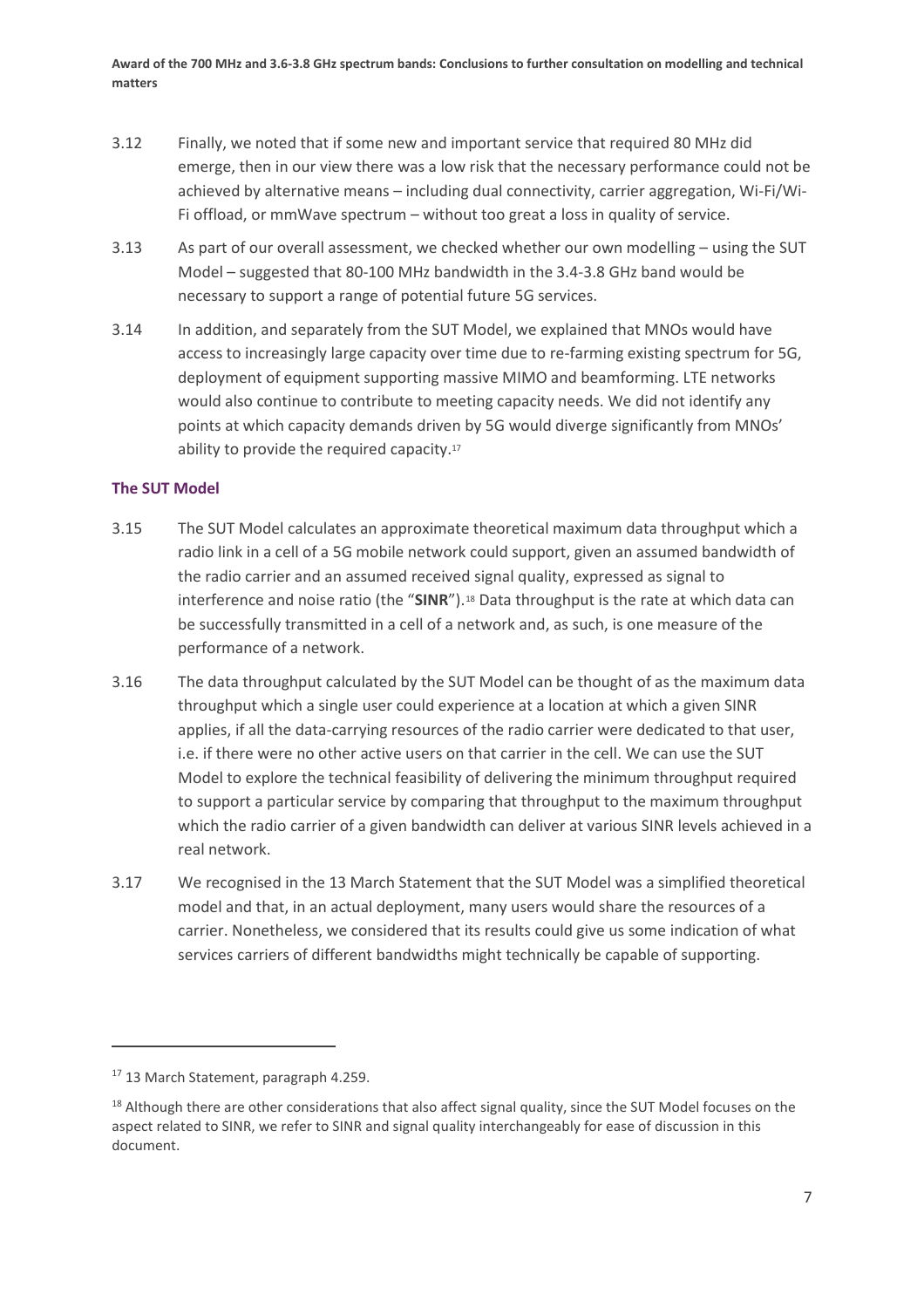## **Results of the SUT Model**

- 3.18 The results we set out in the 13 March Statement suggested that MNOs were likely to be able to support a wide range of 5G services with their current holdings (i.e. with channel bandwidths smaller than 80 MHz, including 40 MHz), in combination with massive MIMO (mMIMO).*15F* <sup>19</sup> That is to say, the results suggested that it would be technically feasible for operators to support a wide range of 5G services with smaller bandwidths than 80 MHz. We drew no conclusions as to the associated commercial incentives or the competitive significance of future hypothetical services.
- 3.19 After we published the 13 March Statement, we identified and corrected certain errors in the original SUT modelling. We set out the revised results of the SUT Model in the Further Consultation. We noted in the Further Consultation that the differences were due to some adjustments to the modelled spectrum scenarios and to corrections of the errors identified.<sup>20</sup> In consequence, paragraphs A.7.56 to A7.65 of Annex 7 to the 13 March Statement are no longer valid and should be ignored. The correct description of the SUT Model as revised is set out in the Further Consultation. In the Further Consultation, we also modelled two different downlink-to-uplink Time-Division Duplex ("**TDD**") ratios.<sup>21</sup>
- 3.20 We used 3GPP document TR 22.891 as the primary source of information about potential future 5G services.<sup>22</sup> Document TR 22.891 sets out 74 potential use cases (i.e. services) but does not specify the type of spectrum expected to carry the services. We considered that in a number of cases it was likely that use of a large bandwidth of mmWave spectrum was anticipated rather than spectrum in the 3.4-3.8 GHz band. A number of the services are also specific to indoor or hot spot usage.<sup>23</sup>

<sup>&</sup>lt;sup>19</sup> mMIMO is a new antenna technology which MNOs are likely to deploy in many 5G base stations. Two of the key benefits of mMIMO are improved capacity by utilizing multi-user MIMO (MU-MIMO) and improved coverage by utilizing beamforming, which, for example, allows coverage from a network using 3.x GHz spectrum to approximately match that of a network using 1800 MHz. Note that we did not include mMIMO in the SUT modelling. This is because we would expect mMIMO to be used in addition to the single-user MIMO (SU-MIMO) configurations that we did include, as it is unlikely that an operator would deploy mMIMO across all the cells in its network. Also, we have modelled SUT which assumes that there is only one user in a cell and that user receives all the carrier resources.

 $20$  For a description of the changes made to the model please see paragraph A1.54 in Annex A1 of the Further Consultation.

<sup>&</sup>lt;sup>21</sup> We additionally presented uplink results using a downlink to uplink ratio of 1:1 as this may be more representative of some indoor scenarios. See paragraphs 1.21-1.22, A1.41 and A1.54(a) of the Further Consultation.

<sup>&</sup>lt;sup>22</sup> The 3GPP is a global consortium of standards organisations which develop protocols for mobile telecommunications.

<sup>&</sup>lt;sup>23</sup> See Annex A1 of the Further Consultation, paragraphs A1.17 to A1.33 for a discussion of all the services in TR 22.891.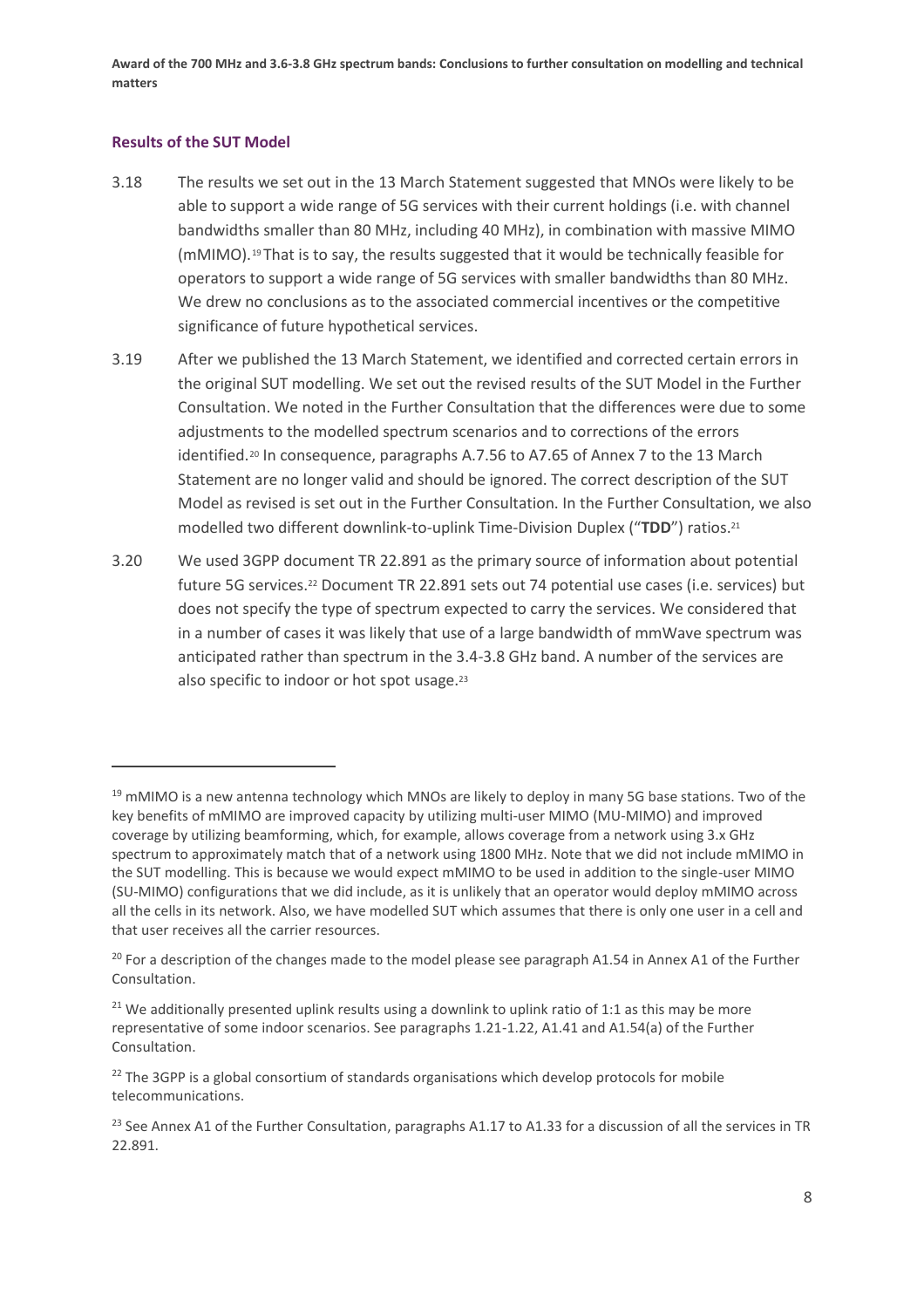- 3.21 Our analysis of the use cases and modelling results set out in the Further Consultation indicated that it was likely to be technically feasible to deliver the majority of those use cases with a network using 40 MHz of spectrum.
- 3.22 The revised SUT Model results, when compared to the corresponding results we presented in the 13 March Statement, showed lower throughputs in the downlink and significantly lower throughputs in the uplink in all bandwidth scenarios. This led us to consider whether the revised results suggested that we should draw different conclusions from those we reached in the 13 March Statement.
- 3.23 In considering the revised results, we examined in more detail the nature of some of the services for which we modelled results (those for which the minimum necessary SINR values looked more demanding). We also considered their plausible network deployment patterns, to further understand the nature of the technical feasibility challenge in providing those services using different bandwidths in the 3.4-3.8 GHz band.
- 3.24 This analysis suggested to us that the higher SINR values likely to be needed in three use cases we identified looked challenging for deployment on a macro cell network at 3.4-3.8 GHz (whether with 40, 80 or even 100 MHz of bandwidth). The minimum throughput requirement could reasonably be achieved with alternative network deployment patterns – such as small cell deployment at a hot spot for mobile broadband live video, or deployment indoors with a symmetrical uplink/downlink ratio<sup>24</sup> for industrial control. We explained that we might expect operators to deploy such alternatives if these services proved to be commercially important.
- 3.25 We reached a provisional conclusion that the results of the modelling remained consistent with our view as set out in the 13 March Statement that it is likely to be technically feasible for MNOs to support a wide range of 5G services with channel bandwidths in their current holdings smaller than 80 MHz, including 40 MHz.

# **Stakeholders' responses on the SUT Model**

- 3.26 A detailed review of the stakeholders' responses on the SUT Model is set out at Annex A1.
- 3.27 Although respondents were either content with, or had independently verified, the accuracy of the results of the revised SUT Model, all MNOs said that there were a number of omissions, simplifications and invalid assumptions in our modelling. Their criticisms took issue with:
	- i) our choice of 5G use cases;
	- ii) certain inputs we chose for the SUT Model and certain assumptions we made in it; <sup>25</sup> and

<sup>&</sup>lt;sup>24</sup> We modelled a 1:1 uplink/downlink ratio as a symmetrical assignment of uplink and downlink symbols.

<sup>&</sup>lt;sup>25</sup> These included downlink-to-uplink ratio indoors, special multiplexing order at low SINR, capacity penalty of using fragmented spectrum and spectrum scenarios modelled.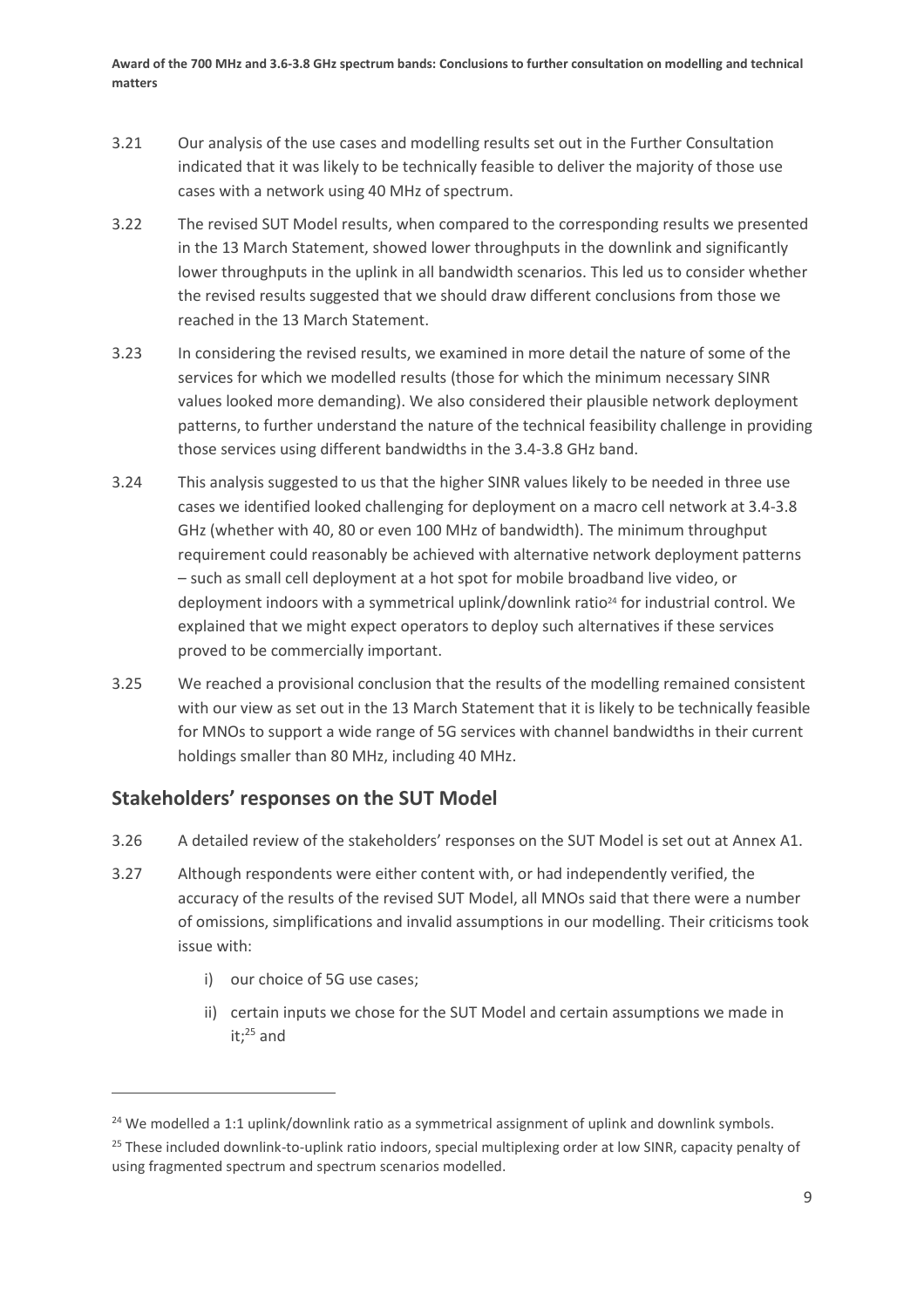- iii) the fact that we did not extend the SUT Model further.
- 3.28 They also suggested how we might have extended our model, primarily with the goal of modelling capacity, to include multiple users in a cell; and cell and network densification. They further suggested that we could have modelled SINR distribution across a cell.
- 3.29 O2, BT and Vodafone considered that aspects of our modelling led to our results being overly optimistic. O2<sup>26</sup> provided a consultant's report as part of its response, which criticised a number of features: our use of a 1:1 downlink-to-uplink ratio for the industrial control use case; our lack of discussion of how likely the SINR values, which we said were necessary, are to be realised, especially in the uplink; our assumption that small cells could be deployed to resolve issues whenever needed; and our simplification of the role of 4x4 SU-MIMO antennas.
- 3.30 Vodafone<sup>27</sup> said that it did not see anything in Ofcom's SUT Model analysis with which it would fundamentally disagree, but described our choice of use cases as arbitrary. It said that a major use case  $[\<$  REDACTED] which it claimed that our analysis showed to be problematic. <sup>28</sup> It also said that Ofcom had focused too narrowly on consumer use cases to the detriment of the industrial applications that are just as important to the UK economy.<sup>29</sup>
- 3.31 BT<sup>30</sup> said we should have used a different 3GPP document as the source for our 5G use cases and that we should have included services requiring 1 Gbps in our analysis.
- 3.32 H3G<sup>31</sup> agreed with our modelling and extended it to consider both the impact of multiple users in a cell and also to what extent operators would need to densify their networks to match the throughput of an 80 MHz carrier on a sparser network with the throughput of a 40 MHz carrier on a denser network. H3G reported that its extended modelling still supported our conclusions.
- <span id="page-11-0"></span>3.33 BT,<sup>32</sup> O2<sup>33</sup> and Vodafone<sup>34</sup> argued that we should not have confined ourselves to the SUT Model, which represents a simplification of realistic scenarios. They argued that we should

<sup>&</sup>lt;sup>26</sup> Professor William Webb's report submitted on behalf of O2 in response to the Further Consultation, paragraph 28.

<sup>&</sup>lt;sup>27</sup> Vodafone non-confidential response to the Further Consultation, page 9.

<sup>&</sup>lt;sup>28</sup> Vodafone confidential response to the Further Consultation, page 10.

<sup>&</sup>lt;sup>29</sup> Vodafone non-confidential response to the Further Consultation, pages 10-11.

<sup>&</sup>lt;sup>30</sup> BT non-confidential response to the Further Consultation, page 5.

<sup>&</sup>lt;sup>31</sup> H3G non-confidential response to the Further Consultation, paragraphs 9.4 and 12.16.

<sup>&</sup>lt;sup>32</sup> BT non-confidential response to the Further Consultation, paragraph 2.

<sup>&</sup>lt;sup>33</sup> O2 non-confidential response to the Further Consultation, paragraph 2, and Professor William Webb's report submitted on behalf of O2 in response to the Further Consultation, paragraphs 4-5.

<sup>&</sup>lt;sup>34</sup> Vodafone non-confidential response to the Further Consultation, pages 2, 11 and 14.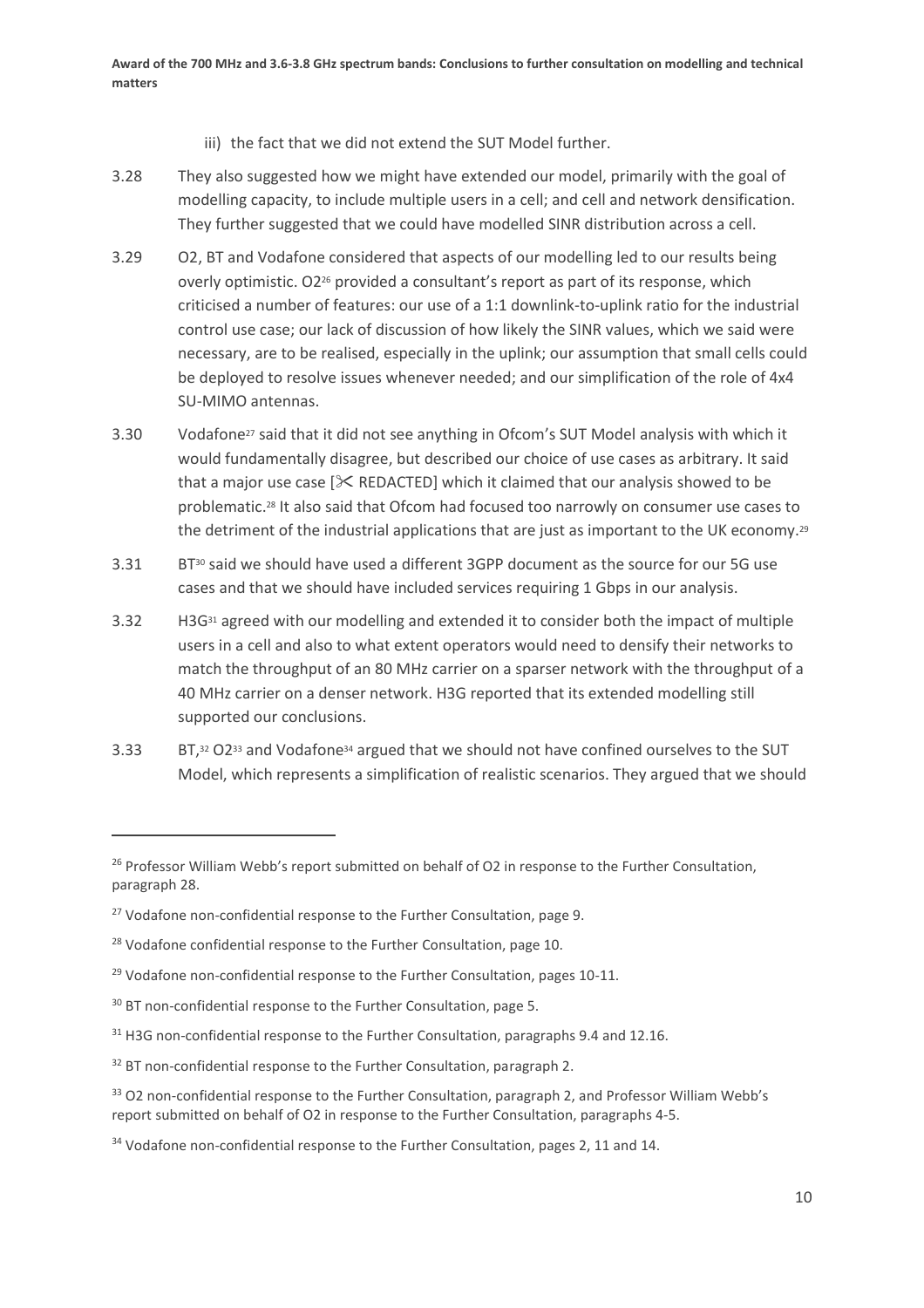go further and model the effect of holdings smaller than 80 MHz on traffic-carrying capacity in a realistic deployment with many simultaneous users.

<span id="page-12-0"></span>3.34 The consultant's report submitted by O2<sup>35</sup> said that a simplified and illustrative capacity model he had put together suggested to him that there were plausible scenarios where 40 MHz was not enough bandwidth to deliver 5G services to the number of simultaneous users likely to demand them. He concluded that with only 40 MHz there might be insufficient spectrum to meet the rapidly growing demands of subscribers with the result that services would need to be curtailed, and many subscribers might not be able to receive the 5G service that they would like.

## **Our conclusions in light of stakeholders' comments on the SUT Model**

- 3.35 Stakeholders' comments on the SUT Model fell into two broad categories:
	- i) comments on the SUT Model and the use we made of it in the 13 March Statement and Further Consultation for minimum throughput requirements of 5G services (not capacity to support the traffic of multiple users); and
	- ii) comments on capacity requirements for carrying the traffic of multiple simultaneous users.
- 3.36 In Annex A1 we provide a detailed summary of the points made in stakeholders' responses and our conclusions in light of these.
- 3.37 Below we provide a high level summary of our conclusions.

### **Category (i) comments: the SUT Model**

- 3.38 Stakeholders did not disagree with the conclusions we drew from our SUT Model regarding the technical feasibility of a wide range of future 5G services with the MNOs' current holdings of less than 80 MHz.
- 3.39 Taking into account respondents' criticisms, we remain of the view that the SUT Model, though a simplified theoretical model, is appropriate for our purposes and that it is reasonable for us to conclude that it is likely to be technically feasible for MNOs to support a wide range of 5G services with channel bandwidths in their current holdings smaller than 80 MHz, including 40 MHz.
- 3.40 We do not agree that we should have modelled the SINR distribution across a cell or considered in more detail how likely the SINR values which we said were necessary are to be realized. We do not consider this would add significant additional insight - any SINR distribution we calculated would, in any case, be specific to a certain environment and propagation model.

<sup>&</sup>lt;sup>35</sup> Professor William Webb's report submitted on behalf of O2 in response to the Further Consultation, paragraphs 62 and 64.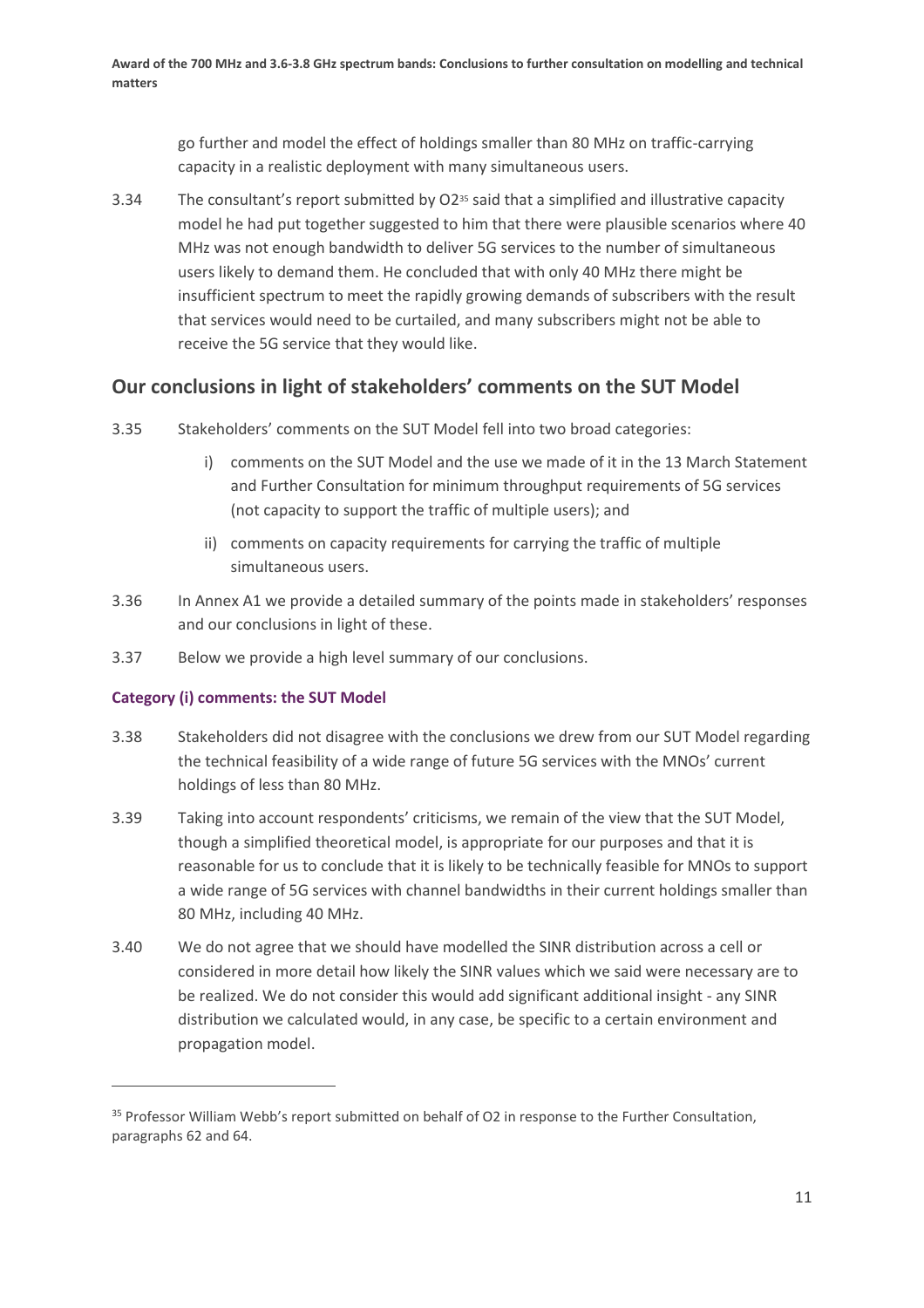- 3.41 In the Further Consultation, we used 3GPP document TR 22.891 as the primary source of information about potential future 5G services. As noted above, there are 74 use cases set out in TR 22.891 and we selected a sample of the most demanding use cases listed to test technical feasibility, including with 40 MHz of spectrum. There are of course other sources of information about potential future 5G services, but we do not believe that the alternative sources mentioned by stakeholders provide any better understanding of the spectrum bandwidth needed for future 5G services.
- 3.42 In the Further Consultation, we considered one industrial scenario, namely industrial control applications which require high reliability and very low latency (~1ms). Having considered alternative industrial use cases put forward by stakeholders in their consultation responses, we believe that the scenario we modelled is sufficiently representative of a wide range of industrial use cases.
- 3.43 In the Further Consultation, we identified two categories of services which may require speeds of "up to 1 Gbps": wireless local loop (fixed wireless access); and mobile broadband for indoor and hotspot scenarios. Figure 1 in the Further Consultation shows that very favourable signal conditions (i.e. very high SINRs) would be needed to enable 80 MHz and 100 MHz carriers to deliver 1 Gbps in the downlink. We therefore consider our assessment that operators would likely need to deploy mmWave spectrum and/or small cells to deliver these services remains valid.
- 3.44 We have assessed stakeholders' criticisms of various modelling inputs and assumptions and do not agree that they make our results overly optimistic. For instance, whilst we accept that an MNO would need to ensure co-existence between its indoor industrial control deployments (using a 1:1 downlink-to-uplink ratio) and its outdoor macro network (using a 3:1 ratio) in the same geographic area, this would be under the control of the MNO, which could use additional mitigations such as careful installation of indoor base stations and site shielding in those areas where it is necessary to do so.

### **Category (ii) comments: capacity**

- 3.45 We do not agree that we should extend our modelling of traffic-carrying capacity (see stakeholder comments in paragraphs [3.33](#page-11-0)[-3.34](#page-12-0) above) in order to sustain the conclusions that we arrived at in the 13 March Statement. It is self-evident that more spectrum would (all other things equal) support proportionally greater traffic-carrying capacity for use by multiple simultaneous users. We considered the likely evolution of 5G capacity requirements and MNOs' ability to support them over time in the competition assessment we set out in the 13 March Statement, and see no new information in the responses that would cause us to change any of that assessment.<sup>36</sup>
- 3.46 In the 13 March Statement, we also considered the other main ways of increasing trafficcarrying capacity in addition to more spectrum, namely network densification and

<sup>36</sup> See 13 March Statement paragraphs 4.255 and 4.259.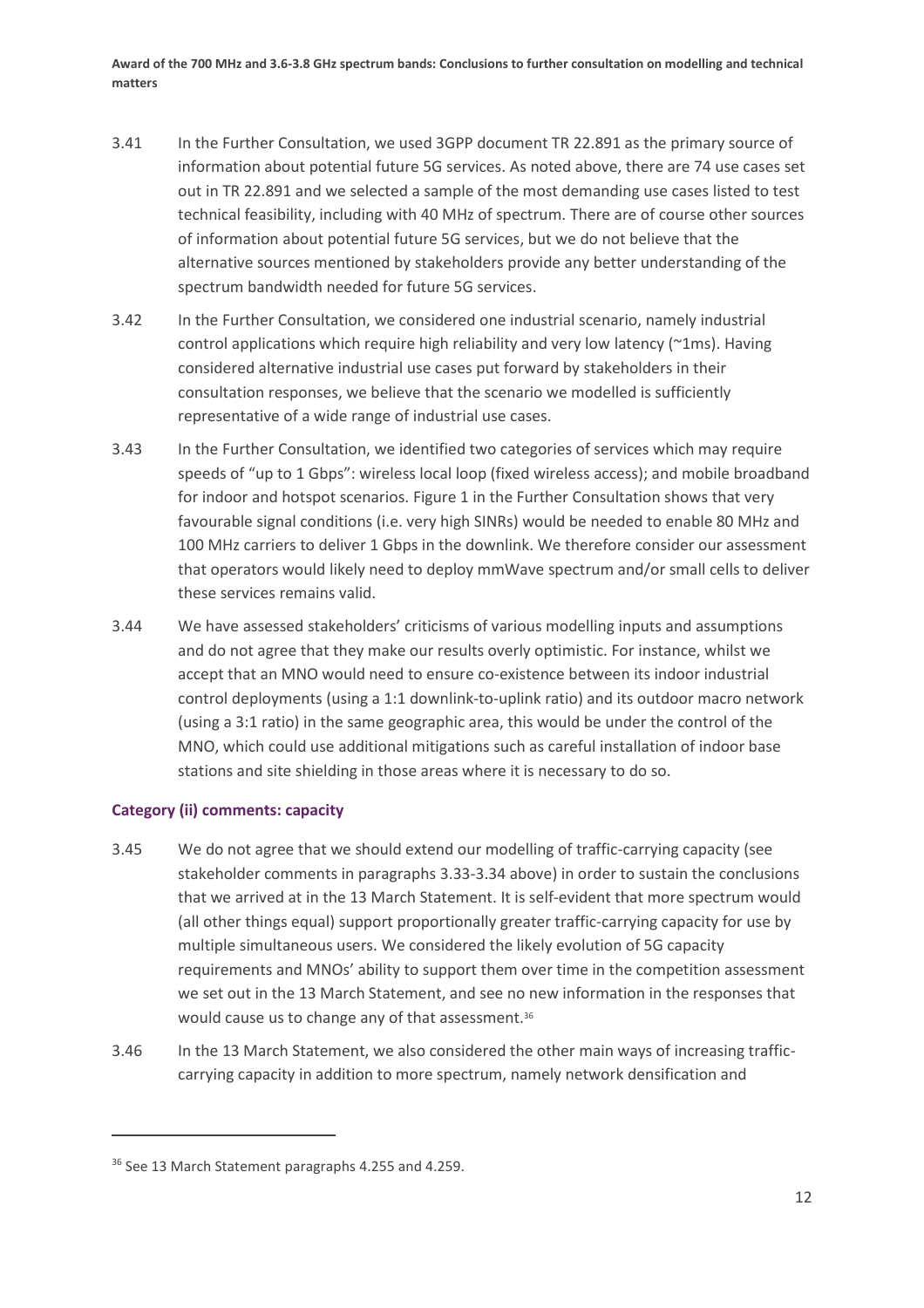increased spectral efficiency. We do not consider that the SUT Model, extensions of it or other modelling would usefully add to our analysis of these considerations.

# **Dynamic spectrum sharing**

3.47 Dynamic spectrum sharing is a technology which enables an MNO to allocate spectrum resources dynamically between 4G and 5G handsets, based on instantaneous demand, using the same frequency carrier to carry both types of traffic.

## **Consultation position on dynamic spectrum sharing**

- 3.48 In the 13 March Statement, at paragraph A7.36 of Annex 7, we said that we understood that DSS could facilitate re-farming of bands used for 4G to 5G. We added that, although we understood that DSS might reduce capacity by 7-10% when compared with a 4G-only carrier, its benefits might improve the overall spectrum efficiency of the network when compared with assigning static 4G and 5G carriers. We noted that DSS was already being used by some operators in other jurisdictions (such as AT&T and Swisscom).
- 3.49 A stakeholder raised a concern about our reference to the use of DSS to facilitate refarming of 4G spectrum. In particular, it highlighted that a technical solution for DSS was not available in the 2.3 GHz band (which is licensed for use with time-division duplex technology).
- 3.50 We explained in the Further Consultation that we had not suggested in the 13 March Statement that DSS was necessarily available in all bands currently used for 4G. We said that it was our position, however, that it is likely to be available in a number of current 4G frequency-division duplex ("**FDD**") bands including 800 MHz, 900 MHz, 1800 MHz, 2.1 GHz and 2.6 GHz. We said that our view remained that DSS could facilitate re-farming of most bands currently used for 4G to 5G, and so was likely to be an option for operators to consider.

# **Stakeholders' responses on dynamic spectrum sharing**

3.51 O2 said that DSS was not currently available in the 2.3 GHz band, in which it holds 40 MHz, and that this band is "*critical*" for O2's current 4G capacity. <sup>37</sup> It argued that O2's ability to re-farm 4G spectrum is far more limited than we assumed in the 13 March Statement<sup>38</sup> and that this would increase the challenges it faced in meeting ever growing capacity requirements over time for 4G and 5G services. 39

<sup>&</sup>lt;sup>37</sup> O2 non-confidential response to the Further Consultation, paragraphs 7-8.

<sup>&</sup>lt;sup>38</sup> O2 non-confidential response to the Further Consultation, paragraph 13.

<sup>&</sup>lt;sup>39</sup> O2 confidential response to the Further Consultation, paragraphs 14-15. Specifically, O2 made the following comments: [XREDACTED] (...) Therefore, whilst 5G usage will increase in the next few years, 4G usage will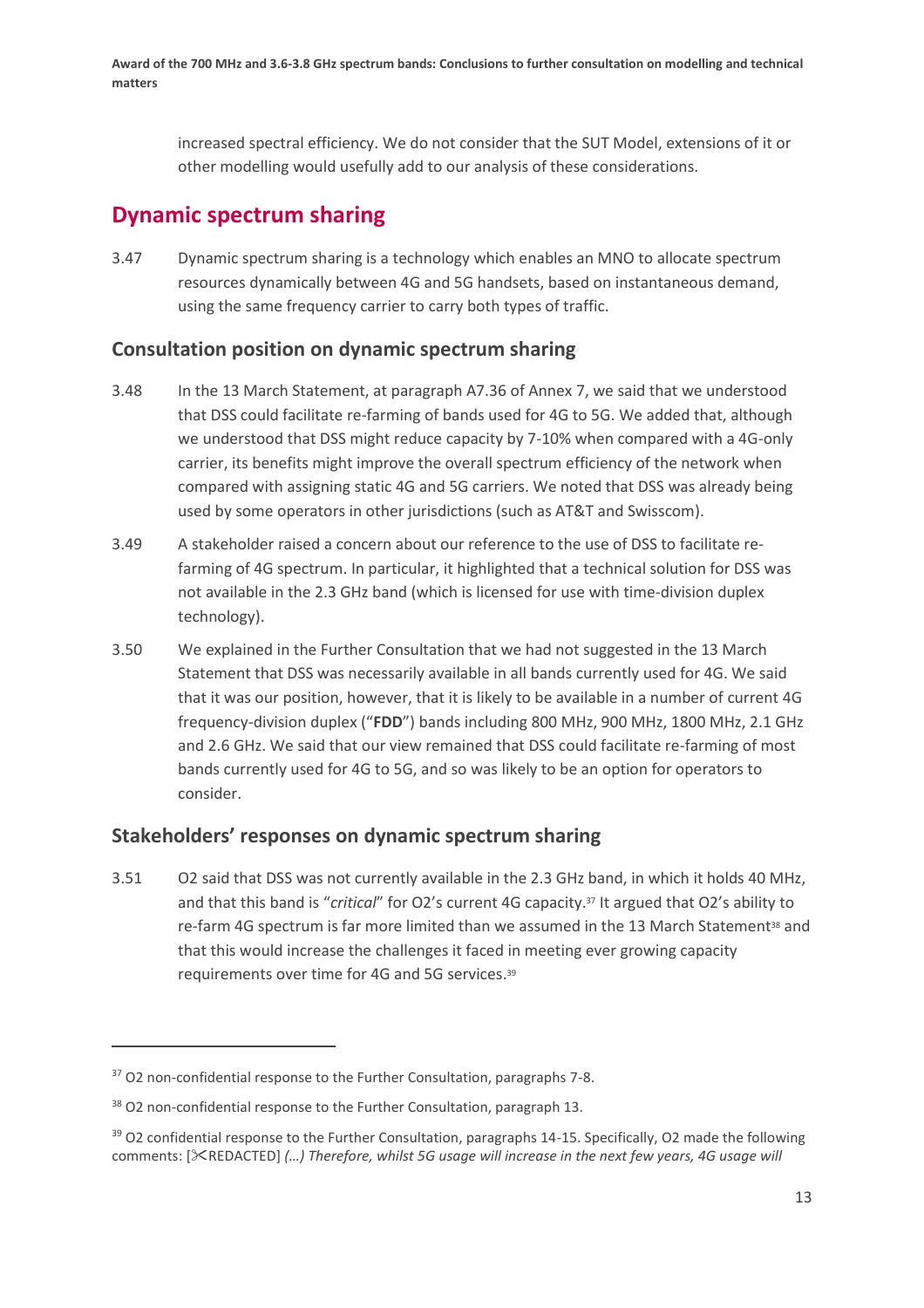- 3.52 O2 further said that, while we estimated that DSS might reduce capacity by 7 to 10% when compared with a 4G-only carrier, this reduction is greater (being potentially around  $[%REDACTED]$ , when compared to a 5G-only carrier.<sup>40</sup>
- 3.53 Vodafone<sup>41</sup> said that its vendor research indicates that the loss in throughput of 5G in a DSS carrier is more than  $[\times$ REDACTED] <sup>42</sup> when compared to a discrete 5G band.
- 3.54 Vodafone<sup>43</sup> also said that deploying DSS will be problematic where the existing 4G spectrum is already heavily loaded, and that such locations are inherently likely to be where an operator would be seeking to deploy 5G technologies.
- 3.55 Further, Vodafone<sup>44</sup> said that there were other technical deployment and device compatibility issues with DSS and that we might for this reason have overstated its benefits.
- 3.56 BT<sup>45</sup> did not disagree with our assessment of the capacity lost to DSS when compared with a 4G-only carrier, but observed that the inefficiency rose to 10-20% when compared with using a static 5G carrier.

## **Our position on dynamic spectrum sharing**

- 3.57 While we acknowledge that DSS is not currently available in TDD bands, including the 2.3 GHz band, this does not change or otherwise invalidate our view that DSS could facilitate re-farming of most bands currently used for 4G to 5G – including 800 MHz, 900 MHz, 1.8 GHz, 2.1 GHz and the 2.6 GHz FDD bands.
- 3.58 We acknowledge that the capacity loss of DSS, when compared to 5G, may be greater than the capacity loss compared to a 4G carrier, being potentially of the order of [ $XREDACTER$ ], as suggested by O2. However, our comparison (7-10%) was with a 4G carrier. This is the relevant comparison as during a transition period where a 4G band is being re-farmed to 5G, it is the impact on 4G capacity that is relevant. Where a MNO enables DSS, it may choose to use some spectrum it uses for 4G to support some 5G traffic, but where its 4G capacity is constrained, it could prefer instead to prioritise maintaining 4G capacity to support users with 4G-only devices. For example, O2<sup>46</sup> told us that it turned off

*continue to grow in parallel and will still account for the majority of demand in this period. (…)*" (O2 nonconfidential response to the Further Consultation, paragraph 15).

<sup>&</sup>lt;sup>40</sup> O2 confidential response to the Further Consultation, paragraph 5.

<sup>&</sup>lt;sup>41</sup> Vodafone non-confidential response to the Further Consultation, page 13.

<sup>&</sup>lt;sup>42</sup> Vodafone confidential response to the Further Consultation, page 13.

<sup>&</sup>lt;sup>43</sup> Vodafone non-confidential response to the Further Consultation, page 13.

<sup>44</sup> Vodafone non-confidential response to the Further Consultation, pages 13-14 and Vodafone confidential response to the Further Consultation, page 14.

<sup>&</sup>lt;sup>45</sup> BT non-confidential response to the Further Consultation, page 7.

<sup>46</sup> O2 non-confidential response to the Further Consultation, paragraph 42.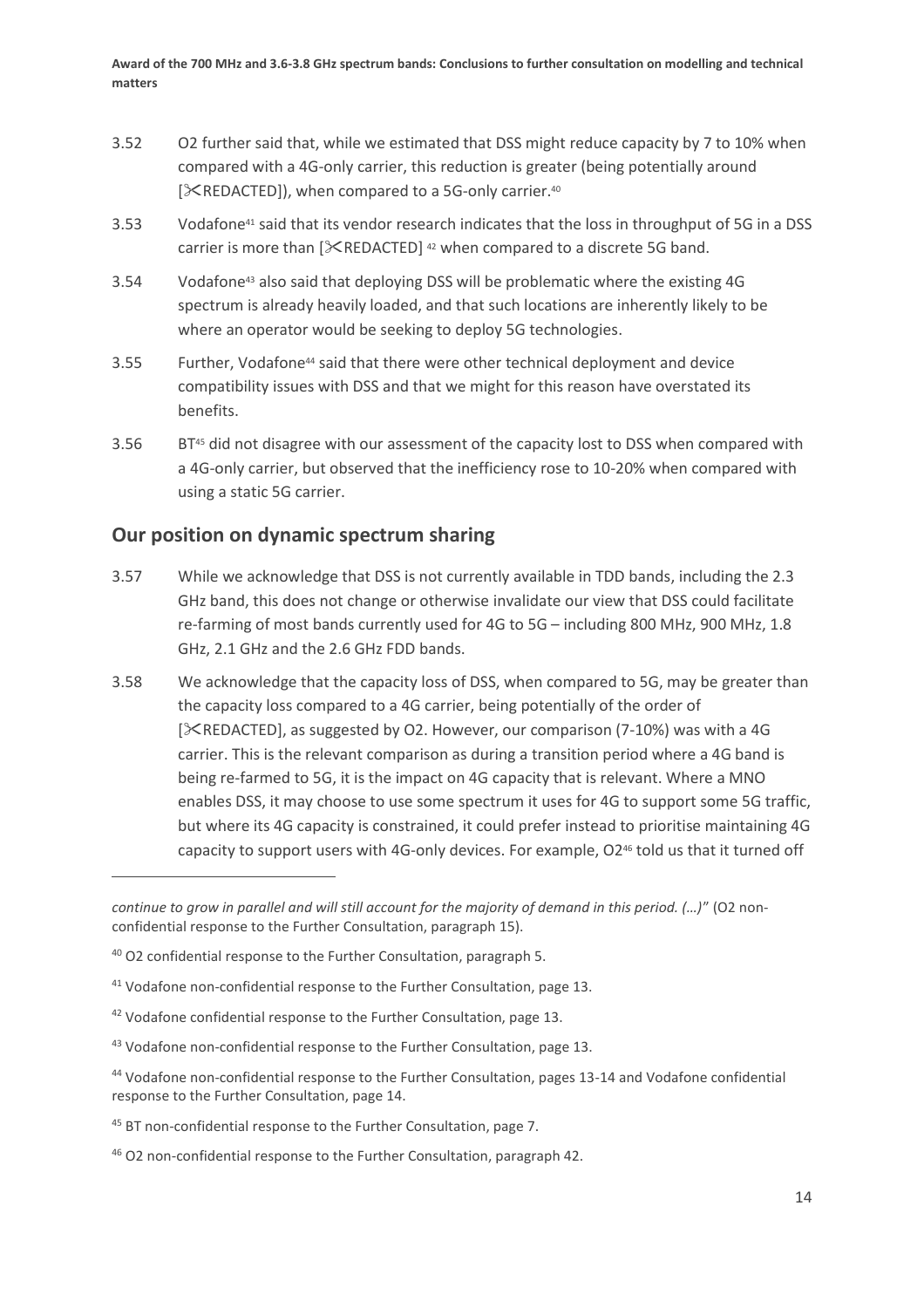another network feature, carrier aggregation, on some capacity-constrained base station sites because of the impact that carrier aggregation has on capacity.

- 3.59 DSS is one tool MNOs may use to facilitate re-farming. In enabling spectrum in a given band to be shared dynamically between 4G and 5G, DSS may allow MNOs to improve the overall spectrum efficiency of the network when compared with assigning 4G and 5G carriers in the same band statically.<sup>47</sup> There are pros and cons involved in any approach to re-farming and the MNOs are best placed to decide the optimal approach for them. As Vodafone<sup>48</sup> acknowledged in its response, DSS is an interesting technology, and [XREDACTED]<sup>49</sup>.
- 3.60 We comment in the next section on O2's wider concern about its ability to support growing capacity demands, including its concern that we have overestimated its ability to re-farm 4G spectrum.

<sup>&</sup>lt;sup>47</sup> See paragraph A7.36 in the 13 March Statement.

<sup>48</sup> Vodafone non-confidential response to the Further Consultation, page 13.

<sup>&</sup>lt;sup>49</sup> Vodafone confidential response to the Further Consultation, page 13.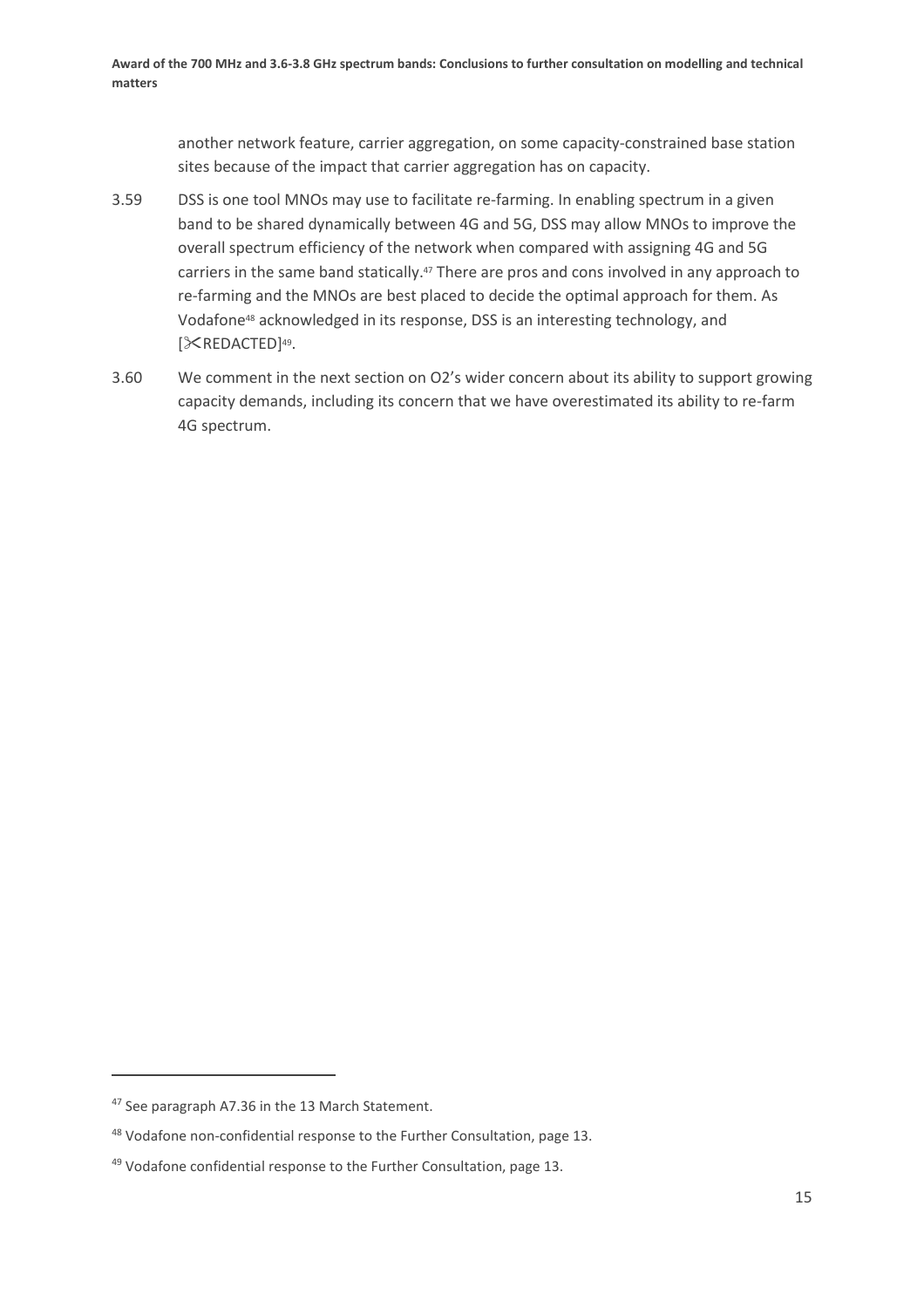# <span id="page-17-0"></span>4. Further matters raised in responses

4.1 In addition to responding to the matters which we included in the Further Consultation, stakeholders made submissions on a number of other matters which we had examined in previous consultations and on which we had not sought further comments. We have nevertheless considered these submissions and whether, to the extent that they contained new evidence, we should revise our conclusions in the light of them.

# **Capacity limitations in spectrum portfolios**

## **Stakeholders' submissions**

- 4.2 In its submission on DSS, O2<sup>50</sup> said that our 13 March Statement required a far-reaching reconsideration. O2 said that "*Ofcom's error in respect of DSS*" exemplified a wider inadequacy in our analysis of the impact of our decisions on MNOs' ability to meet demand, and O2's in particular. In O2's view, this inadequacy undermined Ofcom's competition analysis and approach to defragmentation.
- 4.3 O2 said that in Annex 7 of the 13 March Statement, "*Ofcom rejected [O2's] explanation that* '*operators with modest capacity spectrum holdings will not have the flexibility to refarm from 4G to 5G*', *stating that DSS could facilitate such refarming*" <sup>51</sup> and that "*As [O2] pointed out (..), this is incorrect. Ofcom's mistake has far reaching consequences for its analysis. As a result, it has failed to take into account the real limitations affecting [O2's] ability to provide a competitive 5G offering and the competition risks posed by the proposed auction rules*". 52
- 4.4 In summary, O2<sup>53</sup> claimed in its submission that its ability to re-farm its spectrum bands from 4G to 5G is more limited than we had assumed in the 13 March Statement. It identified the current non-availability of DSS for the 2.3 GHz band as a material limiting factor in this respect, which it considered that we had overlooked.
- 4.5 O2 said that it currently used its 40 MHz of spectrum in the 2.3 GHz band to provide 4G services and that [XREDACTED].<sup>54</sup> [XREDACTED]<sup>55</sup>

<sup>50</sup> O2 non-confidential response to Further Consultation, paragraphs 62-64.

<sup>&</sup>lt;sup>51</sup> O2 non-confidential response to Further Consultation, paragraph 3. The text gives reference to paragraphs A7.35-6 of the Annex 7 of the 13 March Statement.

<sup>52</sup> O2 non-confidential response to Further Consultation, paragraph 4.

<sup>53</sup> O2 non-confidential response to the Further Consultation, paragraph 13.

<sup>54</sup> O2 confidential response to Further Consultation, paragraph 7.

<sup>55</sup> O2 confidential response to Further Consultation, paragraph 14 and Figure 1.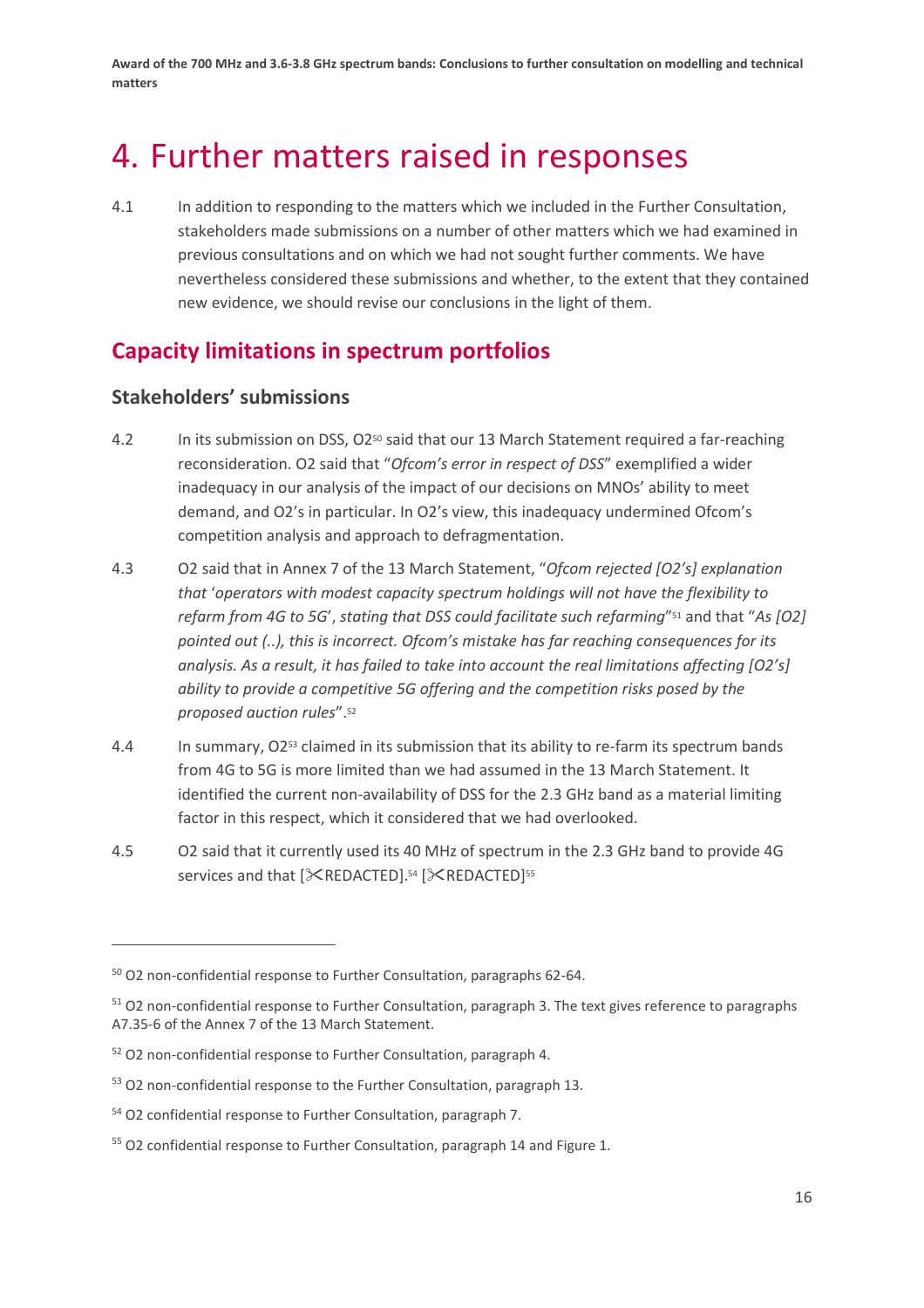- 4.6  $\qquad$  O2 said that DSS was not currently available for the 2.3 GHz band.<sup>56</sup> [ $\ll$ REDACTED].<sup>57</sup> Moreover, as far as O2 was aware, there were no end-user devices currently planned to be compatible with DSS using TDD spectrum, as the base station equipment did not exist, and as such there was no demand for the capability. <sup>58</sup> It considered that "*the only bands where DSS would be available for TUK are 800 MHz, 900 MHz and 2.1 GHz*". 59
- 4.7 O2 went on to say that [XREDACTED].<sup>®</sup> O2 was concerned that, in reaching our conclusions in the 13 March Statement we had not properly taken into account the impact and consequences this perceived disadvantage would have on competition. $61$
- 4.8 In its submission, H3G said "*Although there will be a lag in the availability of DSS for TDD bands, DSS in TDD will be widely supported as TDD ecosystems develop in 2021. We also understand that a leading handset manufacturer plans to support DSS on TDD bands in some devices in the second half of 2020*".<sup>62</sup>
- 4.9 H3G<sup>63</sup> expected demand for 5G services to be even lower in the short term than we forecast and said that the MNOs would be able to re-farm spectrum they used now for 4G and other services to support 5G earlier than we had anticipated. It asked us to consider the implications of the recently announced Virgin Media/O2 merger and noted that the merged entity plans to migrate 3 million Virgin Mobile customers to O2's network, which, H3G said, would be "*an odd thing to do if its network is capacity constrained as O2 says*". H3G also noted that Liberty Global (the parent company of Virgin Media) stated in an investor call that the merged entity would have a "*competitive spectrum position*".<sup>64</sup>
- 4.10 Commenting on O2's suggestion that capacity constraints would be a significant block to MNOs re-farming bands currently used for 4G to 5G, H3G considered that if an MNO were unable to re-farm 4G spectrum to 5G due to 4G network congestion, it would be because most customers were still on its 4G network. The 5G network would then be lightly loaded so the MNO would not be helped by having an 80-100 MHz 5G block in the 3.4-3.8 GHz band.<sup>65</sup>

<sup>56</sup> O2 non-confidential response to Further Consultation, paragraph 6.

<sup>57</sup> O2 confidential response to Further Consultation, paragraph 9 and footnote 10.

<sup>58</sup> O2 non-confidential response to Further Consultation, paragraph 9.

<sup>59</sup> O2 non-confidential response to Further Consultation, paragraph 12.

 $60$  O2 confidential response to Further Consultation, paragraph 12.

<sup>61</sup> O2 non-confidential response to Further Consultation, paragraph 17.

<sup>&</sup>lt;sup>62</sup> H3G's non-confidential response to the Further Consultation, paragraph 7.44.

<sup>&</sup>lt;sup>63</sup> H3G's non-confidential response to the Further Consultation, paragraphs 4.3.

<sup>&</sup>lt;sup>64</sup> H3G's non-confidential response to the Further Consultation, paragraphs 2.8-2.9.

<sup>&</sup>lt;sup>65</sup> H3G's response to the Further Consultation, paragraph 7.12.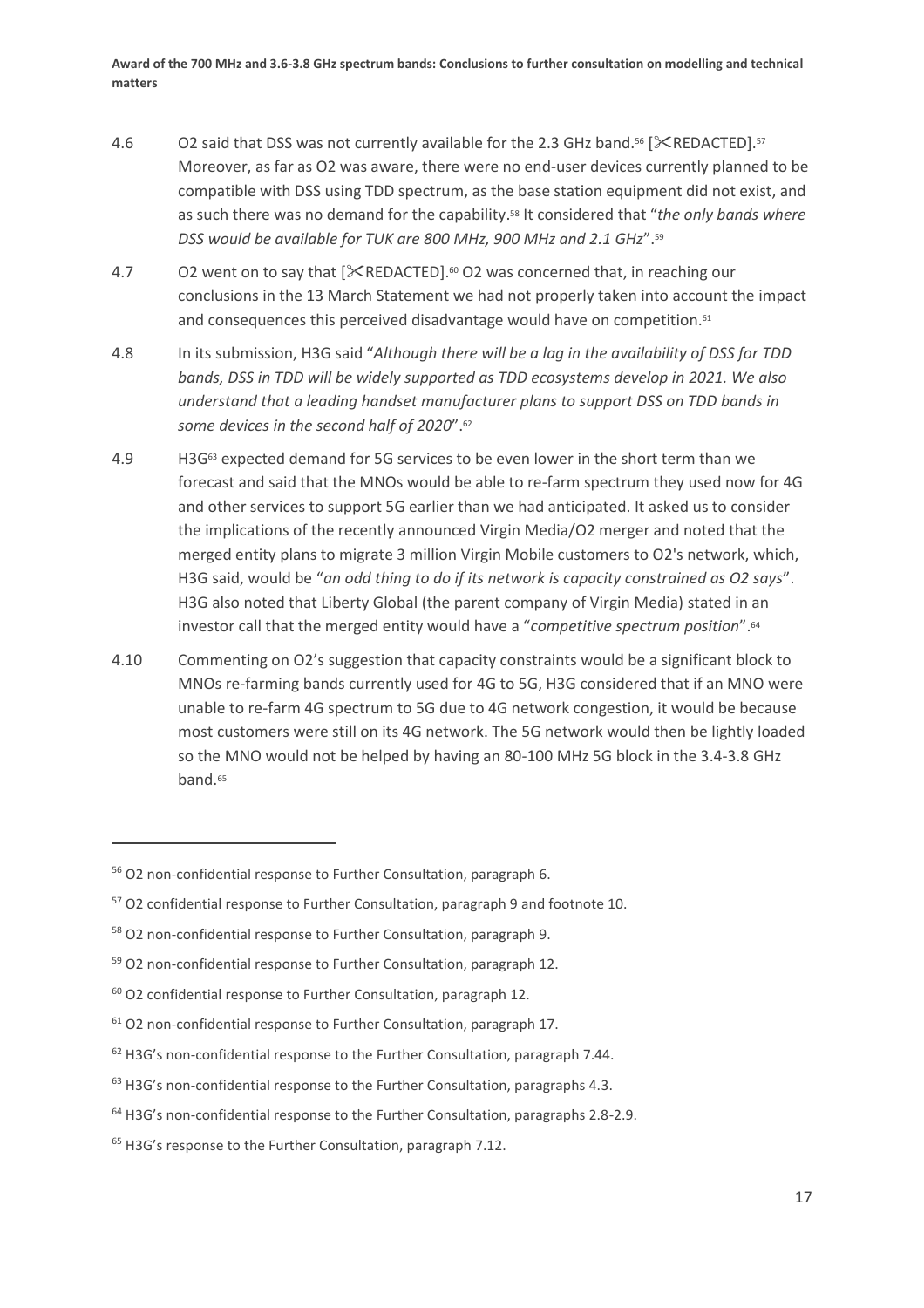4.11 H3G<sup>66</sup> also noted that it carried much more traffic than O2 on a fraction of O2's spectrum: H3G has 70 MHz of spectrum for 3G and 4G (to which it has recently started to add 20 MHz of 1400 MHz spectrum) compared with O2's 126 MHz of spectrum for 2G/3G/4G.

# **Our position**

- 4.12 We have carefully considered our conclusions in the 13 March Statement in light of the new evidence submitted by stakeholders regarding the challenges O2 could face in refarming its 4G spectrum to 5G. Consistent with our analysis in the 13 March Statement, we conclude that there is a low risk of a competition concern arising from those challenges under any auction outcome.
- 4.13 Firstly, regarding potential capacity constraints, we have not seen evidence that persuades us that O2 is likely to face unavoidable future capacity constraints in 4G and 5G *simultaneously* to a degree that would raise competition concerns. We take into account that we would expect demands on O2's 4G capacity to be relieved to the extent that its users migrate from 4G to 5G services – in simple terms, that 4G customers take their traffic with them when they migrate to 5G.
- 4.14 Secondly, we consider that there is a low risk of a combination of circumstances occurring which would result in a competition concern related to the current non-availability of DSS for TDD bands, given the likely demands of future 5G services and the range of options likely to be available to operators to increase throughput and capacity, including those described in paragraph [3.14](#page-8-0) above.
- 4.15 To the extent that O2 considers that it needs to improve its 5G capacity or throughput to strengthen or underpin its future commercial performance, it has an opportunity to do so by bidding in the auction. As noted in paragraph [3.7b\)](#page-7-0) above, we concluded in the 13 March Statement that, if MNOs do need more spectrum in the 3.4-3.8 GHz band to compete, they are likely to be able to acquire some 3.6-3.8 GHz spectrum in this auction, because of the high intrinsic value they will in that case attach to it. There may also be additional potential opportunities to trade or acquire spectrum for either larger bandwidth or traffic-carrying capacity. We have built measures into the design of this auction to facilitate negotiation of such trades to achieve larger contiguous bandwidth.

# **H3G's incentives to trade to defragment the 3.4-3.8 GHz band**

## **Stakeholders' submissions**

4.16 According to Vodafone,<sup>67</sup> while it may be the case that private trades will facilitate defragmentation, "*the scenarios where this does not occur vastly outnumber the outcome*  where it does". Vodafone submitted a report from consultants [ $\&$ REDACTED] describing a

<sup>&</sup>lt;sup>66</sup> H3G non-confidential response to the Further Consultation, paragraph 7.13.

 $67$  Vodafone non-confidential response to the Further Consultation, page 2. See also page 14.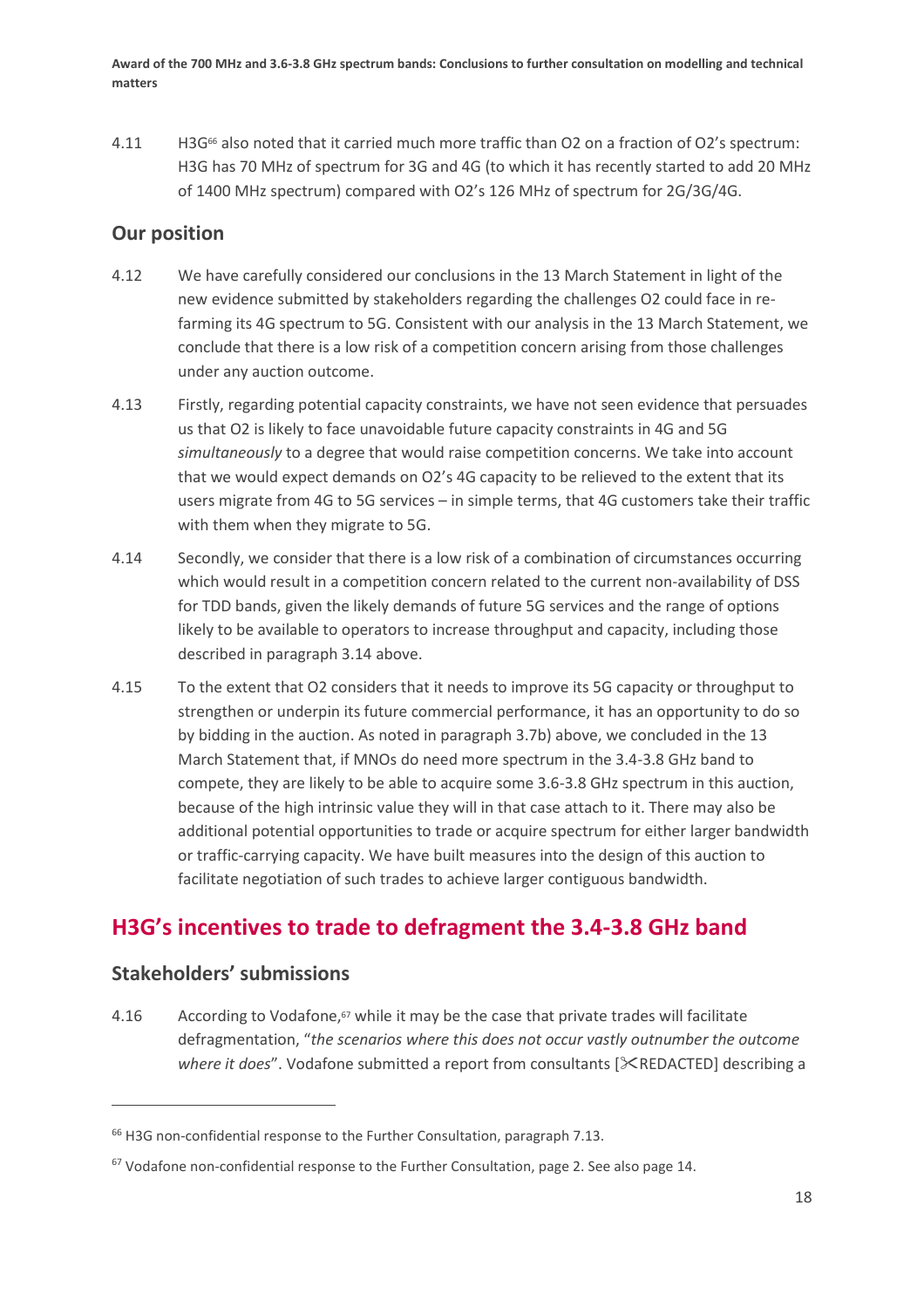quantified model, based on game theory, of MNOs' incentives to trade spectrum in the negotiation phase of the assignment stage of 3.6-3.8 GHz frequencies in the auction process.

4.17 Vodafone claimed the report shows that, contrary to the view we took in the 13 March Statement, H3G would gain strategic value from depriving competitors of contiguous blocks of spectrum in the wider 3.4-3.8 GHz band, and hence that it would be incentivised not to trade. Vodafone said that this analysis gave significant cause to believe that we may be mistaken in leaving it to the market to resolve fragmentation through private trades.

# **Our position**

- 4.18 We have considered the [ $\times$ REDACTED] report (noting that we have not received or reviewed a copy of the model itself). As set out in the report, the model makes various assumptions about costs, prices, network quality and customer churn, which, in our view, tend to overstate H3G's gain from refusing to trade.
- 4.19 Nevertheless, even if we take all of the assumptions and quantified results in the [ $XREDACTED$ ] report as given (and notwithstanding the way the conclusions are presented in Vodafone's response and the report), the underlying analysis in fact supports Ofcom's conclusion about incentives to trade as set out in the 13 March Statement. Interpreted appropriately, the  $[\&REDACTED]$  report implies that all MNOs have clear incentives to trade to achieve defragmentation (proximity and/or contiguity). The report shows  $[\times$ REDACTED]. As there are gains from trade, each MNO is made better off by agreeing to trade. In the case of a trade with H3G, this is due to its receiving a payment reflecting a proportion of the profit gain to the trading partner.
- 4.20 We therefore conclude that the report in fact lends some support to our position that H3G has an incentive to trade.<sup>68</sup> In any event, the report does not alter our conclusions in the 13 March Statement that H3G has an incentive to trade.

# **Addition of negotiation prior to assignment of 700 MHz FDD frequencies**

# **Ofcom position in the 13 March Statement**

4.21 In the 13 March Statement, we considered a suggestion from an MNO [ $\&$ REDACTED] that we allow bidders to express preferences for the identities of their neighbours in the 700 MHz FDD band.<sup>69</sup> The MNO proposed that either bidders should be allowed to make contingent assignment stage bids, or else the scope of the negotiations for 3.6-3.8 GHz

<sup>68</sup> See, for example, paragraph 6.60 in the 13 March Statement: "*To the extent that the gains to other operators from obtaining contiguous spectrum are significant, they would be able to provide an incentive for H3G to sell or move some of its existing holdings. H3G would have an incentive to trade in order to share in these gains.*"

<sup>69</sup> 13 March Statement, paragraph 5.162.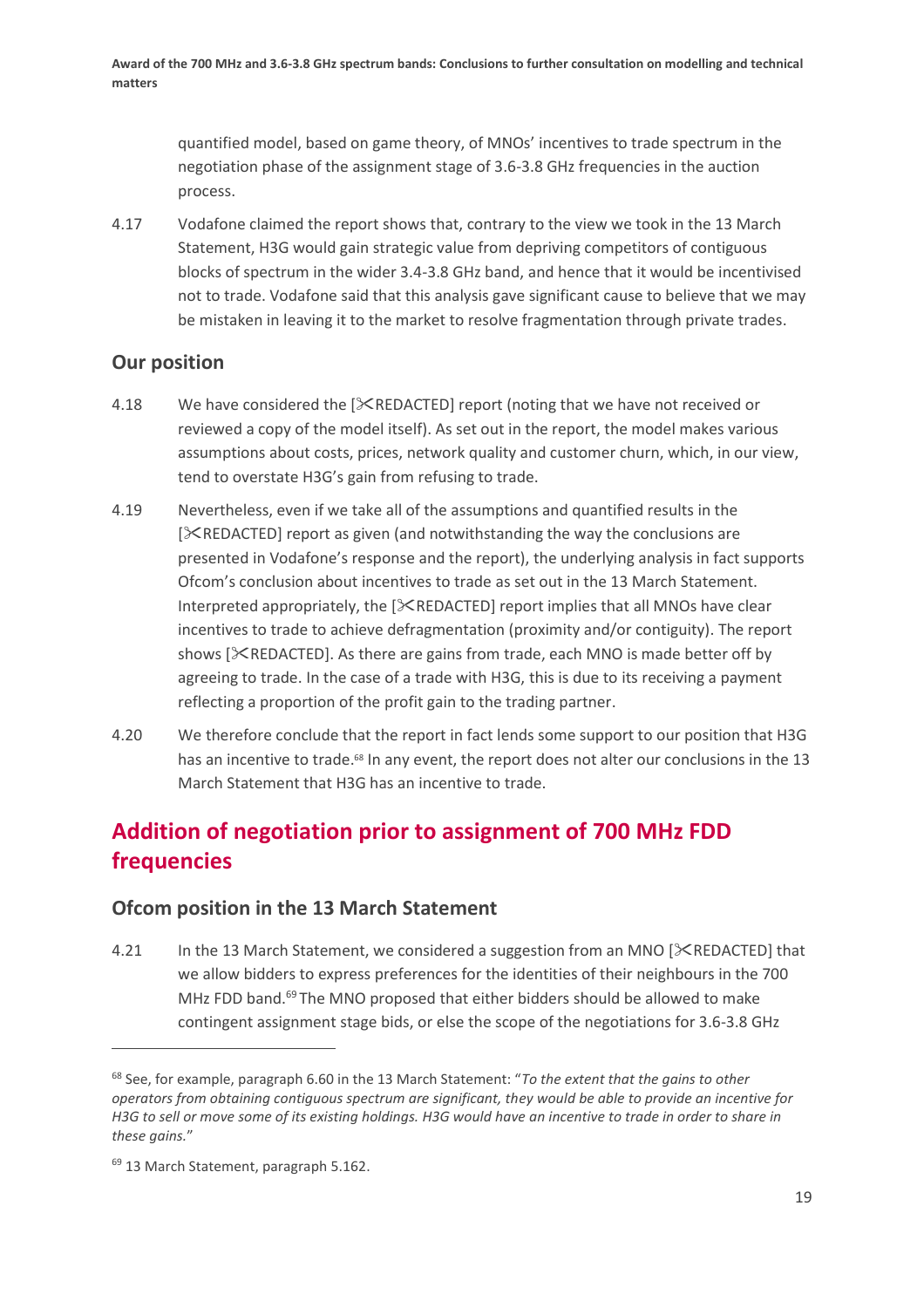winners should be extended to permit winners of 700 MHz FDD to agree frequency locations in the 700 MHz band (either unanimously or partially). The MNO suggested that this would benefit any winners of just 2x5 MHz of 700 MHz FDD spectrum, who may wish to engage in spectrum pooling or post-auction trades to achieve larger blocks of low frequency spectrum. Under certain circumstances, this might help to reduce the impact of an aggregation risk of just winning a single 2x5 MHz lot.

- 4.22 As set out in our June 2019 consultation, we considered there to be material risks in allowing contingent bidding in the assignment stage.<sup>70</sup> We therefore did not consider this option further.
- <span id="page-21-0"></span>4.23 We explored the option of extending the negotiation phase to include the 700 MHz FDD band. In the 13 March Statement, we noted that were limited incremental benefits to extending the assignment stage for the following reasons<sup>71</sup>:
	- a) While there may be some aggregation risk in this band, we considered that 2x5 MHz of 700 MHz would still be a useable amount of spectrum.
	- b) The benefits of making the change would also likely only be relevant in a limited set of circumstances, notably where there are two winners of 2x5 MHz of 700 MHz FDD, that also have adjacent holdings in the 800 MHz band, and that would be willing to swap frequencies.
	- c) Under these circumstances, those winners could still bid to express a preference to be next to one another, e.g. by bidding highly for the frequencies second from the bottom or top, which would achieve adjacency.
- 4.24 In addition, we identified some downsides to extending the negotiation phase, which included<sup>72</sup>:
	- a) Facilitating price driving in the principal stage by reducing the impact to a price-driving bidder of accidentally winning a small amount of spectrum in 700 MHz FDD, as it would more easily be able to set up a post-auction trade as a mitigation.
	- b) Pursuing the suggestion at that stage would likely have an impact on auction timelines, including the likely need to re-consult.
- 4.25 We therefore decided not to adopt these alternative proposals because we considered that the incremental benefits would be limited. We also noted some practical implementation considerations, which would require that time and money be spent amending the regulations and software, and would potentially require re-consultation.

<sup>70</sup> 13 March Statement, paragraph 5.167.

<sup>&</sup>lt;sup>71</sup> 13 March Statement, paragraph 5.168.

<sup>72</sup> 13 March Statement, paragraph 5.169.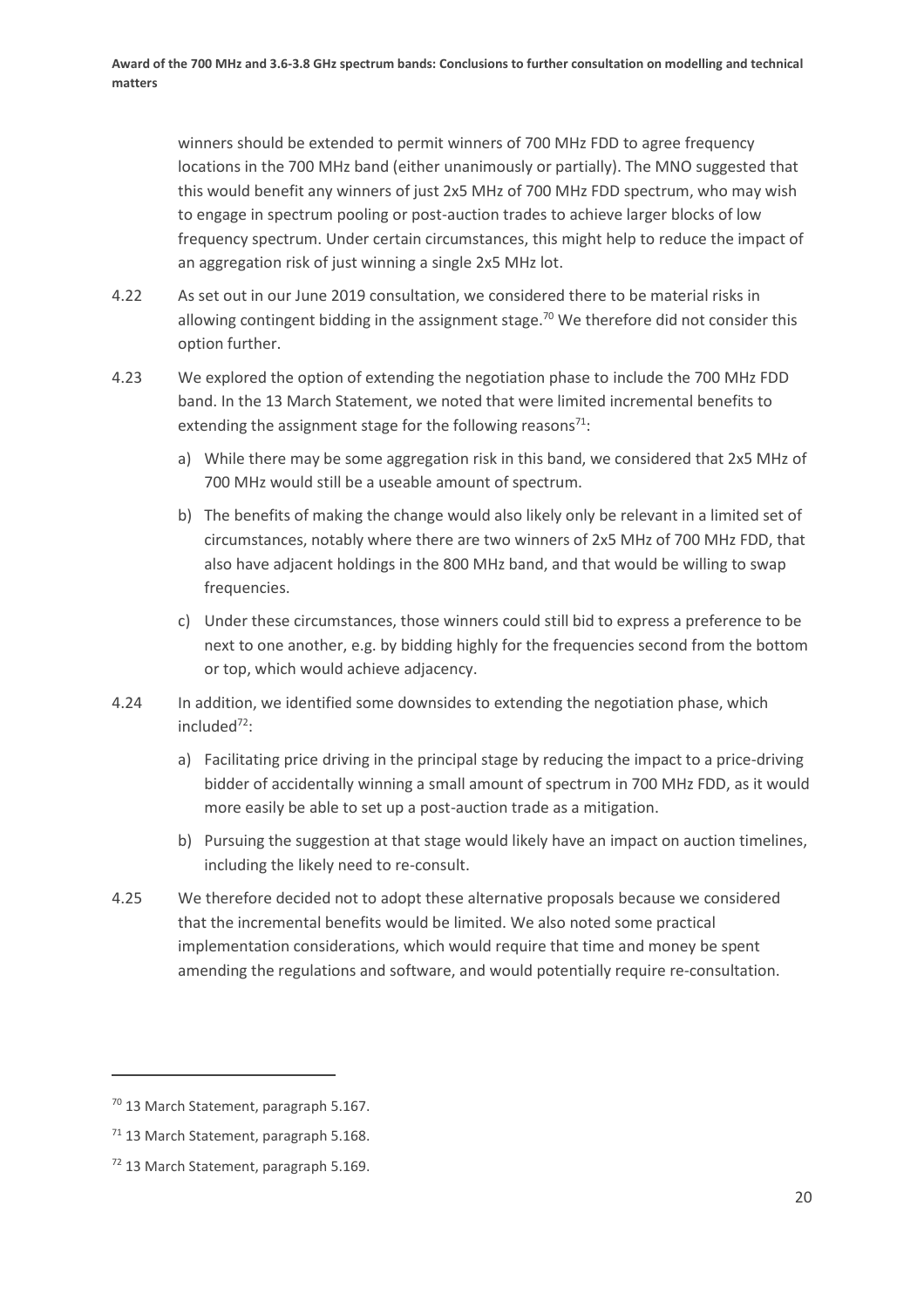# **Stakeholders' submissions**

- 4.26 The same MNO who suggested that we should allow bidders to express preferences for the identities of their neighbours in the 700 MHz FDD band  $[\times$  REDACTED] sent a letter to Ofcom on 12 June 2020, arguing that we should re-consider our decision and re-consult on extending the 3.6-3.8 GHz assignment stage negotiation process (including both the unanimous and partial agreement options) to the 700 MHz FDD band "*so as to ensure that a proper analysis of the applicable upsides and downsides is conducted in accordance with due process*".
- 4.27 First, the MNO stated that Ofcom had not considered the full range of circumstances in which bidders would like to have adjacent spectrum. It considered that $^{73}$ :
	- a) O2 and Vodafone are potential trading partners at 700 MHz FDD and 900 MHz, while all MNOs are trading partners at 700 MHz and 800 MHz;
	- b) existing infrastructure sharing arrangements make BT/H3G and O2/Vodafone natural partners for sharing spectrum;
	- c) the fact that the spectrum portfolios of O2 and Vodafone on the one hand and those of BT and H3G on the other have different relative strengths (sub 1 GHz and 5G capacity portfolios respectively) suggests scope for a broader trade, if any two bidders from these two groups end up with 2x5 MHz of 700 MHz FDD each; and
	- d) a bidder that had targeted 2x10 MHz but only won 2x5 MHz may want to be next to another winner of 2x5 MHz in order potentially to maximise its sale value.
- 4.28 Second, the MNO considered that Ofcom had not extended the logic for including a negotiation period in the 3.6-3.8 GHz band to the 700 MHz band. <sup>74</sup> It considered that there were similarities between the two situations, such that bidders would bid to achieve adjacency with other bidders rather than having other reasons to prefer a particular frequency (such as different intrinsic values for the frequency locations). The MNO did agree that there were mitigating bid strategies that would increase the likelihood of being placed next to a preferred partner in the assignment stage for 700 MHz FDD. <sup>75</sup> However, the MNO considered that there were incentives to underbid in this mitigating bid option due to the uncertain rewards and the possibility of relying (or free riding) on the potential adjacency partner's bids to reduce one's own assignment stage payment.
- 4.29 Third, the MNO considered that extending the negotiation period would not significantly increase the price-driving risk in 700 MHz FDD. It claimed that all four MNOs would want some 700 MHz FDD and therefore a price-driving MNO bidder would also potentially

<sup>&</sup>lt;sup>73</sup> [XREDACTED] letter to Ofcom of 12 June 2020, paragraph 6.3.

<sup>&</sup>lt;sup>74</sup> [ $\times$ REDACTED] letter to Ofcom of 12 June 2020, paragraph 6.4.

<sup>&</sup>lt;sup>75</sup> [ $XREDACTER$ ] letter to Ofcom of 12 June 2020, paragraph 6.5.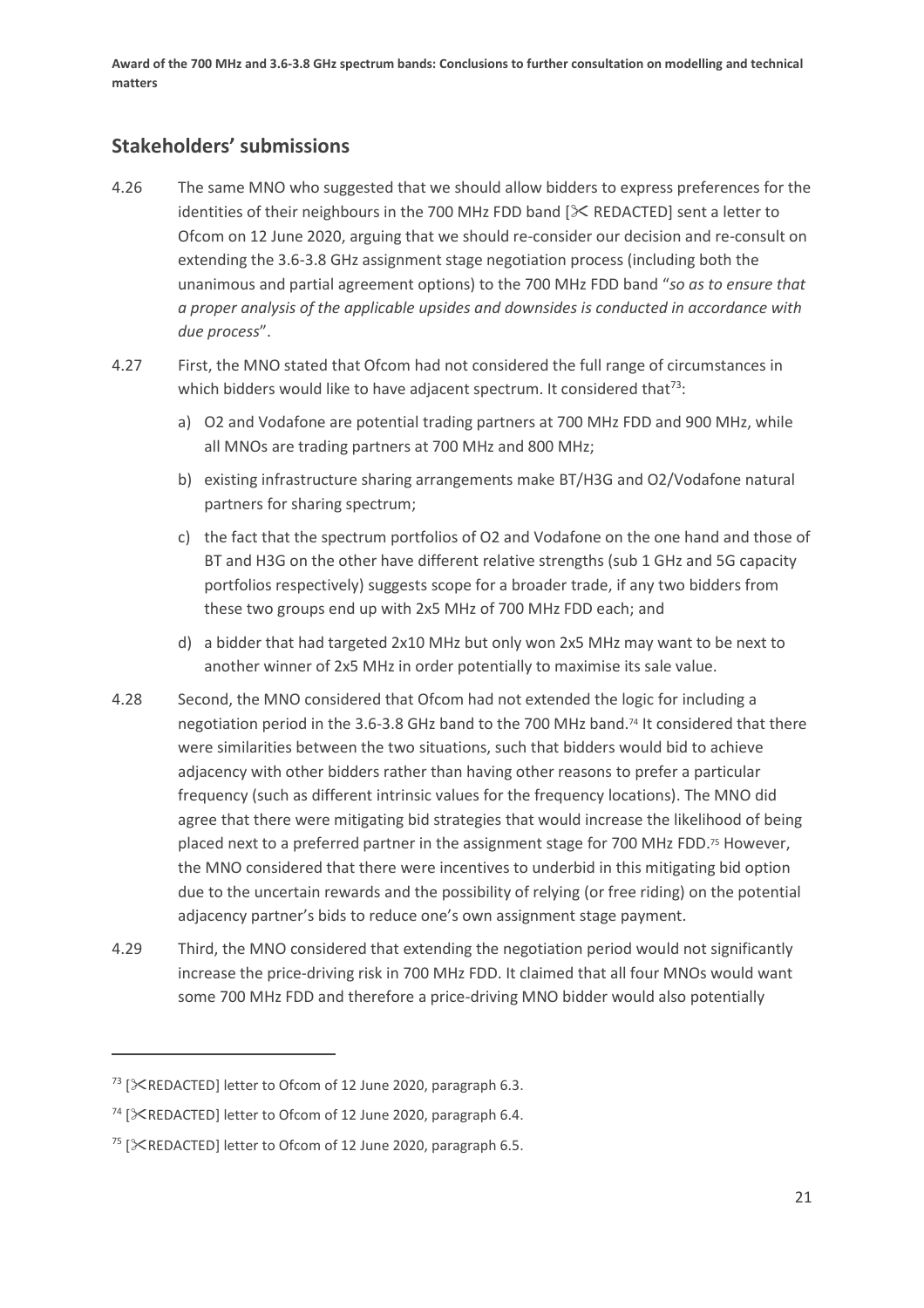increase its own price.<sup>76</sup> Furthermore, it claimed that the negotiation period would increase the possibility of a 700 MHz trade, but that there would still be uncertainty and that significant risk would remain for a price-driving bidder with no reason to assume that the prospect of a negotiation round would be the swing factor leading it to engage in price driving.<sup>77</sup> It also claimed that the negotiation period could help to correct principal stage errors, such as a price-driving bidder winning spectrum.<sup>78</sup>

4.30 Lastly, the MNO considered that the 700 MHz FDD negotiation stage would not cause a delay in the auction if the negotiation period was done at the same time as in the 3.6- 3.8 GHz band.<sup>79</sup> It also expressed the view that there was uncertainty as to when the 700 MHz FDD spectrum would be cleared and ready to use given the Covid-19 pandemic. It therefore stated that the introduction of a negotiation period for 700 MHz FDD would not create a delay to deployment if the auction were still to take place before 700 MHz was available.

# **Our position**

4.31 As the MNO in question raised some new points, we have considered again whether we should extend the negotiation phase to include the 700 MHz FDD band.

## **Potential benefits of extending the negotiation phase to include 700 MHz FDD**

4.32 We recognise that there may be more circumstances in which two winners in the band would want adjacent placements in the assignment stage than those set out in our 13 March Statement, which only explicitly referred to potential trading between licensees of 700 MHz and 800 MHz spectrum. We acknowledge, for example, that Vodafone and O2 could be trading partners across 700 MHz and 900 MHz, and that there could be some benefits to being placed adjacent to another bidder if those bidders wanted to set up future arrangements to share spectrum (see the 900 MHz band plan in Figure 4.1).<sup>80</sup>

### **Figure 4.1: 900 MHz band plan**

|                        | $2x5$ MHz | 2x5 MHz        | 2x12.4 MHz      | 2x12.4 MHz |  |
|------------------------|-----------|----------------|-----------------|------------|--|
| 900 MHz $\blacksquare$ | Vodafone  | O <sub>2</sub> | <b>Vodafone</b> |            |  |

<sup>&</sup>lt;sup>76</sup> [XREDACTED] letter to Ofcom of 12 June 2020, paragraph 6.6.

 $77$  [ $\times$ REDACTED] letter to Ofcom of 12 June 2020, paragraph 6.7.

<sup>&</sup>lt;sup>78</sup> [XREDACTED] letter to Ofcom of 12 June 2020, paragraph 6.8.

<sup>&</sup>lt;sup>79</sup> [ $\times$ REDACTED] letter to Ofcom of 12 June 2020, paragraph 6.9.

 $80$  In the 13 March Statement (paragraphs 5.163-5.165) we also considered the benefits of adjacent assignments at the boundaries of the 700 MHz FDD and SDL bands to a bidder acquiring both (e.g. reduced deployment costs). As the MNO's submission did not make any new points about this, we do not discuss it in further detail in this document, although we note that it could be a further scenario relevant to a negotiation period.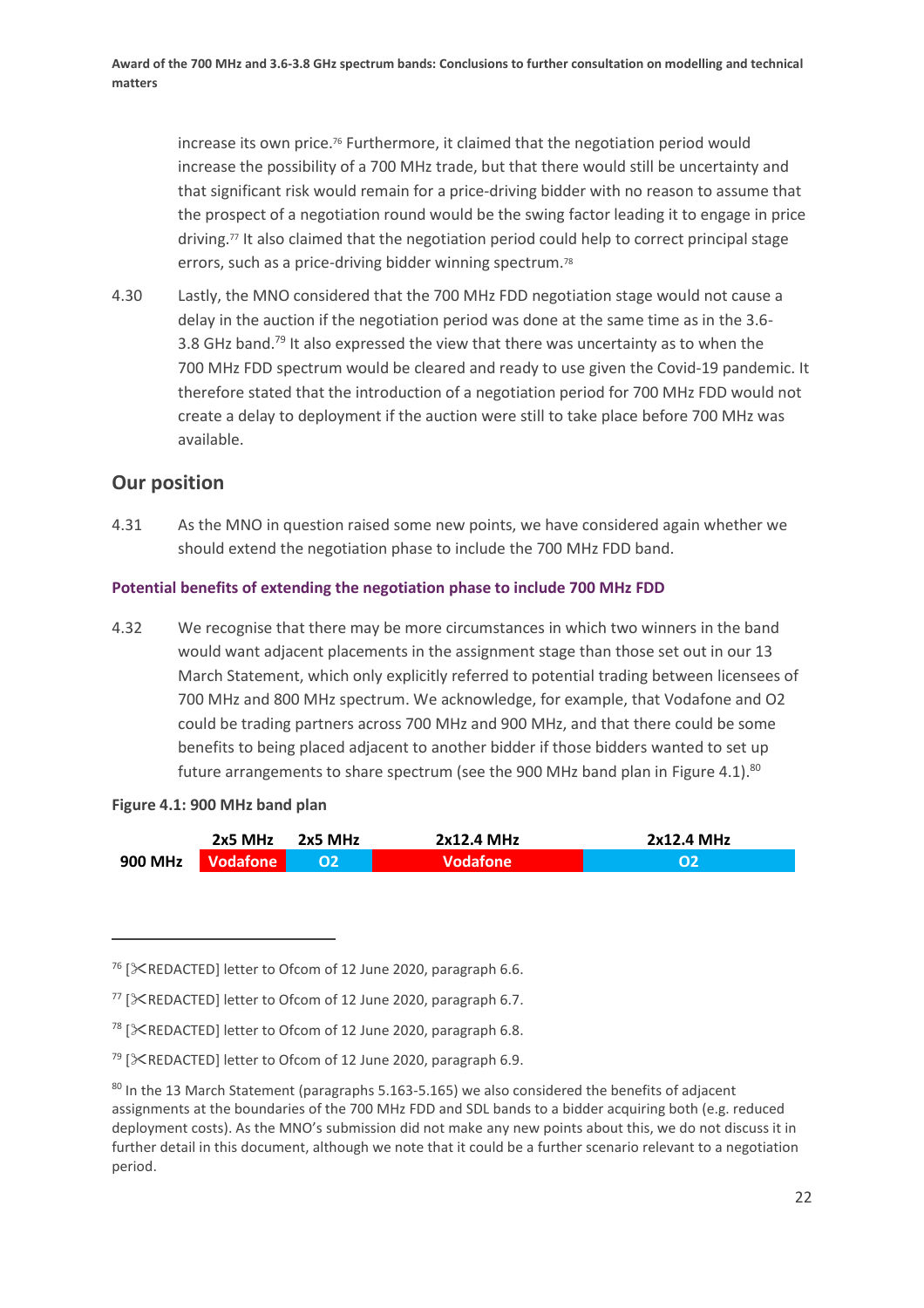4.33 However, we consider that the benefits of extending the negotiation period are not as high as the MNO has suggested. For example, it is not obvious to us that all MNOs would be trading partners across 700 MHz and 800 MHz, given that H3G is only adjacent to BT (not Vodafone or O2), and similarly BT is not adjacent to O2 (see the 800 MHz band plan in Figure 4.2).

### **Figure 4.2: 800 MHz band plan**

|         | $2x5$ MHz | 2x5 MHz   | $2x10$ MHz | <b>2x10 MHz</b> |
|---------|-----------|-----------|------------|-----------------|
| 800 MHz | 13G       | <b>BT</b> | Vodafone   |                 |

- <span id="page-24-0"></span>4.34 More generally, we also note that an outcome of two bidders winning 2x5 MHz can only arise if at least one of the bidders intentionally bids for 2x5 MHz $81$ , which is a useable amount of spectrum, as noted at paragrap[h 4.23a\)](#page-21-0) above. This is likely to place a limit on the range of possible circumstances in which these benefits would arise.
- 4.35 We continue to consider that there are alternative ways for bidders to achieve adjacency, other than by extending the negotiation phase to include the 700 MHz band. We previously observed that, if there were two winners of 2x5 MHz, a bidder ('Green') could bid on location two and/or five out of six 2x5 MHz placements, in order to increase its chances of being next to the other 2x5 MHz winner ('Brown'), because the winners of larger amounts could not be placed in locations 1 and/or 6. For example, if there were third and fourth principal stage winners with 2x10 MHz each (or alternatively, just a third winner with 2x20 MHz), then Green winning either of locations two or five would guarantee that it would end up adjacent to Brown - see Figure 4.3 for an illustration.

### **Figure 4.3: 700 MHz FDD frequency locations**

|         | $2x5$ MHz | 2x5 MHz | 2x5 MHz | 2x5 MHz | 2x5 MHz | 2x5 MHz |
|---------|-----------|---------|---------|---------|---------|---------|
| 700 MHz |           |         |         |         |         |         |
|         |           |         |         |         |         |         |

4.36 The MNO agreed that this bidding strategy could increase the chances of achieving adjacency but argued that there were incentive problems with it. The MNO suggested that, for example, Green could underbid its true valuation, instead relying on Brown to bid for adjacency (i.e. bidding on location two and/or five), such that Green could pay less or nothing but still achieve adjacency. Simultaneously, Brown could also adopt the same approach of underbidding and relying on Green to bid and pay the fee for achieving adjacency.

 $81$  That is, one bidder intentionally bids for one, three or five 2x5 MHz lots. This is because a feature of the auction design is that there can be at most one partial standing high bidder in each band in each round. The situation could also arise if two bidders intentionally bid for 2x5 MHz (but it is not feasible as an outcome if neither does so).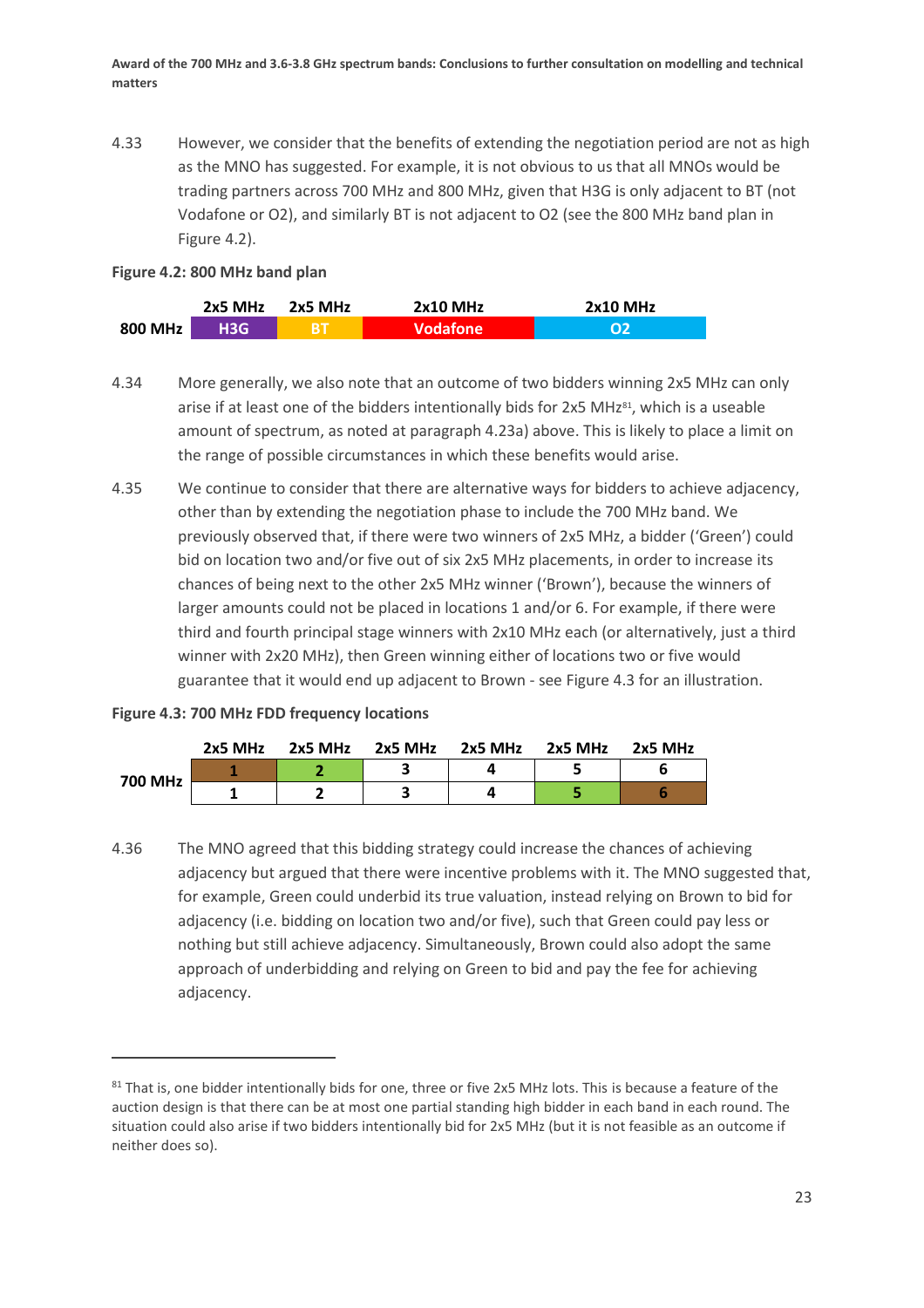- 4.37 We agree that, in theory, there is a possible free-riding incentive that could lead bidders to reduce their assignment stage bids and that, if both bidders underbid, there is the possibility that they would not achieve adjacency in circumstances where it would have been efficient for them to be placed next to each other.<sup>82</sup>
- 4.38 However, first, these free riding incentives are materially mitigated by there being only two winners of 2x5 MHz. This means each bidder is fully aware that it is taking a significant risk if it chooses to underbid and relies on the other to bid sufficiently high to achieve adjacency. For example, if Green underbids and relies on Brown to bid sufficiently high, it knows that, if Brown chooses to do the same, they could both fail to achieve the desired outcome of adjacent locations. This risk is likely to limit the incentives to underbid.
- 4.39 Second, as noted at paragraph [4.34](#page-24-0) above, the situation can only arise if at least one of the two bidders intends to win 2x5 MHz, and (as explained below) this could make clearer to the bidders the extent of the risk from underbidding. To illustrate, we consider the example of Green winning 2x5 MHz unintentionally as a partial standing high bidder and wanting to obtain an adjacent location to Brown. Green would know that Brown had intentionally bid for 2x5 MHz, which could mean that Brown intends to deploy 2x5 MHz as a useable amount of spectrum. In this situation, Green could recognise that Brown may not be prioritising achieving adjacent locations for a possible post-auction trade. As such, it could be especially risky for Green to rely on Brown to achieve adjacent locations.<sup>83</sup>
- 4.40 Third, a larger efficiency gain for Green and Brown from being next to each other means their expected intrinsic values for adjacent locations are correspondingly higher. Therefore, if the efficiency gain from adjacent locations is larger, they would have to engage in a greater degree of underbidding to reduce their bids enough to prevent adjacent locations from being achieved.

<sup>&</sup>lt;sup>82</sup> The incentive Green and Brown could have to free ride on each other arises in an attempt to reduce the fee paid for the desired assignment stage outcome. In contrast, if there were a partial (or unanimous) agreement, no assignment stage fee would be paid by Green or Brown.

<sup>&</sup>lt;sup>83</sup> There are other possibilities. Without seeking to be comprehensive, we discuss here some further scenarios, noting that Green and Brown would be informed of each other's identity before making their assignment stage bids, because we announce the principal stage results in advance of the assignment stage. First, Green and Brown could both win 2x5 MHz intentionally, with Green having a deliberate intention to rely on a postauction trade to achieve a 2x10 MHz block and address the aggregation risk. In this case, it could again be especially risky for Green to free ride on Brown's bids. Second, both could intentionally win 2x5 MHz as useable amounts, but both could still see benefits from a post-auction swap (e.g. H3G and BT with 800 MHz, or Vodafone and O2 with 900 MHz). In this case, it could be less clear which of Green or Brown should refrain from underbidding, although both would know that free riding could lead to adjacent locations not being achieved. Third, Brown could have a reason not to bid for location two and/or five, such as if it prefers location one in order to be adjacent to 700 MHz SDL spectrum that it has also acquired (as the SDL frequencies are just below the FDD downlink frequencies). Green would know that Brown was in the position of having acquired both SDL spectrum as well as 2x5 MHz of FDD and this could clarify the location Green should bid for, if it has an interest in being adjacent to Brown (while an alternative option for Brown could be to bid for location two to be adjacent to Green and subsequently achieve adjacency to the SDL spectrum through a post-auction trade with Green).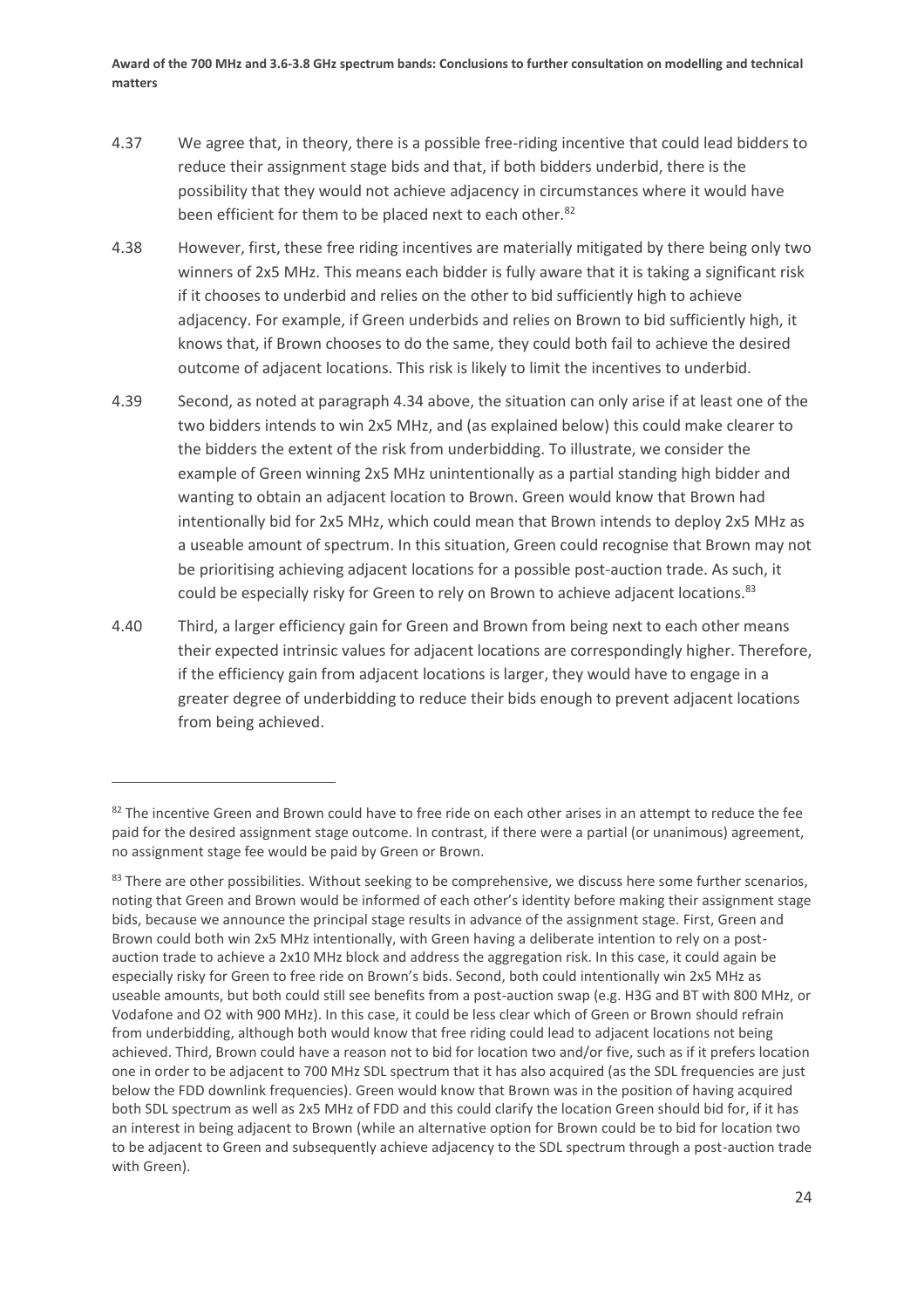4.41 Overall, we still consider that the mitigating bid strategy is generally likely to provide an effective opportunity for winners of 2x5 MHz of 700 MHz FDD that are seeking to achieve adjacent locations.

### **Differences between 700 MHz FDD and 3.6-3.8 GHz bands**

- 4.42 The MNO asked us to extend the logic underlying a negotiation period for the 3.6-3.8 GHz band to the 700 MHz FDD band. While there are similarities, we have outlined below some distinctions which, in our view, mean that the same logic does not necessarily carry across.
- 4.43 One distinctive feature of 3.4-3.8 GHz is that we expect MNOs to want to defragment their overall holdings in the band. As such, the uncertainty is how this may be achieved. In other words, the expected or most likely outcome is that the assignment stage of the 3.6-3.8 GHz auction will not represent the final set of locations of operators' holdings, at least some of which are expected to be changed through post-auction trades. In contrast, although postauction trades to change 700 MHz FDD locations are possible, this depends on specific principal stage outcomes (in particular where there are two winners of 2x5 MHz and they are both interested in a trade).
- 4.44 A second distinction is the scale of benefits that are at stake. Although we said in the 13 March Statement that there was a low risk of competition concerns related to 3.4-3.8 GHz from any auction outcome, we also recognised that defragmentation was desirable and likely to result in greater spectrum efficiency.<sup>84</sup> In the 700 MHz FDD band, the expected scale of benefits seems significantly smaller.
- 4.45 A third distinction is the number of possible trading partners. In relation to 3.6-3.8 GHz spectrum, different pairs of trading partners could achieve improved proximity and/or contiguity. In relation to 700 MHz spectrum, it is anticipated that only the two principal stage winners that win 2x5 MHz (if that outcome occurs) would participate in post-auction trading.

### **Price driving in the principal stage**

- 4.46 A negotiation period for 700 MHz FDD would be a new element in the auction with the potential to affect the incentives of the bidders, including in relation to parts of the auction that would occur earlier, such as principal and assignment stage bids. In the 13 March Statement we set out the specific example of an increased risk of price driving in the principal stage.<sup>85</sup>
- 4.47 The MNO considered that the negotiation period was unlikely materially to increase the risk of price driving in the principal stage of the 700 MHz FDD band, claiming that all four MNOs would want to avoid increasing their own price for 700 MHz. We are not in a

<sup>84 13</sup> March Statement, paragraphs 6.42 and 6.47

<sup>&</sup>lt;sup>85</sup> There could also be other effects on bidding incentives, such as affecting the spectrum amounts that bidders wish to bid for in the principal stage, which could have positive or negative effects on spectrum efficiency.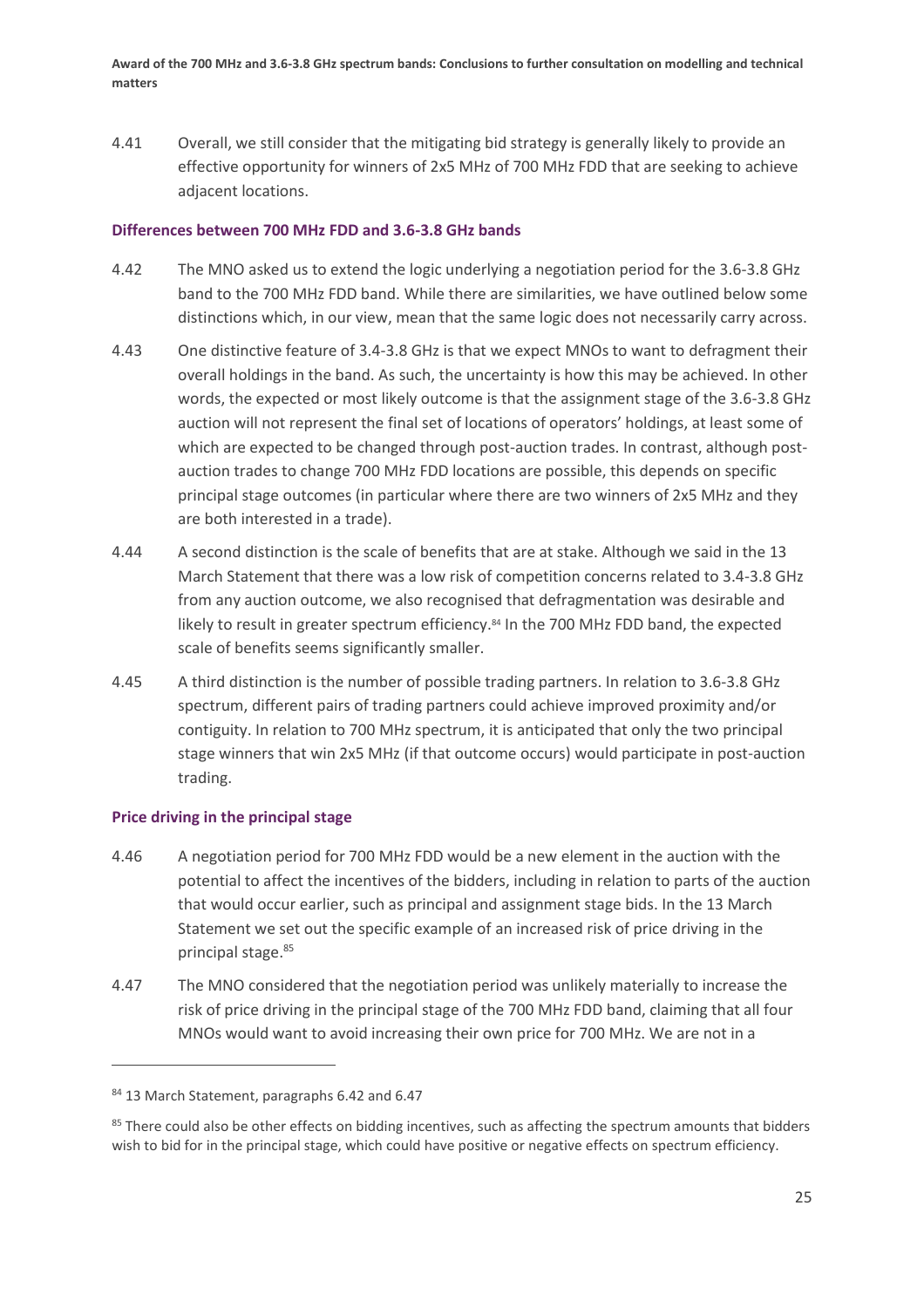position to presume that all MNOs would necessarily expect to win 700 MHz spectrum, and therefore that all bidders would be disincentivised to price drive.<sup>86</sup>

- 4.48 The MNO also claimed that significant risk would remain for the price-driving bidder. We do not consider that a negotiation period would remove the risk faced by a price-driving bidder, but we remain of the view that it could reduce it. We note that the MNO seems to accept this (since it acknowledged that the possibility of a 700 MHz trade is increased).
- 4.49 Overall, although the practical increase in the risk of price driving in the auction is difficult to quantify, we still consider that a downside of extending the negotiation period to 700 MHz is that it could facilitate price driving in the principal stage. This poses a potential risk to spectrum efficiency, even if we do not generally consider that risk to be large.<sup>87</sup>

## **Delay to auction timeline**

4.50 We recognise that the change in circumstances due to the Covid-19 pandemic suggests the time that would be needed to make such changes is now less relevant in view of our revised planned timings.

## **Conclusion**

- 4.51 Overall, we consider that there would be limited benefits and also downsides to extending the negotiation phase to include negotiation in respect of 700 MHz FDD spectrum. Benefits are limited, for example, by the ability of 2x5 MHz winners (if any) to achieve adjacent locations through a mitigating bid strategy (in particular, by bidding for location two and/or five in the band). The downsides are limited as we do not generally consider the risk to spectrum efficiency from price driving to be large. We consider that there is a much weaker case for a negotiation period in the assignment stage in the 700 MHz FDD band than for 3.6-3.8 GHz.
- 4.52 We disagree with the suggestion that we should re-consult on this issue "*so as to ensure that a proper analysis of the applicable upsides and downsides is conducted in accordance with due process*". We had already addressed this proposal in our 13 March Statement, despite it having been raised by a stakeholder after the deadline for consultation responses. We have now given further consideration to it in the light of some new points raised by the same stakeholder. Since we are not making any substantive change to the approach set out in our 13 March Statement, we do not consider that there is any need to re-consult on this issue to ensure a fair process.
- 4.53 In conclusion, we consider it appropriate to maintain our position as set out in the 13 March Statement. We would expect to look favourably on any trades after the assignment

<sup>86</sup> In Italy, for example, there is a market with four MNOs but with only three winners in its 700 MHz FDD auction (Telecom Italia, Illiad and Vodafone each won 2x10 MHz). The outcome of all four MNOs winning 700 MHz has also been observed, e.g. in France (with Bouygues and SFR each winning 2x5 MHz, and each of Free and Orange winning 2x10 MHz).

<sup>87 13</sup> March Statement, paragraphs 5.16 d) and 5.32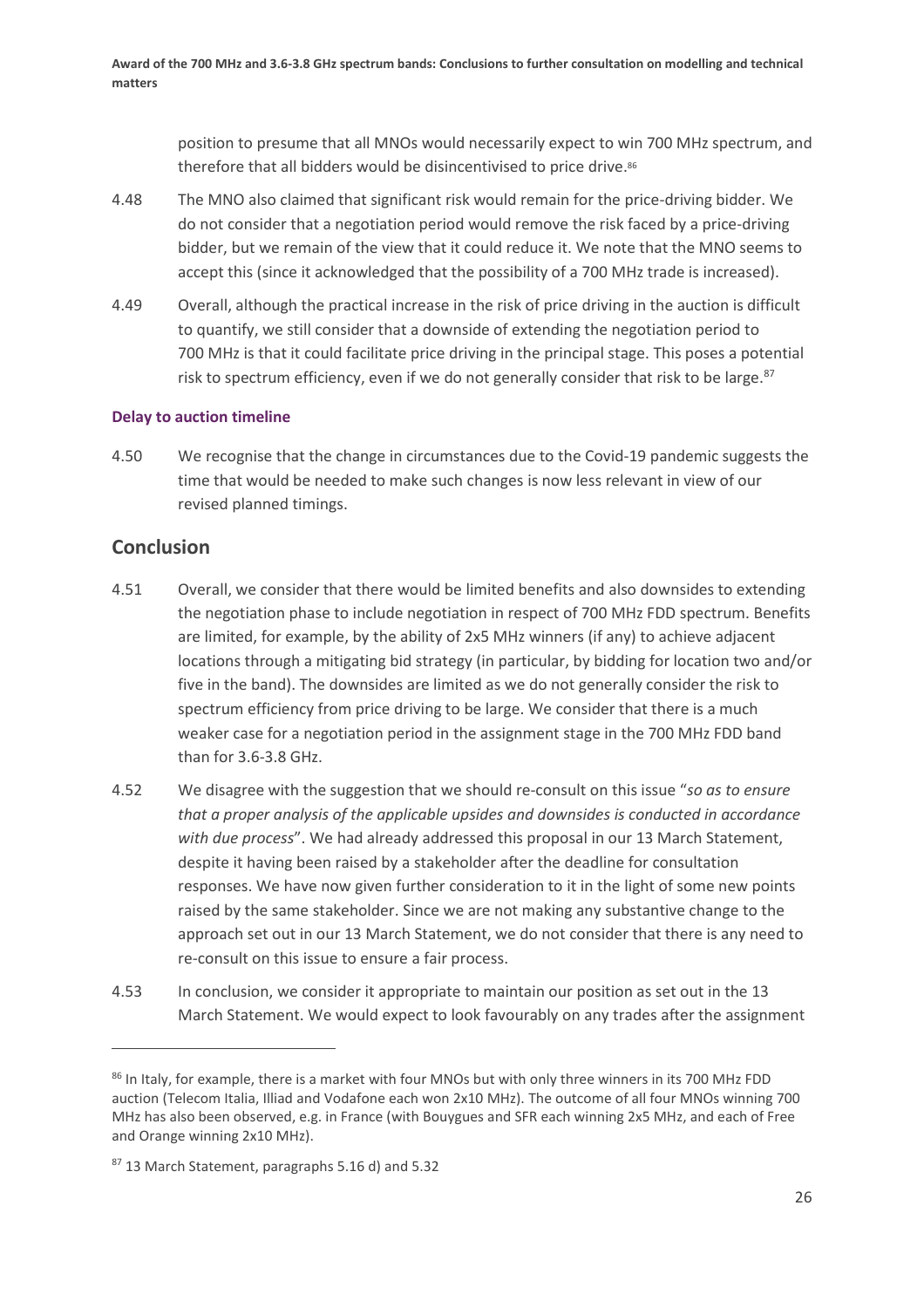stage of the 700 MHz band which include holdings won in that band, provided they do not give rise to competition concerns.

# **Impact of Government policy on high-risk vendors**

## **Stakeholders' submissions**

4.54 Vodafone<sup>88</sup> submitted that our analysis in the 13 March Statement failed to consider potential Government policy on high-risk vendors of equipment, particularly as it may impact on the effects of fragmentation of spectrum and on DSS.

## **Our position**

- 4.55 In the 13 March Statement, we said that active antenna technology with wide instantaneous bandwidth would be one way to enable operators to deploy fragmented spectrum.
- 4.56 On 14 July, the Government stated that, from the end of this year, telecoms operators must not buy any 5G equipment from Huawei, and that once the Telecoms Security Bill is passed it will be illegal for them to do so. In addition, the Government said it had concluded that it was necessary and prudent to commit to a timetable for the removal of Huawei equipment from 5G networks by 2027.<sup>89</sup>
- 4.57 We understand that Huawei has the most advanced roadmap for active antenna technology with wide instantaneous bandwidth, and is therefore the most likely vendor to provide active antenna equipment which would span the worst-case range of 390 MHz of Vodafone's potential spectrum holdings in the 3.4-3.8 GHz band if Vodafone were to fail to defragment its holdings in the 3.4-3.8 GHz band after the auction. However, we consider that Vodafone is likely to have other options. Firstly, updated evidence we have now obtained from equipment vendors shows that active antennas with instantaneous bandwidth of 300 MHz  $[\frac{1}{2}$  REDACTED].<sup>90 91</sup> Secondly, we have updated the view we took in the 13 March Statement of the potential impact on Vodafone of the availability of active antennas with instantaneous bandwidth of 300 MHz.<sup>92</sup> We now consider that, if active antennas with instantaneous bandwidth of 300 MHz but not 400 MHz were available, then Vodafone could use such antennas to aggregate 80 MHz in two proximate holdings within a span of 300 MHz IBW, if it were to secure a holding at the bottom location in 3.6-3.8 GHz band. It would have the opportunity to compete for that location in the assignment stage.

<sup>88</sup> Vodafone non-confidential response to the Further Consultation, pages 2 and 12-13.

<sup>89</sup> Oliver Dowden's statement on telecoms to the House of Commons on 14 July 2020, [https://www.gov.uk/government/speeches/digital-culture-media-and-sport-secretarys-statement-on](https://www.gov.uk/government/speeches/digital-culture-media-and-sport-secretarys-statement-on-telecoms)[telecoms.](https://www.gov.uk/government/speeches/digital-culture-media-and-sport-secretarys-statement-on-telecoms)

<sup>90 [</sup> $\mathsf{\times}$  REDACTED] 91 [ $\ll$  REDACTED]

<sup>92</sup> See 13 March Statement, footnote 252.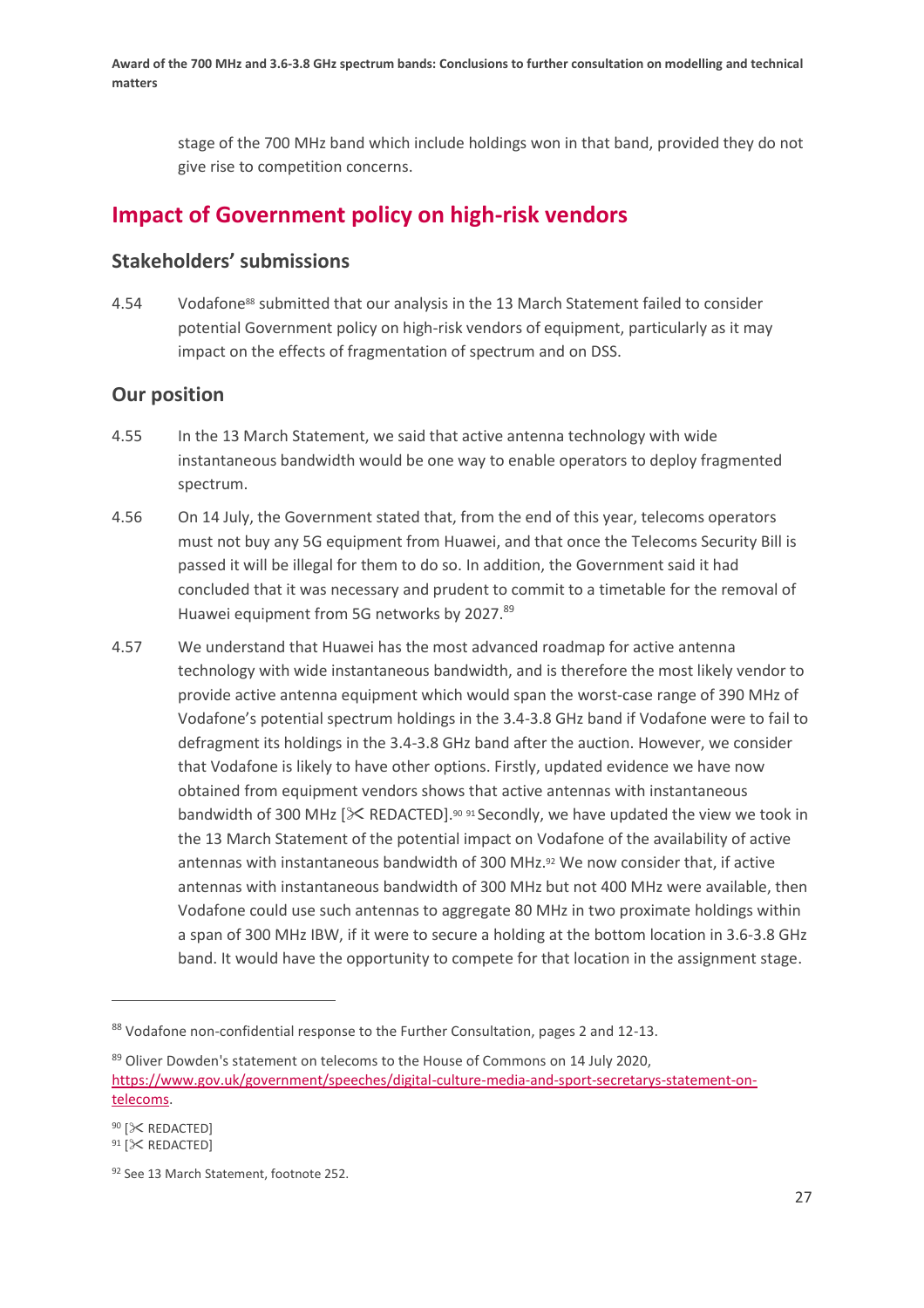- 4.58 Without active antenna technology with wide instantaneous bandwidth, Vodafone could still deploy fragmented spectrum but would need to use other mitigations e.g. dual antennas, or 'split mode' antennas, which are likely to be more costly and provide less capacity than non-split mode antennas in some deployment scenarios, particularly in dense urban areas.
- 4.59 While taking into account the potentially increased costs, we said in the 13 March Statement that, even if operators won no more 3.4-3.8 GHz spectrum, competition concerns were unlikely because they were likely to be able to use other frequencies to increase their 5G capabilities in line with their needs. <sup>93</sup> We also considered that MNOs had incentives to address any challenges of fragmentation by trading between them.<sup>94</sup>
- 4.60 We therefore do not consider that the Government's decision to ban the use of new Huawei equipment after the end of this year causes us to change our conclusions on competition concerns or defragmentation of the 3.4-3.8 GHz band.
- 4.61 Regarding the impact of the Government's decision on DSS, we understand from Vodafone's submission that, where Huawei equipment is used to provide 4G, the banning of Huawei means DSS with 5G cannot be deployed without replacing that equipment. Where a MNO uses Huawei equipment to provide 4G, it may therefore consider that DSS is not an attractive option, unless or until it decides to swap out its 4G equipment in order to comply with the Government's requirement to replace all Huawei equipment by 2027. Where it decides not to swap the equipment at the time that it re-farms its 4G spectrum to 5G, it would need to use static re-farming. <sup>95</sup> Where a MNO does not use Huawei equipment for 4G, its potential use of DSS is unaffected by the Government's decision.
- 4.62 Overall, therefore, DSS remains an option for MNOs to consider which could facilitate refarming, although where a MNO uses Huawei 4G equipment, deployment of DSS could entail bringing forward its costs of replacing that equipment.

# **Proposal for a managed allocation of spectrum**

# **Stakeholders' submissions**

4.63 In its submission,<sup>96</sup> Vodafone reiterated its view that an auction was the wrong approach to awarding spectrum in the current climate. It was concerned that an auction would award spectrum to those who were most optimistic about Covid-19 and economic recovery, rather than those who valued it most and would make most efficient use of it. In addition,

<sup>93 13</sup> March Statement, paragraph 4.209.

<sup>94 13</sup> March Statement, paragraph 4.213

<sup>95</sup> It is worth noting that DSS is a very recent development, and MNOs have successfully re-farmed spectrum over many years, for example from 1G to 2G, from 2G to 3G and from 3G to 4G, before DSS was invented.

<sup>96</sup> Vodafone's non-confidential response to the Further Consultation, pages 4-7.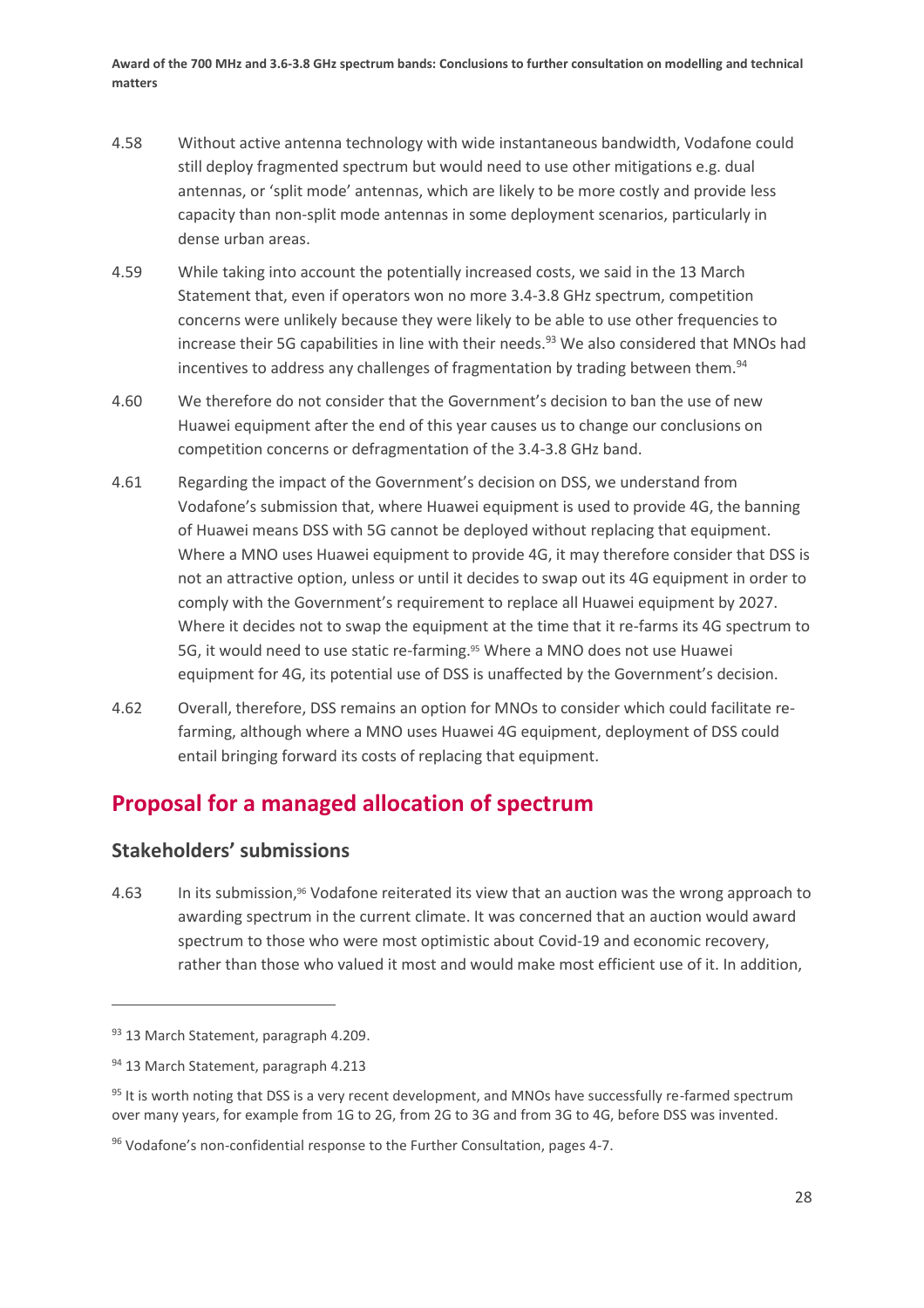it suggested that the uncertain state of capital markets could mean that bidding would be driven by cash constraints even if all bidders approached valuation of the spectrum in the same way.<sup>97</sup>

4.64 Vodafone therefore advocated a managed award of the spectrum. Vodafone considered that, instead of running an auction, Ofcom could facilitate negotiation to award spectrum at reserve prices to the MNOs who would make the most efficient use of it. It claimed that this could be achieved in a competitively neutral manner by combining the negotiation with downward adjustments to annual licence fees on similar spectrum that has already been awarded.<sup>98</sup>

## **Our position**

- 4.65 In the 13 March Statement we set out the reasons for awarding the spectrum in this award by auction, and why we believe that this is the best way to promote competition and secure optimal use of spectrum. We have previously considered Vodafone's proposal of a managed award and wrote to Vodafone explaining why we did not intend to pursue it. Among other things, we set out that:
	- a) A managed award would be a lengthy and complicated exercise. Before implementing such a proposal, Ofcom would need to run an extensive exercise to establish the details of the new process in light of the available evidence, run a full new consultation, and reach a reasoned decision. Moreover, given the importance of this spectrum, and the differing commercial interests of even just the MNOs, we think any such decision could be highly contentious and very likely to be subject to legal challenge.
	- b) It would be very difficult to make a managed award an open process (as it is inevitably likely to exclude any new entrant from winning spectrum), and as such it would conflict with Ofcom's statutory duties.
	- c) While Ofcom has no duty to maximise revenue from the allocation of spectrum, a managed award as proposed by Vodafone would involve the allocation of the spectrum at the reserve prices in the auction which we believe would be below market value, and potentially significant reductions in annual licence fees for other spectrum to secure agreement of all parties. Given that those fees are set to secure optimal use of the spectrum, it is not clear how any such reductions could be justified in the light of our duties.
- 4.66 We therefore remain of the view that the auction described in the 13 March Statement is the best way to fulfil our duties and award the spectrum for the benefit of consumers and to promote effective competition, notwithstanding the current circumstances.

<sup>&</sup>lt;sup>97</sup> Vodafone's non-confidential response to the Further Consultation, page 5.

<sup>98</sup> Vodafone's non-confidential response to the Further Consultation, page 6.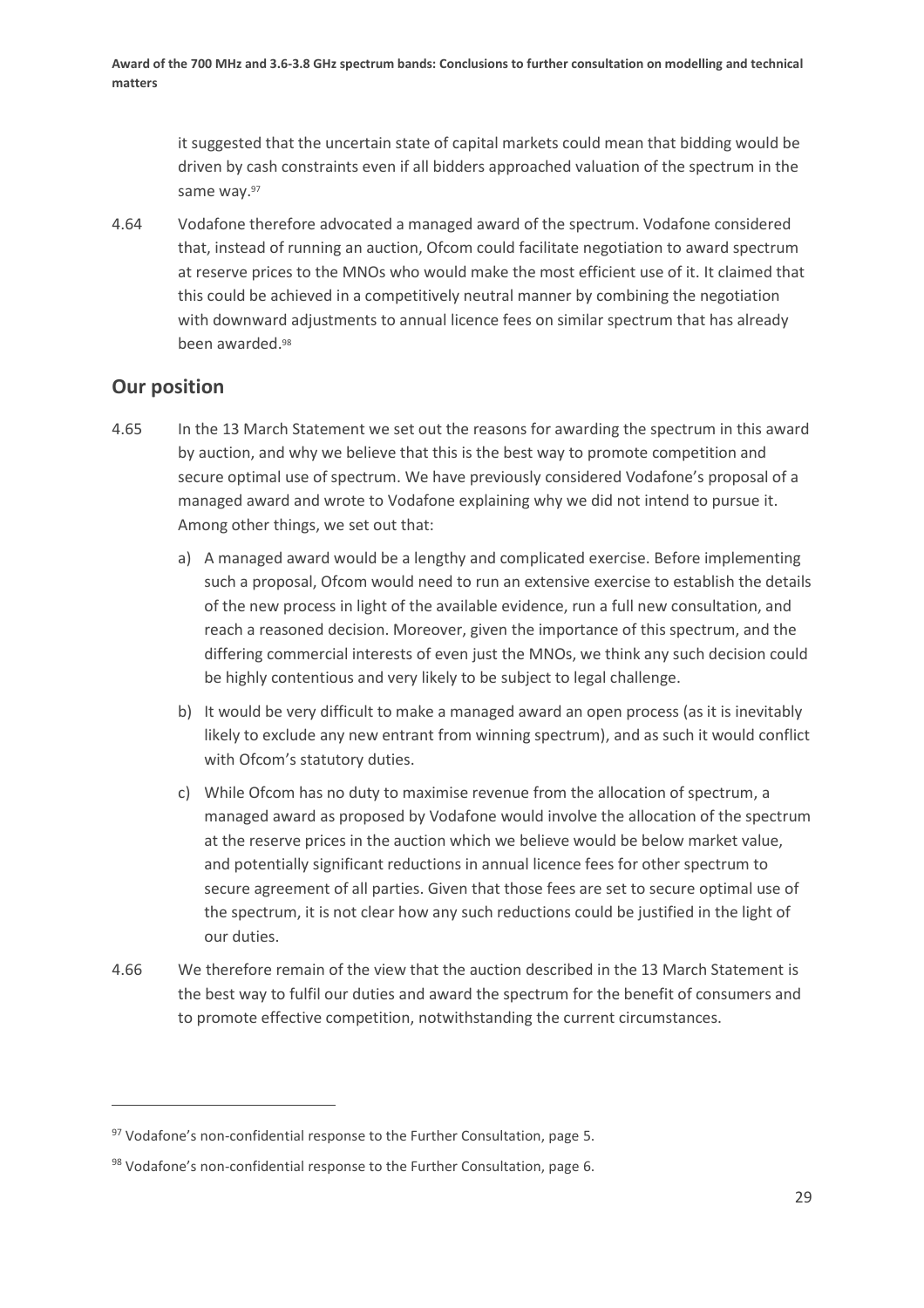# **Application of a cap on spectrum holdings in the 3.4–3.8 GHz band**

## **Stakeholder's submission**

4.67 BT<sup>99</sup> said that competition would be promoted if Ofcom improved the opportunity for all MNOs to secure 80 - 100 MHz of spectrum that can immediately be deployed for 5G. In particular, BT<sup>100</sup> said that competition would be promoted to the benefit of consumers if measures are included to address the risk of  $[%$  REDACTED]<sup>101</sup>. It suggested that this could be achieved through application of a cap of 140 MHz on spectrum holdings in the 3.4-3.8 GHz band.<sup>102</sup>

# **Our position**

- 4.68 BT has argued previously for a cap on spectrum holdings in 3.4-3.8 GHz band, and in this latest submission links its argument to its position on the importance of contiguous 3.4-3.8 GHz spectrum. We maintain the analysis in the 13 March Statement that there is a low risk of H3G successfully engaging in strategic investment and harming competition by either depriving competitors of 3.6-3.8 GHz spectrum or obstructing defragmentation.<sup>103</sup>
- 4.69 We maintain the conclusion that it would be neither appropriate nor proportionate to impose any competition measures in the 3.6-3.8 GHz band. 104

# **Effects of 5G on health**

## **Stakeholder's submission**

4.70 One confidential respondent  $[\<$  REDACTED] raised concerns about the harm to human health from the addition of more wireless technology. The respondent stated that many scientists have concerns that the current ICNIRP levels are not representative of real-world exposure for living entities.<sup>105</sup> The respondent also raised environmental concerns about the power needed by new 5G systems and how that energy would be generated, as well as the extra raw materials required to build 5G networks and the impact of mining for these

 $99$  BT non-confidential response to the Further Consultation, page 2 (paragraph 3).

<sup>&</sup>lt;sup>100</sup> BT non-confidential response to the Further Consultation, page 2 (paragraph 5).

 $101$  BT confidential response to the Further Consultation, page 2 (paragraph 5).

<sup>&</sup>lt;sup>102</sup> BT non-confidential response to the Further Consultation, page 2 (paragraph 5).

<sup>103</sup> 13 March Statement, paragraphs 4.297-4.301.

<sup>104 13</sup> March Statement, paragraphs 4.302.

<sup>&</sup>lt;sup>105</sup> ICNIRP is the International Commission on Non-ionizing Radiation Protection. It publishes Guidelines on limiting exposure to electromagnetic fields are for the protection of humans.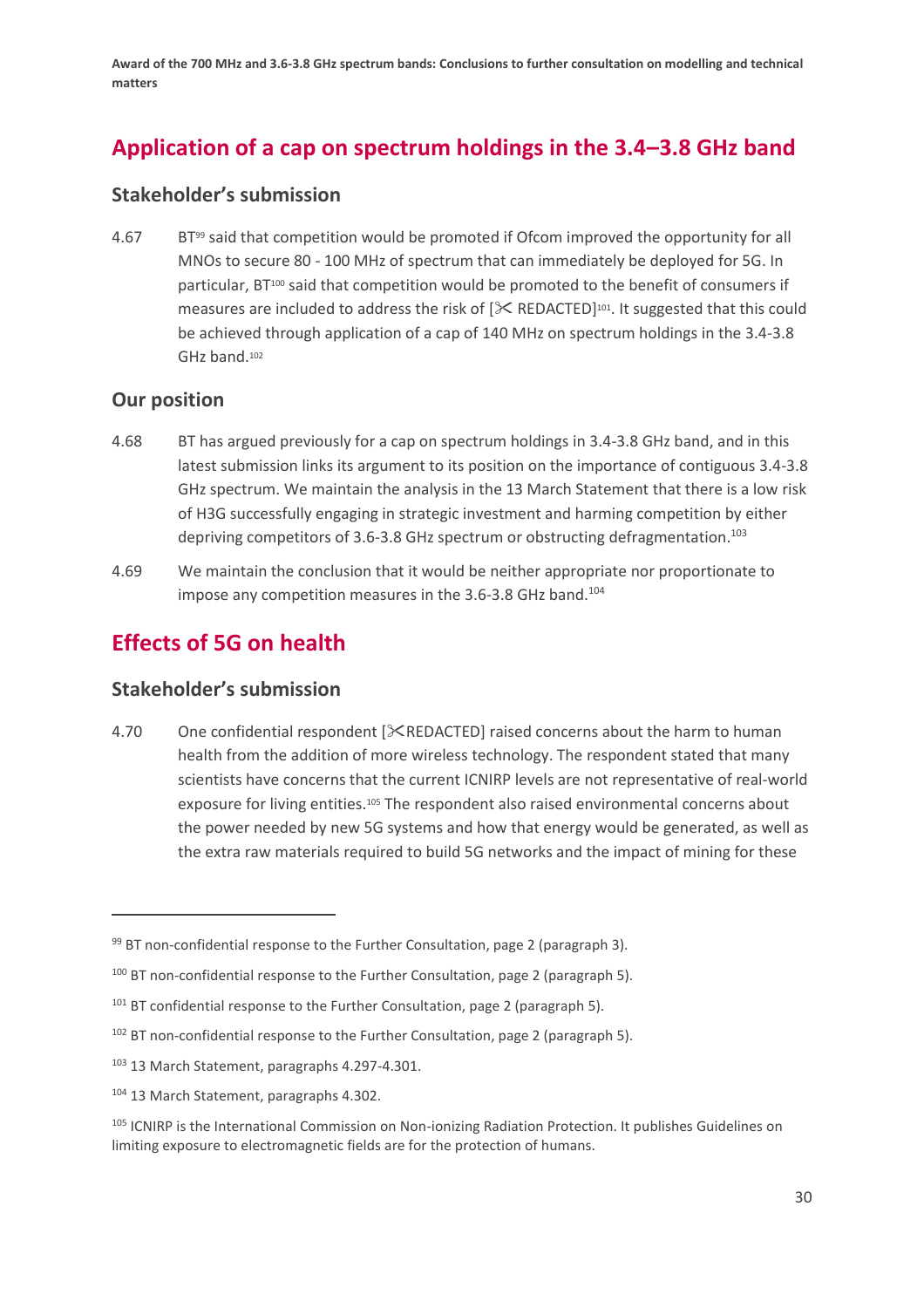materials potentially leading to the exploitation of resources and peoples of developing countries.

## **Our position**

- 4.71 In the 13 March Statement, we set out our position in relation to health concerns from electromagnetic fields (EMF) including those from 5G base stations. We said:
	- a) In the UK, Public Health England (PHE) takes the lead on public health matters associated with radio frequency electromagnetic fields, or radio waves, and has a statutory duty to provide advice to Government on any health effects that may be caused by exposure to EMF emissions.
	- b) PHE's main advice is that EMF emissions should comply with the ICNIRP Guidelines.<sup>106</sup> On 5G, PHE's view is that "*the overall exposure is expected to remain low relative to guidelines and, as such, there should be no consequences for public health*".<sup>107</sup>
	- c) Ofcom is responsible for managing the use of radio spectrum in the UK. We take PHE's advice into account, as appropriate, in our management of the radio spectrum.
	- d) We have carried out EMF measurements around mobile phone base stations for many years and published the results of these measurements on our website.<sup>108</sup> In recent months, Ofcom has measured EMF levels in locations near newly deployed 5G-enabled base stations. In all cases, the measured EMF levels have been well within the levels for general public exposure provided for in the ICNIRP Guidelines. The highest level measured in our recent measurements was approximately 1.5% of these levels.
	- e) A summary report of these measurements has been published on our website.<sup>109</sup> We have also recently published a consultation setting out proposals to include a condition in spectrum licences (and other spectrum authorisations) that will require spectrum users to ensure they comply with the levels for general public exposure from the ICNIRP Guidelines.<sup>110</sup>
	- f) We will publish a statement on this proposed licence condition in 2020. If we proceed with the proposals and do so prior to the grant of the new licences in the 700 MHz and 3.6-3.8 GHz bands, we will revise the licences accordingly before grant. If we decide to

 $106$  The current set of guidelines is available at the following link:

[https://www.icnirp.org/cms/upload/publications/ICNIRPemfgdl.pdf.](https://eur01.safelinks.protection.outlook.com/?url=https%3A%2F%2Fwww.icnirp.org%2Fcms%2Fupload%2Fpublications%2FICNIRPemfgdl.pdf&data=02%7C01%7CJohn.Glover%40ofcom.org.uk%7C19a01e0daa30442bd11008d7a8bc8f8f%7C0af648de310c40688ae4f9418bae24cc%7C0%7C0%7C637163400122417495&sdata=vOUkfgaUO9gSZefzE1tArCMn7IQW%2Btt82klzkVu6ezs%3D&reserved=0) A summary of PHE advice on radio waves can be found on its [website](https://eur01.safelinks.protection.outlook.com/?url=https%3A%2F%2Fwww.gov.uk%2Fgovernment%2Fcollections%2Felectromagnetic-fields%23radio-waves&data=02%7C01%7CJohn.Glover%40ofcom.org.uk%7C19a01e0daa30442bd11008d7a8bc8f8f%7C0af648de310c40688ae4f9418bae24cc%7C0%7C0%7C637163400122417495&sdata=WDVlp%2Fuw20gw6cUOCQDW3EjRYIBxE9563ctSpF16by8%3D&reserved=0)

<sup>107</sup> [https://www.gov.uk/government/publications/5g-technologies-radio-waves-and-health/5g-technologies](https://eur01.safelinks.protection.outlook.com/?url=https%3A%2F%2Fwww.gov.uk%2Fgovernment%2Fpublications%2F5g-technologies-radio-waves-and-health%2F5g-technologies-radio-waves-and-health&data=02%7C01%7CJohn.Glover%40ofcom.org.uk%7C19a01e0daa30442bd11008d7a8bc8f8f%7C0af648de310c40688ae4f9418bae24cc%7C0%7C0%7C637163400122427490&sdata=iSjKXhs2l4MFJaY38yNdJg%2F5FG5oQLEmYhW3mDPMCNs%3D&reserved=0)[radio-waves-and-health](https://eur01.safelinks.protection.outlook.com/?url=https%3A%2F%2Fwww.gov.uk%2Fgovernment%2Fpublications%2F5g-technologies-radio-waves-and-health%2F5g-technologies-radio-waves-and-health&data=02%7C01%7CJohn.Glover%40ofcom.org.uk%7C19a01e0daa30442bd11008d7a8bc8f8f%7C0af648de310c40688ae4f9418bae24cc%7C0%7C0%7C637163400122427490&sdata=iSjKXhs2l4MFJaY38yNdJg%2F5FG5oQLEmYhW3mDPMCNs%3D&reserved=0)

<sup>108</sup> [https://www.ofcom.org.uk/spectrum/information/mobile-operational-enquiries/mobile-base-station](https://eur01.safelinks.protection.outlook.com/?url=https%3A%2F%2Fwww.ofcom.org.uk%2Fspectrum%2Finformation%2Fmobile-operational-enquiries%2Fmobile-base-station-audits&data=02%7C01%7CJohn.Glover%40ofcom.org.uk%7C19a01e0daa30442bd11008d7a8bc8f8f%7C0af648de310c40688ae4f9418bae24cc%7C0%7C0%7C637163400122427490&sdata=4czQors3i4AJiEMdE5%2FryWm1wgEFM4IJPKU%2Fg2Ymswc%3D&reserved=0)[audits](https://eur01.safelinks.protection.outlook.com/?url=https%3A%2F%2Fwww.ofcom.org.uk%2Fspectrum%2Finformation%2Fmobile-operational-enquiries%2Fmobile-base-station-audits&data=02%7C01%7CJohn.Glover%40ofcom.org.uk%7C19a01e0daa30442bd11008d7a8bc8f8f%7C0af648de310c40688ae4f9418bae24cc%7C0%7C0%7C637163400122427490&sdata=4czQors3i4AJiEMdE5%2FryWm1wgEFM4IJPKU%2Fg2Ymswc%3D&reserved=0)

<sup>&</sup>lt;sup>109</sup> https://www.ofcom.org.uk/ data/assets/pdf file/0015/190005/emf-test-summary.pdf

<sup>110</sup> <https://www.ofcom.org.uk/consultations-and-statements/category-1/limiting-exposure-to-emf>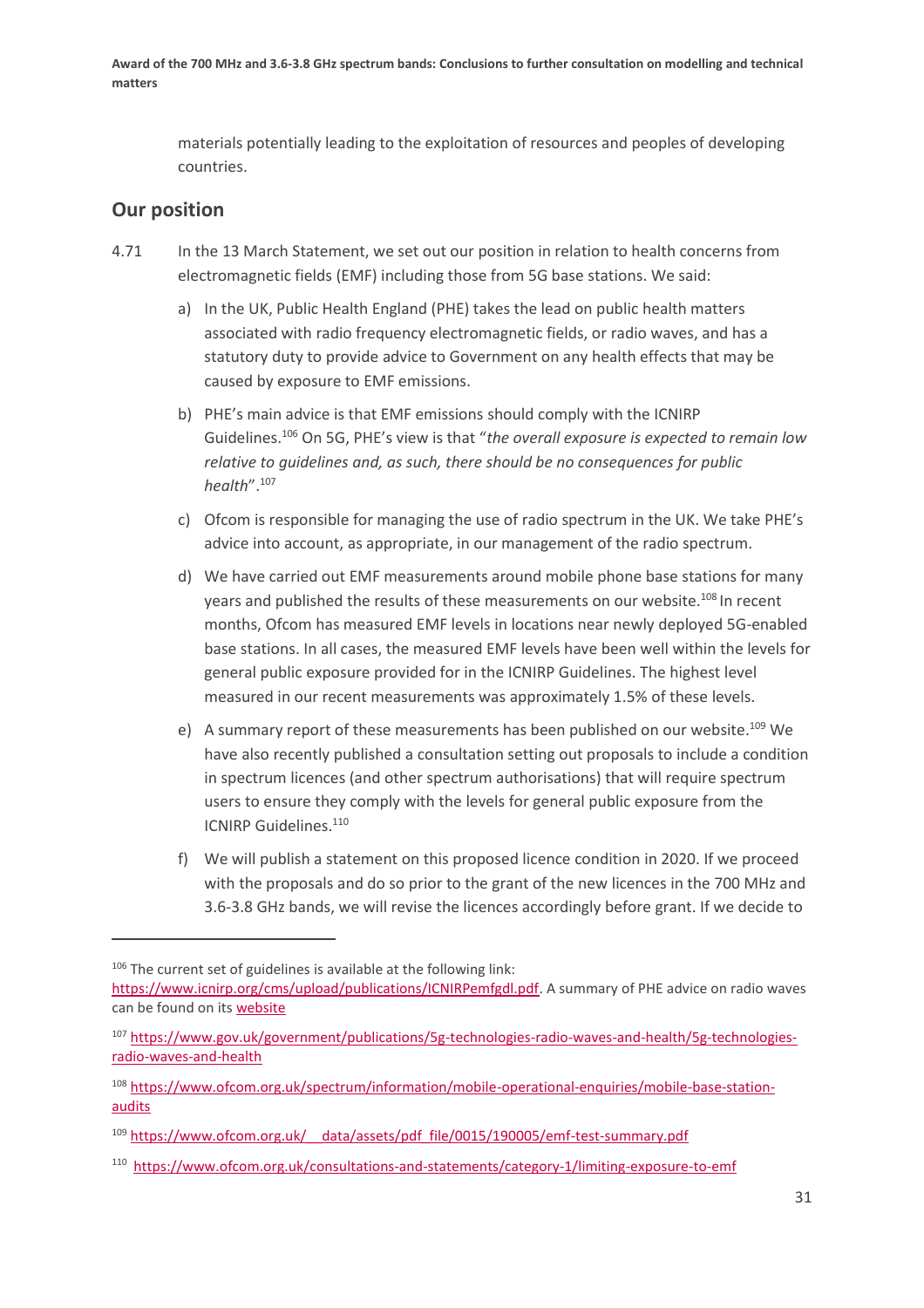proceed with the proposals after grant of these new licences, then we will vary the licences to include the new conditions.

- 4.72 Our position on these matters has not changed. The consultation referred to in point e) above has now closed and we are considering responses to that consultation and, if we decide to proceed with the proposals, we will do so as outlined in point f).
- 4.73 In response to the more general environmental concerns raised regarding power and the impact of mining for the extra raw materials needed, we note that even without the introduction of new 5G technologies in these bands, the MNOs would take measures to address the growing demand for mobile services by, for example, expanding their 4G networks. Given that 5G technology is inherently more energy efficient for the data carried than earlier mobile technologies, the deployment of 5G technology is likely to have less environmental impact than the alternatives.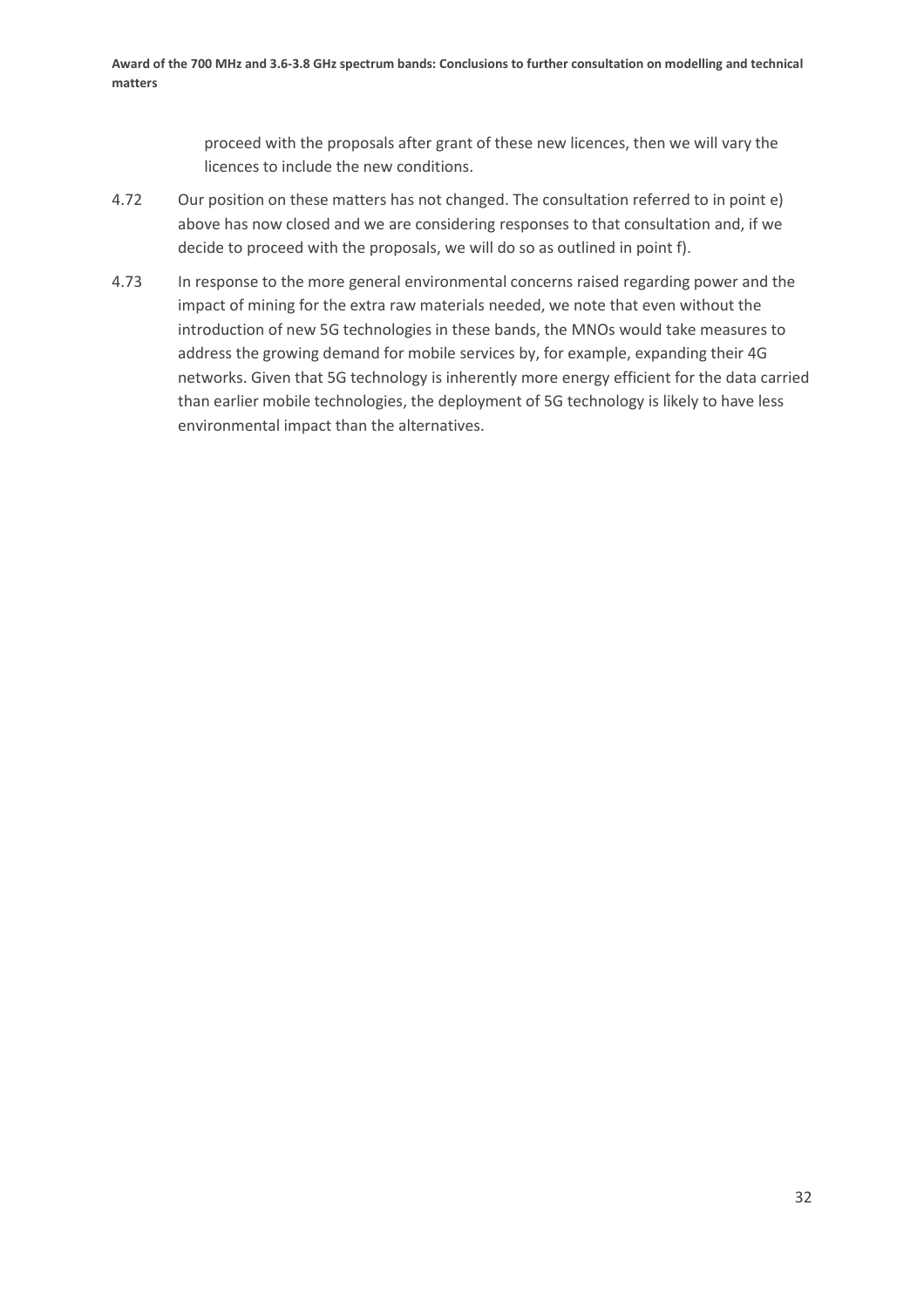# <span id="page-34-0"></span>5. Conclusions

- 5.1 Our assessment remains that the results of the SUT Model, as revised, support our view that it is likely to be technically feasible for MNOs to support a wide range of 5G services with channel bandwidths in their current holdings smaller than 80 MHz, including 40 MHz, though we recognise that the new results differ from those we presented in the 13 March Statement.
- 5.2 In conjunction with other parts of our competition assessment, this view contributes to our overall conclusion that there is a low risk of competition concerns related to 3.4-3.8 GHz spectrum from any auction outcome.
- 5.3 Our view also remains that DSS could facilitate re-farming of most bands currently used for 4G to 5G, including 800 MHz, 900 MHz, 1800 MHz, 2.1 GHz and 2.6 GHz, and so is likely to be an option for operators to consider.
- 5.4 In relation to the other matters on which we have received further submissions, we conclude that, to the extent they contain any new evidence, they do not give us cause to change the conclusions set out in the 13 March Statement.
- 5.5 We therefore confirm the decisions set out in the 13 March Statement.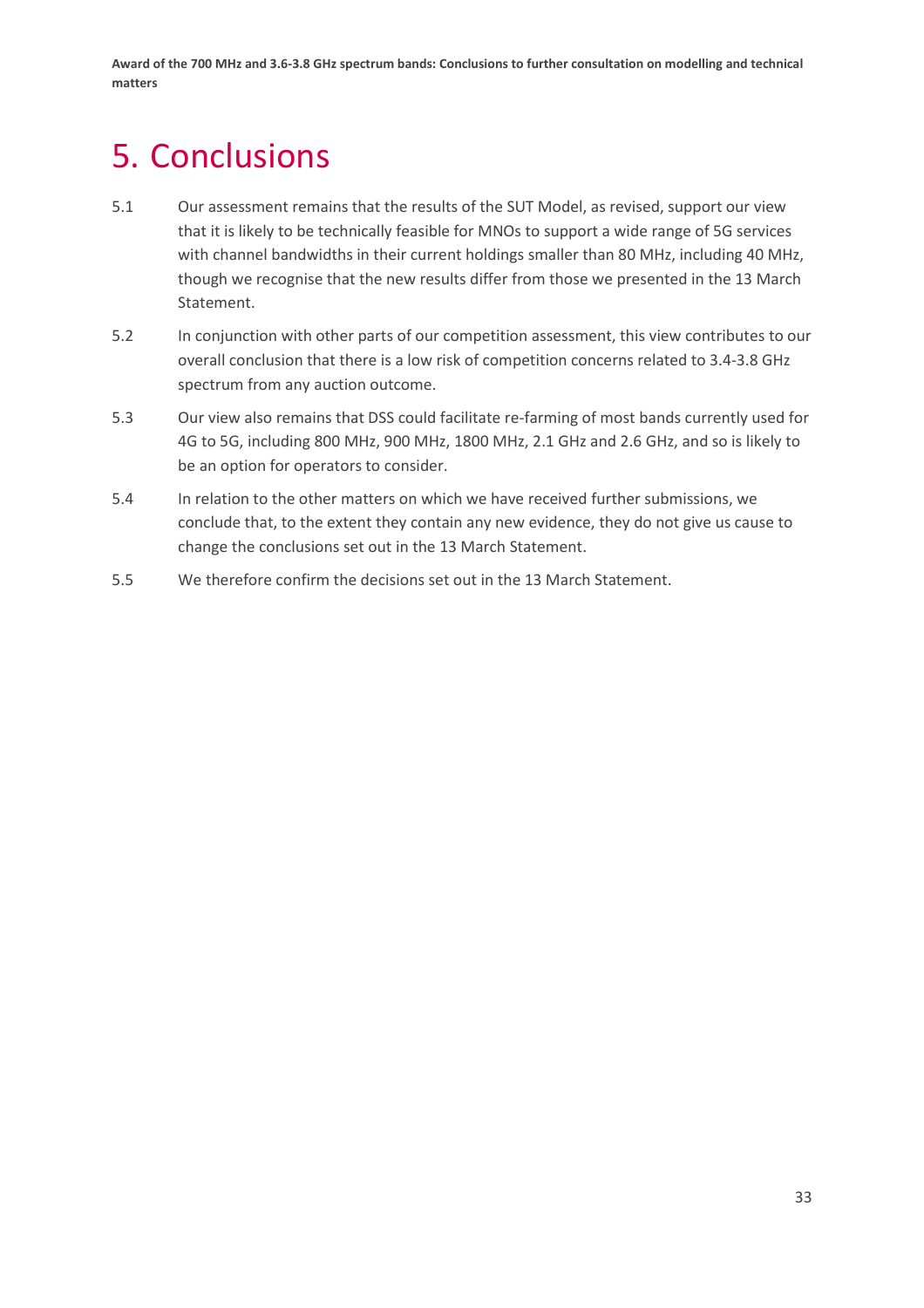# <span id="page-35-0"></span>6. Next steps

- 6.1 We will now proceed with our preparations to hold the auction as soon as is reasonably practicable in the light of the Covid-19 pandemic. We will work with all interested bidders to ensure the auction can proceed in a secure and safe way. Given the practical steps that we will need to take in this regard, we are aiming for a formal start to the auction process in late November 2020 with a view to starting bidding in mid-January 2021.
- 6.2 Any claim for judicial review would inevitably further delay the auction, and the use of this important spectrum. We therefore remain of the view that any claim for judicial review should be brought promptly, with a request that the courts expedite the matter. We request that, if any stakeholder intends to bring a claim for judicial review, they should do so by the end of August at the latest, having indicated such intention in pre-action correspondence to us and any interested parties within two weeks of the date of this document.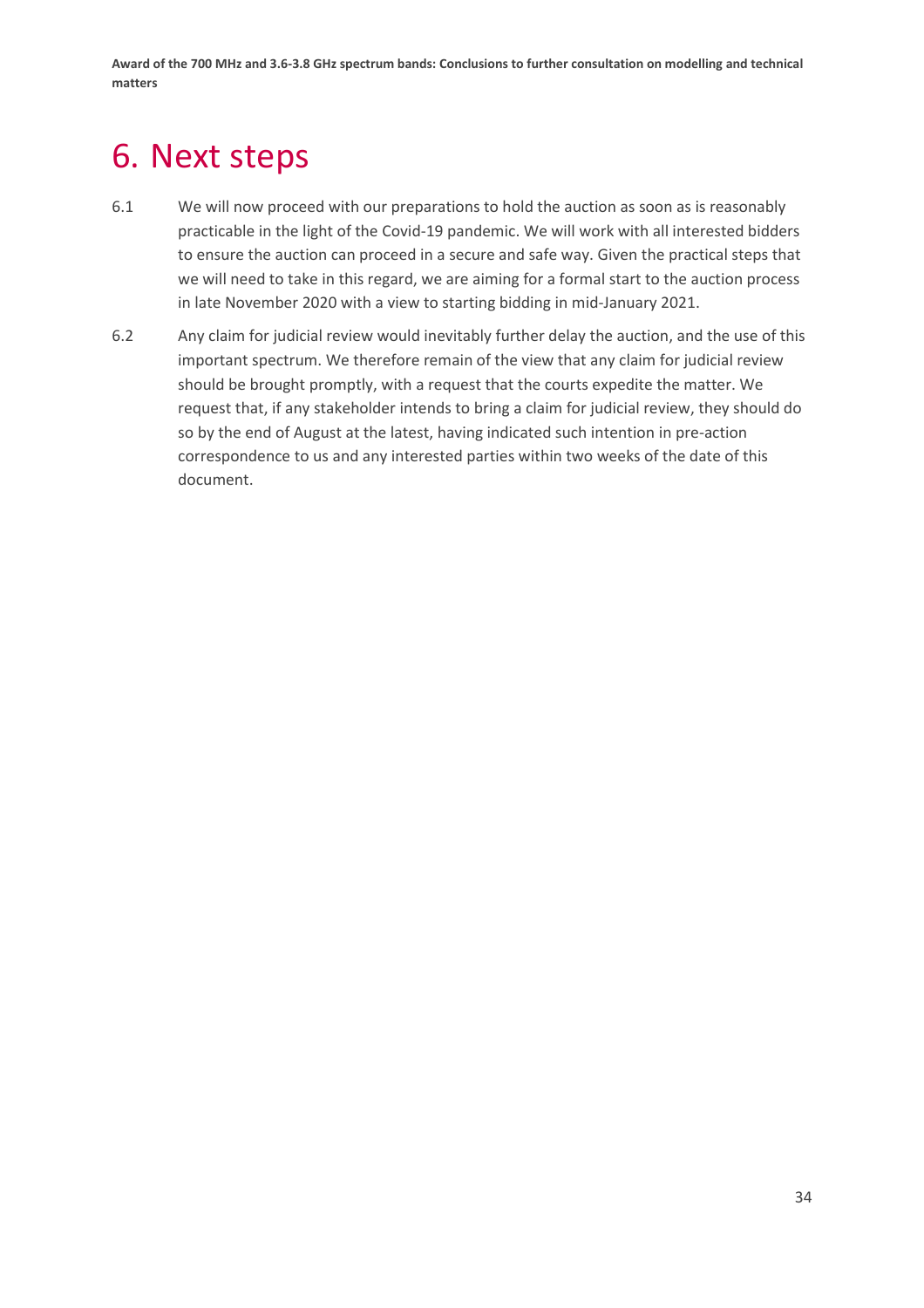# <span id="page-36-0"></span>A1. Stakeholders' responses on the SUT Model

# **Suitability of the SUT Model**

- A1.1 Some stakeholders said that the SUT Model was not suitable for us to consider as part of our evidence for the competition assessment. Specifically:
	- a) In a report submitted by O2, Professor William Webb said that the model might show that high bandwidth 5G services may be technically feasible with 40 MHz but added that technical feasibility is not the same as practical plausibility.<sup>111</sup>
	- b) BT questioned whether "*an analysis that gives 'some indication'" about the extent to which operators could support high data rate 5G services on 40 MHz of spectrum was "an appropriate standard or is a sufficient basis for decisions on competition assessment/auction structure*."<sup>112</sup>
	- c) Vodafone said that "*[w]e cannot see any errors in Ofcom's Single User Throughput (SUT) analysis, but consider that Ofcom has placed undue emphasis on its output and conclusions about use cases that can theoretically be supported*".<sup>113</sup>
- A1.2 In the 13 March Statement, we noted that stakeholders had not provided clear evidence of 5G use cases which were likely to require 80-100 MHz of 3.4-3.8 GHz bandwidth (contiguous or otherwise) and which were likely to be of significant commercial and competitive importance.<sup>114</sup> As part of our overall assessment, we checked whether the results of our SUT Model suggested that 80-100 MHz bandwidth in the 3.4-3.8 GHz band would be necessary to support a range of potential future 5G services.
- A1.3 In the Further Consultation, we noted that there was inherent uncertainty over what future 5G services might be important for consumers.<sup>115</sup> These future services may have a wide range of technical requirements. We used the 3GPP document TR 22.891 to inform our analysis.<sup>116</sup>
- A1.4 We recognised that the SUT Model is a simplified theoretical model and that in an actual deployment many users would share the spectrum resources of a carrier but considered its

<sup>111</sup> Professor William Webb's report, submitted by O2 in response to the Further Consultation, paragraphs 27 and 64.

<sup>&</sup>lt;sup>112</sup> BT non-confidential response to the Further Consultation, page 3.

<sup>113</sup> Vodafone non-confidential response to the Further Consultation, page 2.

<sup>114</sup> 13 March Statement, paragraphs 4.211, 4.258, 4.290(b) and A7.39.

<sup>115</sup> Paragraph 1.7, the Further Consultation.

<sup>116</sup> Paragraphs A1.2 to A1.3, the Further Consultation.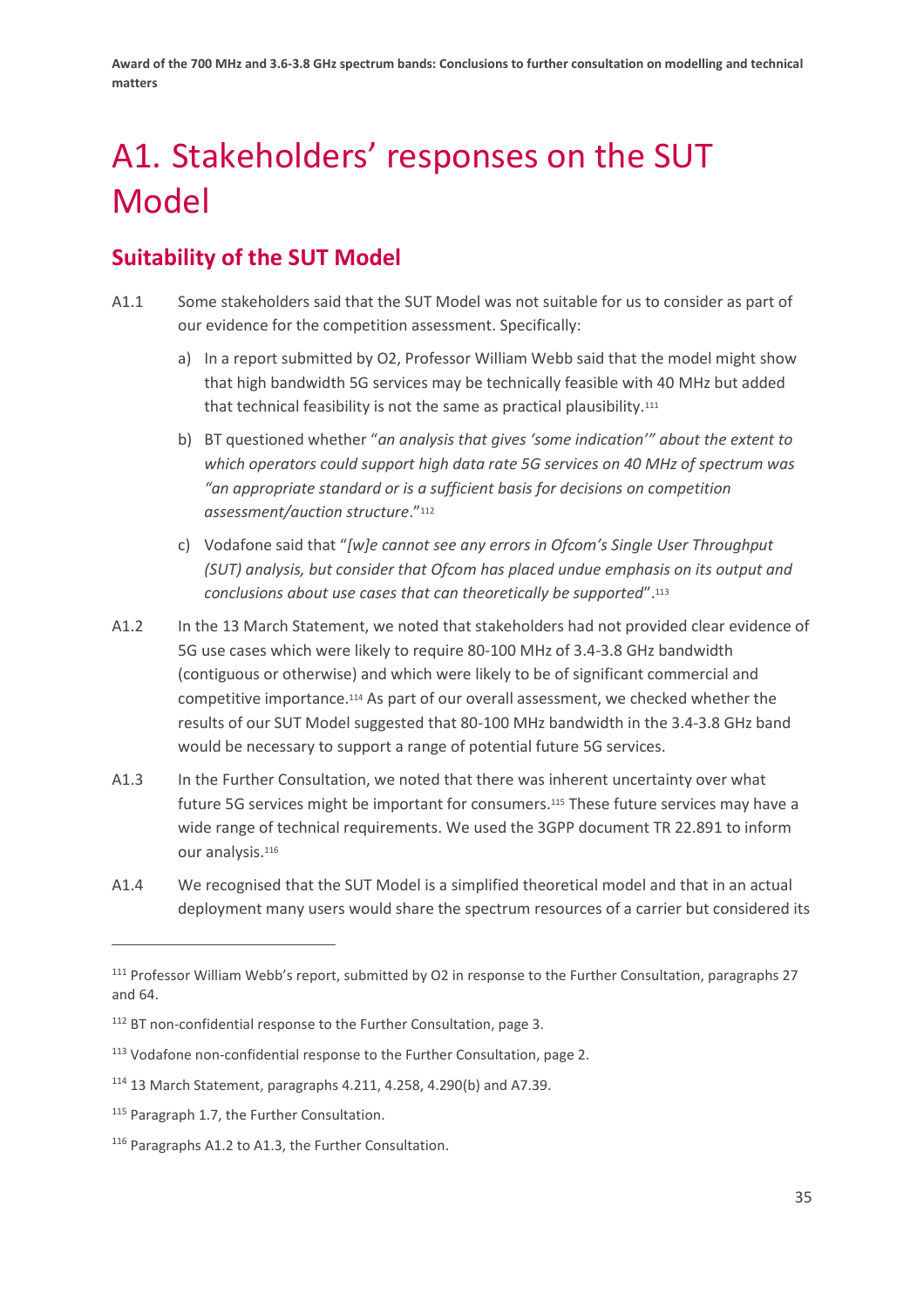results could nonetheless give us some indication of what services carriers of different bandwidths might technically be capable of supporting.<sup>117</sup>

- A1.5 We drew no conclusions as to the associated commercial incentives or the competitive significance of future hypothetical services.<sup>118</sup>
- A1.6 Taking into account stakeholders' criticisms in response to the Further Consultation, we remain of the view that the SUT Model is informative and supports our view that it is likely to be technically feasible for MNOs to support a wide range of 5G services with channel bandwidths in the current holdings smaller than 80 MHz, including 40 MHz.
- A1.7 We address stakeholders' proposals on extensions to the SUT Model below, under the heading "stakeholder comments on extending the SUT analysis to model capacity".

## **Modelling SINR distribution across a cell**

## **Stakeholders' comments**

- A1.8 Some stakeholders considered that we could have modelled SINR distribution across a cell.
- A1.9 Vodafone<sup>119</sup> said "*The findings of Ofcom's analysis are striking, however, for what is left unsaid in the consultation. For example, if we look at Figure 1 of the consultation, the differential in the required SINR for 4K mobile video between a 50MHz connection and a 100MHz connection is 9dB. What the consultation fails to address is the question of "so what?". The "so what?" answer is 9dB equates to a tripling in cell radius size for the larger block of spectrum – this equates to a requirement for an operator stranded with lower spectrum stocks to deploy thousands of additional masts nationally – potentially tens of thousands – to achieve the same level of service with the smaller spectrum block*". Vodafone also provided an SUT model of its own to show downlink throughput versus distance from the base station.
- A1.10 H3G also provided a model considering the trade-off between carrier bandwidth and cell size. H3G's goal was to show to what extent operators could densify their networks to achieve the same throughput with a 40 MHz carrier as they could with an 80 MHz carrier with a sparser base station deployment.<sup>120</sup> It concluded that "*[o]ur analysis […] shows that an MNO with a 40 MHz carrier can replicate the user throughput of an 80 MHz carrier by adding another macro site (strictly, 1.3 sites) near the existing site in our model*".<sup>121</sup>

<sup>&</sup>lt;sup>117</sup> Paragraphs 1.18 to 1.19, the Further Consultation.

<sup>118</sup> Further consultation, paragraph 1.20.

<sup>&</sup>lt;sup>119</sup> Vodafone non-confidential response to the Further Consultation, page 9.

<sup>&</sup>lt;sup>120</sup> H3G non-confidential response to the Further Consultation, paragraphs 12.13-12.18.

<sup>&</sup>lt;sup>121</sup> H3G non-confidential response to the Further Consultation, paragraph 12.16.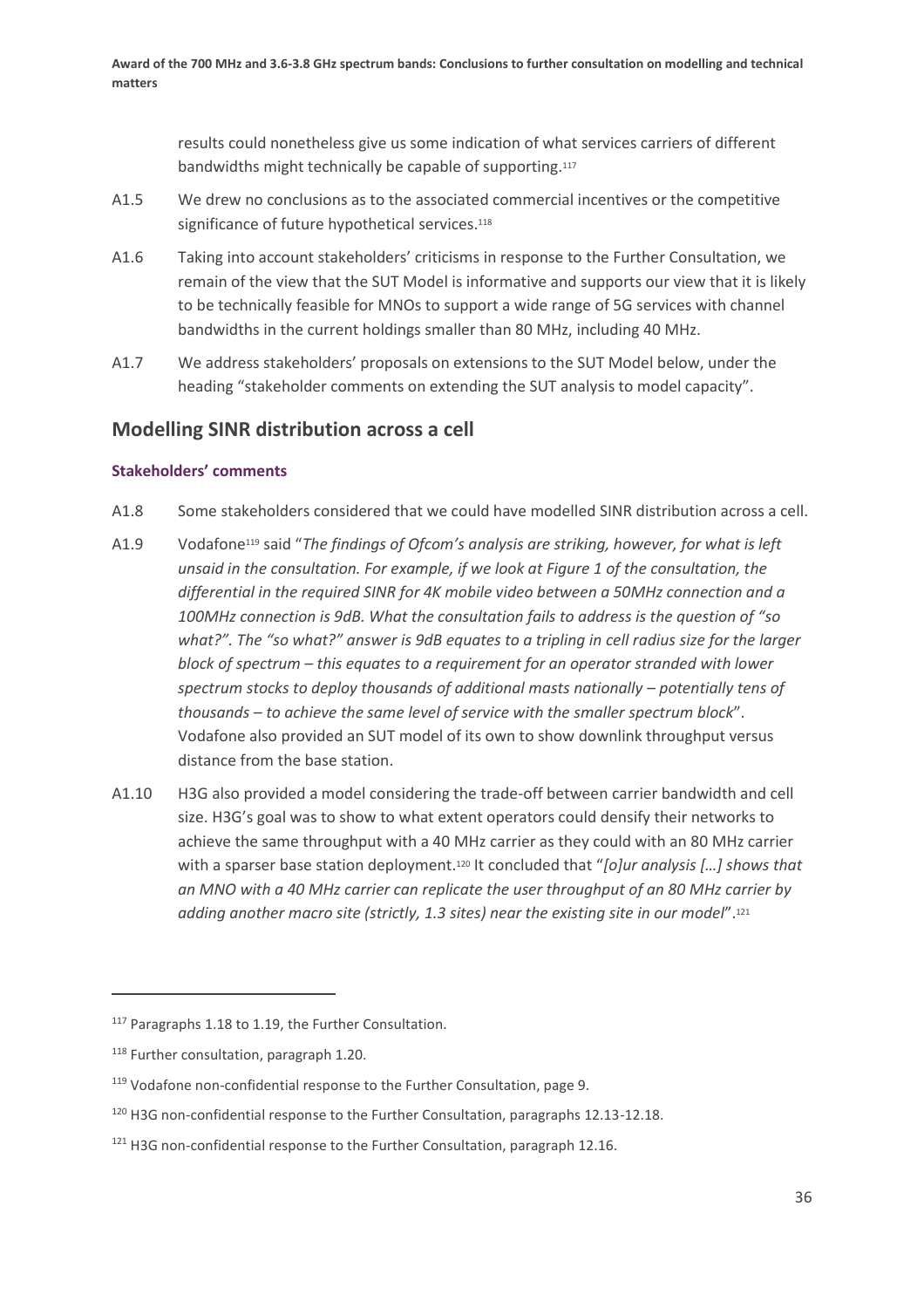- A1.11 BT<sup>122</sup> said "*The signal quality varies considerably across the coverage area of the cell. Users at the edge of the cell and deep indoor locations would demand significantly more capacity to deliver the same service. The penetration loss of walls can be as high as 20 – 30 dB with the latest building types. In parallel, it is widely considered that c.80% of the mobile data is consumed indoors. This results in significantly higher radio resources required for those users. It is not reasonable to assume that this can be resolved by operators for all indoor customers through the deployment of indoor solutions. Consequently, the operator will require more capacity in terms of wider bandwidths to serve the same service to customers irrespective of their environment*".
- A1.12 In a report submitted by O2,<sup>123</sup> Professor William Webb said "*Ofcom have not presented analysis showing how SINR levels are distributed across a typical cell and therefore in what fraction of the cell a user would be able to receive a sufficient SINR to enable a particular 5G data service. Even without further analysis it is clear that there may be issues – if the cell edge SINR is -5dB as Ofcom suggest, and if the majority of users are located towards the edge and experience levels of this sort, then if 40MHz bandwidth is available, these users will only be able to access two of the five 5G services Ofcom have chosen to illustrate in Figure 1. The Figure also shows that if 100MHz bandwidth is available then an SINR between 6-9dB less is needed to deliver these 5G services, which [my] [Professor William Webb's] simplified modelling suggests could result in as many as 60% more of the users in the cell being able to receive some of the more demanding 5G services*".

#### **Our conclusions**

- A1.13 We acknowledged in the Further Consultation that a significant range of SINR values may be experienced by users in a different location in a cell. We said that a SINR as low as -5dB might be encountered in environments such as at the edge of a macro cell in a rural area. Very low SINR can also occur where either fixed or moving objects, such as buildings or buses respectively, obstruct reception of the signal, although we noted that MIMO antenna configurations are designed to minimise the impact of such obstructions. We said that higher SINR values might be expected nearer a base station in a rural area and at many locations in macro cells in urban and suburban areas, except in harder to reach locations such as deep indoors.
- A1.14 In theory, it would be possible to estimate the throughput at a certain distance from a base station by adding a propagation model to the SUT Model. However, the results would be highly dependent on the specific environment modelled, the propagation model used and the choice of input parameters. It would be very difficult to generalize the results. We therefore do not consider it would add significant additional insight.
- A1.15 The considerations and analyses in stakeholders' responses on distribution of SINR values across a cell illustrate that radio carriers of larger bandwidth support better coverage of a

<sup>&</sup>lt;sup>122</sup> BT non-confidential response to the Further Consultation, page 4.

<sup>&</sup>lt;sup>123</sup> Professor William Webb's report, submitted by O2 in response to the Further Consultation, paragraph 34.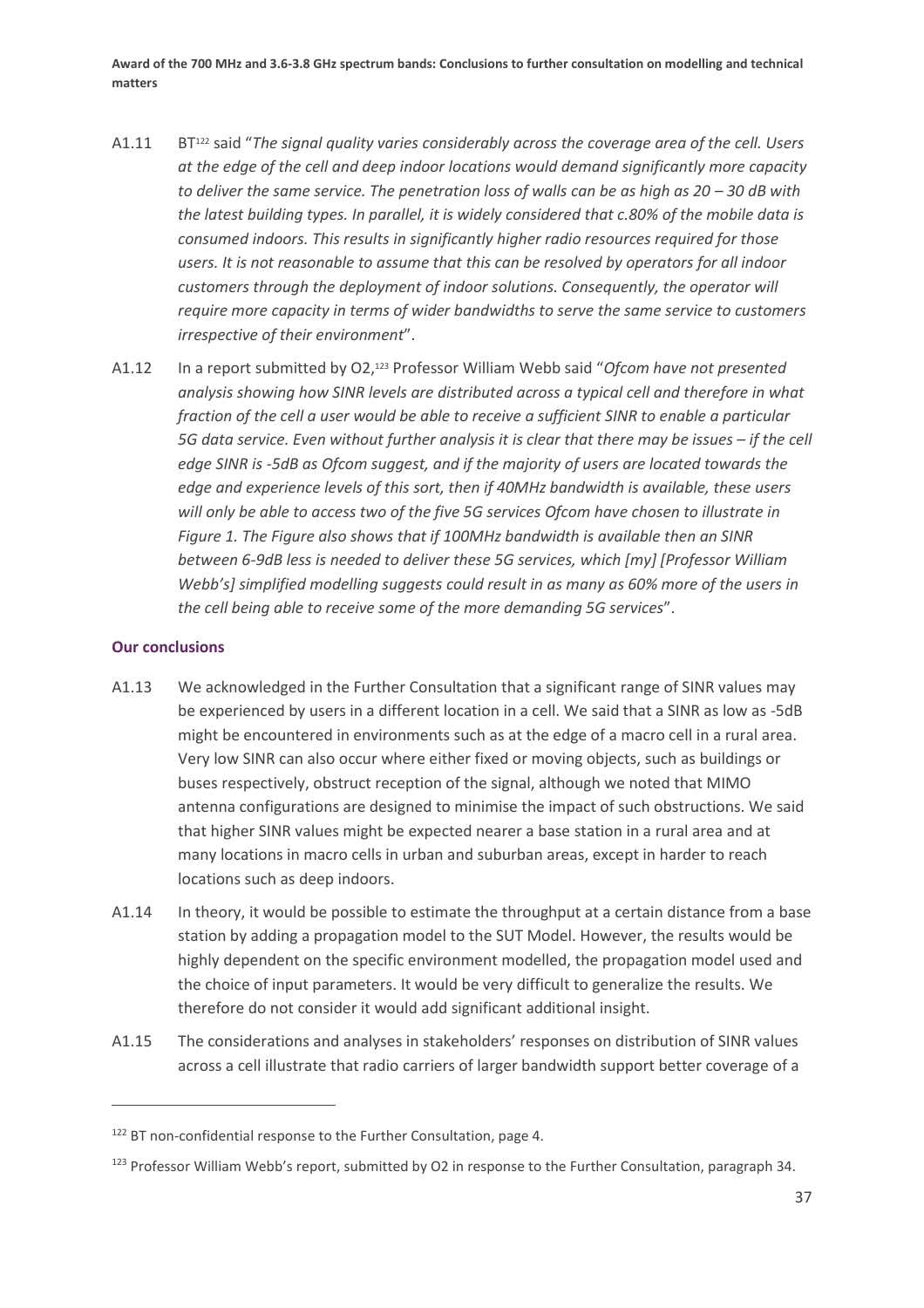given throughput and/or greater capacity, and we agree that this is the case. They do not, however, show that bandwidths of 80 MHz or more are necessary to support a wide range of future 5G services, and do not, therefore contradict the conclusions we draw from the results of our SUT Model.

## **Modelling 5G use cases**

### **Technical characteristics of possible future 5G services**

- A1.16 BT said "*Ofcom identified possible future 5G services described in 3GPP document Technical Report (TR) 22.891. That document is a technical study and was part of Release 14 which does not specify 5G standards. […] The 5G Service requirements for the 5G system are detailed in Technical specification (TS) 22.261.*" 124
- A1.17 We said in the Further Consultation that we had used 3GPP document TR 22.891 as the primary source of information about potential future 5G services. We said that this document was a feasibility study published by 3GPP which aims to identify the market segments and industry sectors which might be supported by future mobile networks.<sup>125</sup> We said that there were 74 use cases set out in that document and that we had selected a sample of the most demanding use cases from those listed to test which of those cases are likely to be technically feasible to be delivered by a network with 40 MHz of spectrum.<sup>126</sup>
- A1.18 We agree that TS 22.261 also includes definitions of 5G services but BT has not identified where, in its view, this document conflicts with the service definitions for the services we extracted from TR 22.891.

### **The exclusion of gigabit-per-second services from our analysis**

- A1.19 BT said that it is clear from Figure 1 of the Further Consultation "*that only 80 MHz and 100 MHz spectrum allocations are capable of delivering 1 Gbps. Excluding services that require 1 Gbps from analysis leads to the incorrect conclusion that "none of the services is strictly infeasible technically in any of the scenarios."*" (BT quoted paragraph 1.35 of the Further Consultation).<sup>127</sup>
- A1.20 In the Further Consultation we identified two categories of services which may require speeds of "up to 1 Gbps" to individual users: wireless local loop (fixed wireless access); and mobile broadband for indoor and hotspot scenarios. We said that it was likely that operators would need to deploy mmWave spectrum and/or small cells to deliver the

<sup>&</sup>lt;sup>124</sup> BT non-confidential response to the Further Consultation, page 5.

<sup>125</sup> Paragraph A1.2, the Further Consultation.

<sup>126</sup> Paragraph 1.34, the Further Consultation.

<sup>&</sup>lt;sup>127</sup> BT non-confidential response to the Further Consultation, page 5.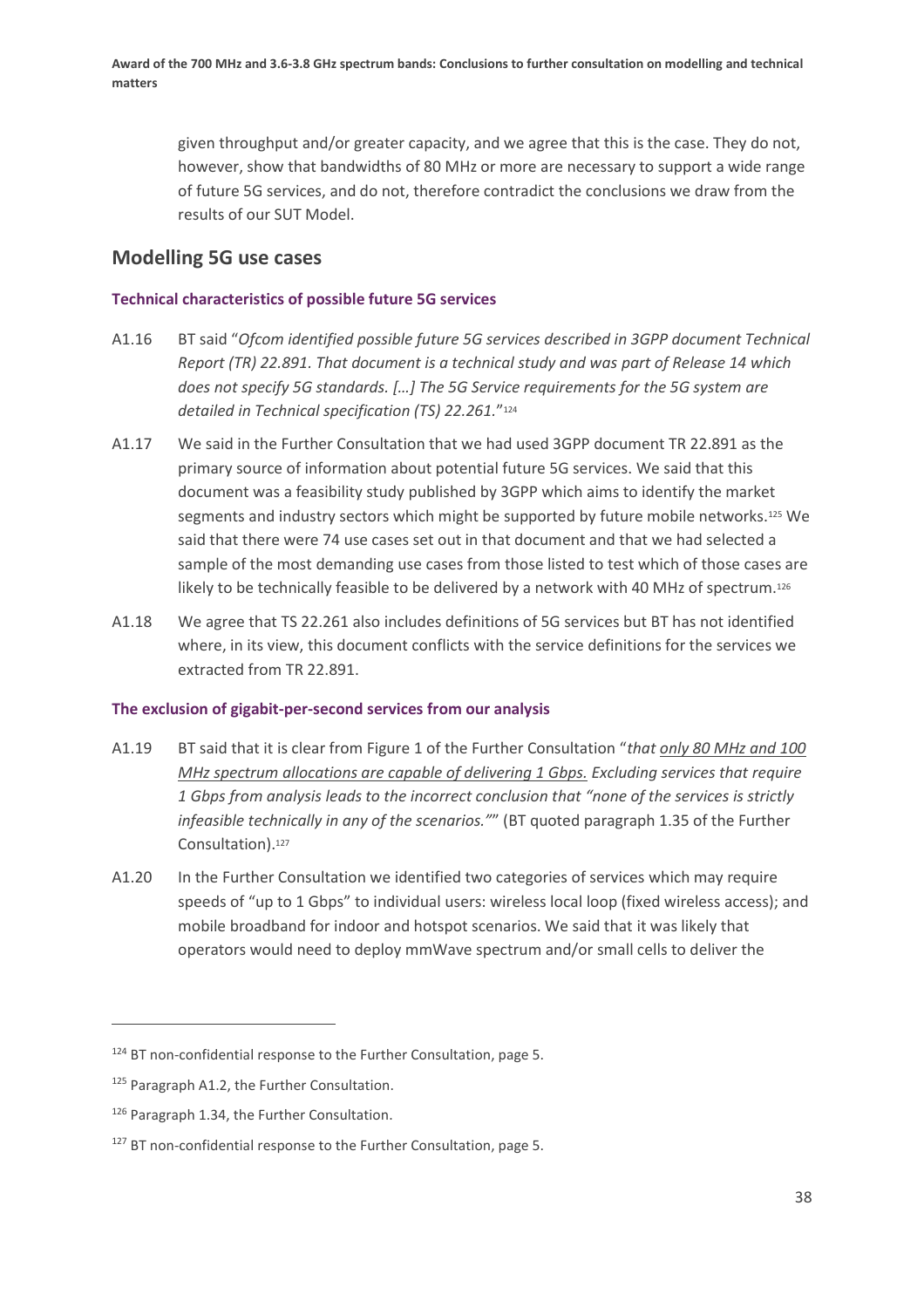throughput required for these scenarios to multiple users, and therefore we had not included them in our analysis.<sup>128</sup>

- A1.21 To support our judgement on fixed wireless access ("**FWA**"), we provided evidence from existing FWA deployments which showed that it was unlikely that Gbps FWA throughput can be supported on existing mobile networks using sub-6 GHz spectrum. We considered that Gbps FWA might only be supported by future networks with access to several hundred MHz of spectrum, probably in the mmWave bands. Accordingly, we excluded FWA from our analysis, which only considers bandwidths of 40 to 100 MHz.<sup>129</sup>
- A1.22 We believe that even with 80 or 100 MHz allocations, operators would struggle to deliver 1 Gbps services. We agree with BT that Figure 1 in the Further Consultation shows that only 80 MHz and 100 MHz carriers are capable of 1 Gbps in the downlink. However, this is only under very favourable signal conditions, namely SINR greater than 22 dB and 17 dB for 80 MHz and 100 MHz carriers respectively when accessed by a single user only, which is unlikely to be sustainable for a significant length of time in a real scenario. Accordingly, we remain of the view that it is appropriate for us to exclude gigabit-per-second services from our analysis.

### **Industrial use cases**

- A1.23 Vodafone<sup>130</sup> said that we had focused too narrowly on consumer use cases and had not considered enough industrial use cases which could also be important. It said that its white paper on industrial 5G spectrum policy<sup>131</sup> showed that there was demand for industrial services requiring large blocks of spectrum.
- A1.24 In the Further Consultation, we considered one industrial scenario, industrial control applications which require high reliability and very low latency (~1ms). We said that high data rates may be required in some circumstances, e.g. in the uplink, to deliver live video stream to an operator or automated system controlling the equipment (tens of Mbps per user in a dense environment). We said that these services might typically be supported by small cells within an industrial complex.<sup>132</sup>

[https://www.vodafone.com/content/dam/vodcom/files/public-policy/5g-report/an-industrial-5g-spectrum](https://www.vodafone.com/content/dam/vodcom/files/public-policy/5g-report/an-industrial-5g-spectrum-policy-for-europe.pdf)[policy-for-europe.pdf,](https://www.vodafone.com/content/dam/vodcom/files/public-policy/5g-report/an-industrial-5g-spectrum-policy-for-europe.pdf) accessed 29 June 2020

<sup>&</sup>lt;sup>128</sup> Paragraph A1.22, the Further Consultation.

<sup>&</sup>lt;sup>129</sup> Paragraph A1.23, the Further Consultation.

<sup>130</sup> Vodafone non-confidential response to the Further Consultation, pages 10-11.

<sup>131</sup> *An Industrial 5G Spectrum Policy for Europe*, Vodafone with input from Arthur D Little & Compass Lexecon, November 2019,

<sup>132</sup> Table A5, the Further Consultation.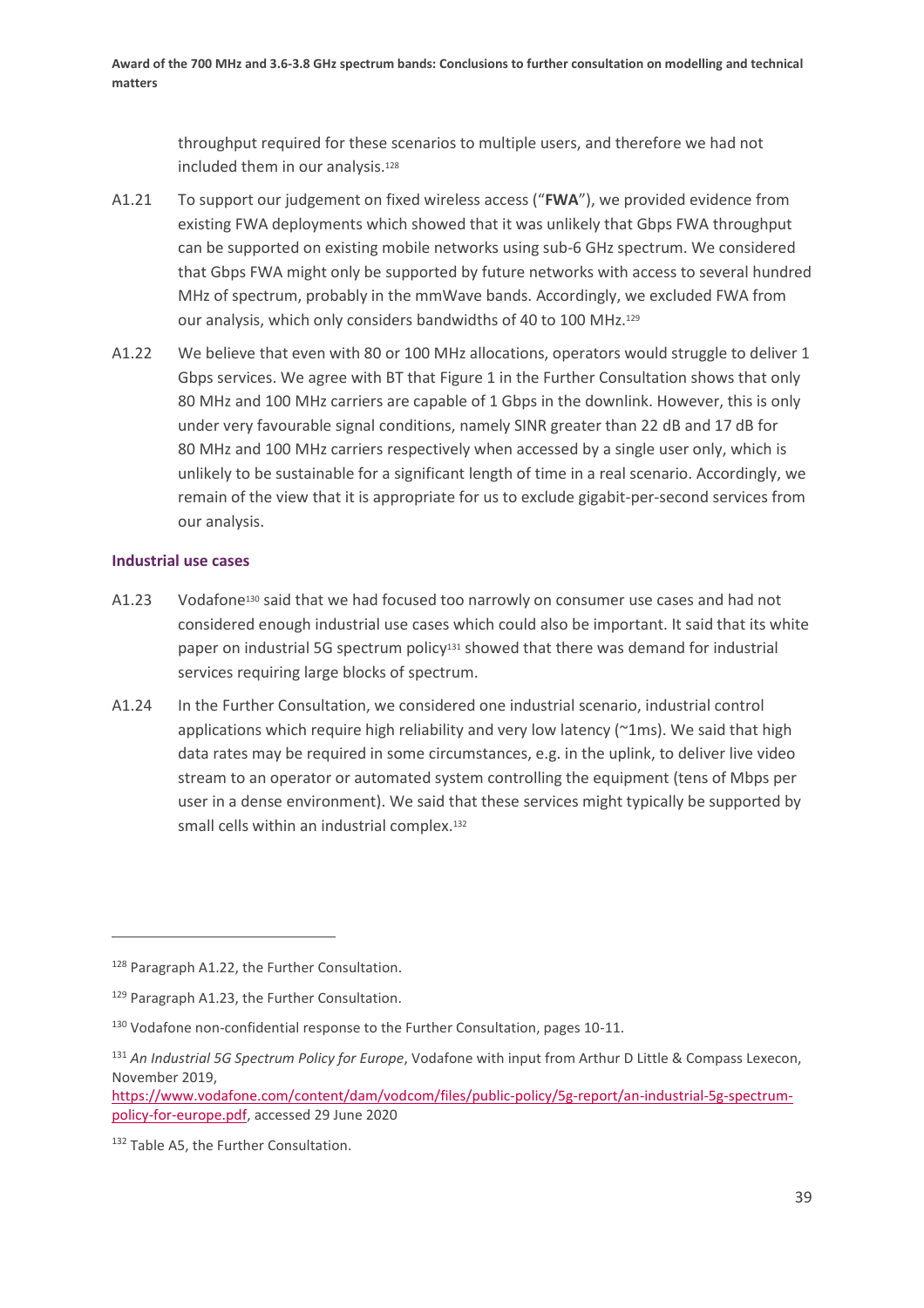- A1.25 We recognised in the 13 March Statement that there is a general consensus that optimal deployment of 5G is best achieved through the use of large blocks of spectrum,<sup>133</sup> but observed that the main benefit was higher peak speeds, which are rarely experienced by consumers in practice and only one element of the mobile service experienced. <sup>134</sup> We also note that Vodafone characterises its existing spectrum holdings in 3.4-3.8 GHz as "*a huge block*".<sup>135</sup>
- A1.26 Vodafone's paper on industrial 5G spectrum policy<sup>136</sup>, which we have considered, does not say that there is a minimum spectrum requirement for delivering certain industrial services. We have considered the table in that paper which specifies data rates for industrial applications, Figure 2.
- A1.27 In Figure 2, there is one service which exceeds the tens of Mbps that we have considered for industrial control and that is the 30-200 Mbps which may be needed for video streams. That table is sourced from a 2019 white paper from Huawei, ZPMC, China Mobile and Vodafone on 5G Smart Ports.<sup>137</sup> This paper makes it clear that the upper end of the 30- 200 Mbps range is the aggregated uplink throughput requirement from more than 20 cameras on a quayside container crane with potentially  $8 - 12$  container cranes deployed along 1 km of port coastline.<sup>138</sup> The SUT Model was, however, used to assess the data rate necessary for a single user in a cell. An application involving several cameras would entail multiple users of a cell. The scope for such combined usage is a network capacity consideration. We discuss why we do not consider capacity concerns to be relevant to the analysis for which we have used the SUT Model at paragraph [A1.47.](#page-48-0)

### **[ REDACTED] use case**

A1.28 Vodafone said that "*Ofcom's analysis shows that some services are impossible to provide without spectrum stocks being boosted from those that it was possible to acquire in the* 

<sup>133</sup> Paragraph 1.13, the 13 March Statement.

<sup>134</sup> Paragraphs 4.253 and 4.268, the 13 March Statement.

<sup>135</sup> *From London Pride to the Epsom Derby, why Vodafone is the best network for special events*, Vodafone UK News Centre, 31 October 2019,

[https://newscentre.vodafone.co.uk/our-network/best-network-for-special-events/,](https://newscentre.vodafone.co.uk/our-network/best-network-for-special-events/) accessed 17 July 2020

<sup>136</sup> *An Industrial 5G Spectrum Policy for Europe*, Vodafone with input from Arthur D Little & Compass Lexecon, November 2019,

[https://www.vodafone.com/content/dam/vodcom/files/public-policy/5g-report/an-industrial-5g-spectrum](https://www.vodafone.com/content/dam/vodcom/files/public-policy/5g-report/an-industrial-5g-spectrum-policy-for-europe.pdf)[policy-for-europe.pdf,](https://www.vodafone.com/content/dam/vodcom/files/public-policy/5g-report/an-industrial-5g-spectrum-policy-for-europe.pdf) accessed 29 June 2020.

<sup>137</sup> [https://www-file.huawei.com/-/media/corporate/pdf/x](https://www-file.huawei.com/-/media/corporate/pdf/x-lab/2019/5g_smart_port_whitepaper_en.pdf?la=en)[lab/2019/5g\\_smart\\_port\\_whitepaper\\_en.pdf?la=en](https://www-file.huawei.com/-/media/corporate/pdf/x-lab/2019/5g_smart_port_whitepaper_en.pdf?la=en) accessed 27 July 2020.

<sup>138</sup> Section 2.2.2 of the 5G Smart Ports white paper.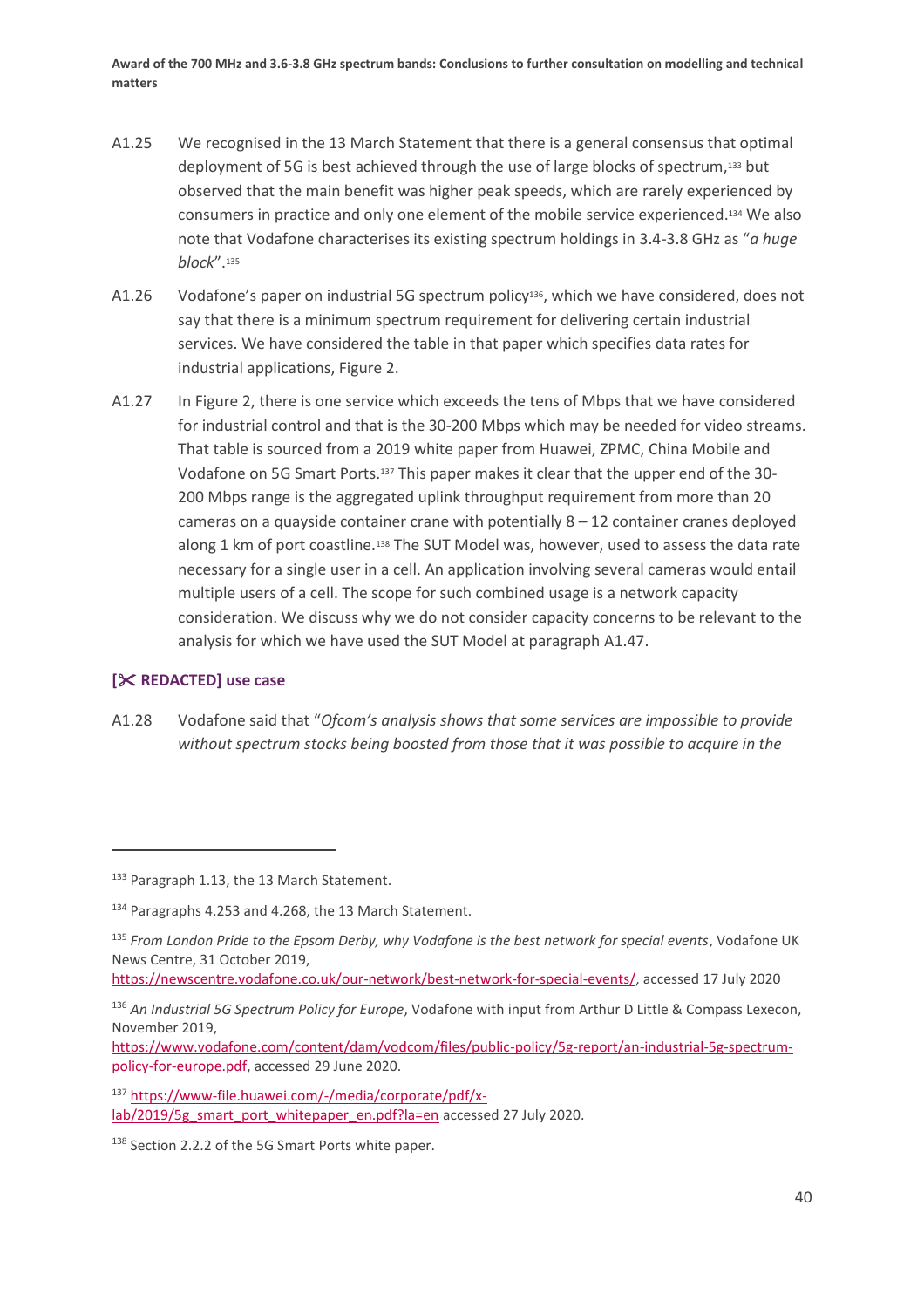*2018 auction*".<sup>139</sup> In particular, it claimed that our SUT Model showed that a major use case for  $[\times]$  REDACTED] was problematic.<sup>140</sup>

A1.29 In the Further Consultation we did not consider a  $[\<$  REDACTED] use case. Vodafone did not specify the technical requirements for this use case in its response to the Further Consultation.  $[\&$  REDACTED] requires a throughput of 2-4 Mbps.<sup>141</sup> The SUT Model results of Figure 2 of the Further Consultation show that delivering 2-4 Mbps in the uplink would need a SINR of approximately -5 dB, which would be technically feasible using a 40 MHz carrier. Our analysis therefore does not support Vodafone's view that providing a  $[\times$  REDACTED] service would be problematic using a 40 MHz carrier.

### **Small cells**

- A1.30 Some stakeholders considered that we could have modelled factors which might hinder an operator's ability to deploy small cells:
	- a) BT said "*Clearly operators can densify their networks using small cells to boost capacity. Reflecting this, Ofcom's modelling should have taken into account the limits to small cells densification as well as the implications of combinations of 5G services and multiple simultaneous users which affect the technical feasibility of delivering 5G services. We do not think that the modelling provides helpful input to a position on competition measures without taking these factors into account*".<sup>142</sup> It asserted that small cells might not be practical to provide the required data rates in some scenarios, such as live news broadcasts which might in the future rely on wide area macrocell coverage.<sup>143</sup>
	- b) BT went on to say that "*there are no multi-band 5G small cell devices and we do not believe there will be any in the future. It is, therefore, technically infeasible for an operator to provide a 1 Gbps service with less than 80 MHz of spectrum.*" It believed that the lack of multiband small cells would persist in the longer term because of the constraints of the small cell form factor and that the demand for multi-band small cells is likely to remain small.<sup>144</sup>

141 [ $\mathsf{\times}$  REDACTED]

<sup>&</sup>lt;sup>139</sup> Vodafone non-confidential response to the Further Consultation, page 10.

<sup>140</sup> Vodafone confidential response to the Further Consultation, page 10.

<sup>&</sup>lt;sup>142</sup> BT non-confidential response to the Further Consultation, page 4.

<sup>&</sup>lt;sup>143</sup> BT non-confidential response to the Further Consultation, page 6.

<sup>&</sup>lt;sup>144</sup> BT non-confidential response to the Further Consultation, page 5.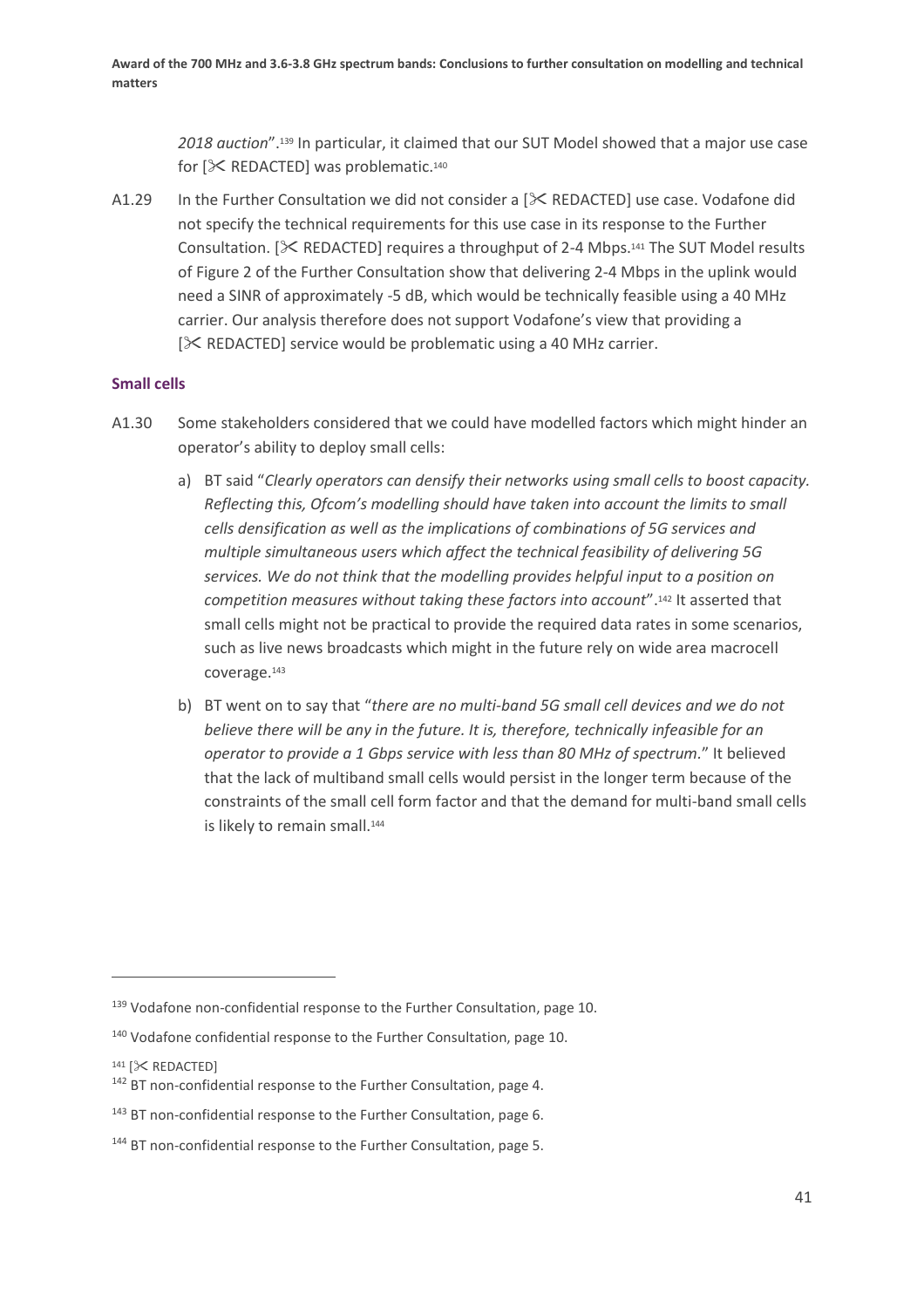- c) Professor William Webb (in his report submitted by O2) considered that we had relied too heavily on small cells as a way to deliver 5G services without an analysis or evidence of how practical they were to deploy. He described several constraints on the practical deployment of small cells: the challenge of getting suitable sites; managing interference between macrocell networks and small cell networks; the fact that building shadowing can lead to users receiving poor SINR; and the high costs of using small cell, which include equipment, installation, site rent, and providing power.<sup>145</sup>
- A1.31 In our analysis of the results of the SUT Model in the Further Consultation, we considered small cells as a possible mitigation for a lack of spectrum in a limited set of scenarios for a subset of the most demanding future applications that we studied. These were:
	- a) "mobile broadband live video" in a hot spot environment (e.g. football stadium);<sup>146</sup>
	- b) "Cloud computer games for connected vehicles with 4k 3D graphics" in a heterogenous network environment;<sup>147</sup> and
	- c) "industrial control" indoor small cell deployment.<sup>148</sup>
- A1.32 We said that our analysis suggested to us that, in the three cases we had identified for which deployment on a macro cell network at 3.4-3.8 GHz looked challenging (at 40, 80 or even 100 MHz bandwidths), a different network deployment pattern – such as small cell deployment at a hot spot for mobile broadband live video, or deployment indoors with a 1:1 uplink/downlink ratio for industrial control – would reasonably support the higher SINR values likely to be needed for these services. We said that we might expect operators to deploy such alternatives if these services proved to be commercially important.<sup>149</sup>
- A1.33 In summary, we considered that small cells may be necessary for providing a limited subset of the potential future 5G services, and only those where there was a reasonable expectation that small cells could be deployed. For example, a football stadium hot spot deployment might reasonably use small cells. We therefore do not consider that it was necessary for us to model the practical limits of small cells deployment with our SUT Model.

<sup>&</sup>lt;sup>145</sup> Professor William Webb's report, submitted by O2 in response to the Further Consultation, paragraph 37.

<sup>146</sup> Paragraph 1.39, the Further Consultation.

<sup>&</sup>lt;sup>147</sup> Paragraphs 1.40 and 1.41, the Further Consultation.

<sup>148</sup> Paragraph 1.42, the Further Consultation.

<sup>149</sup> Paragraph 1.48, the Further Consultation.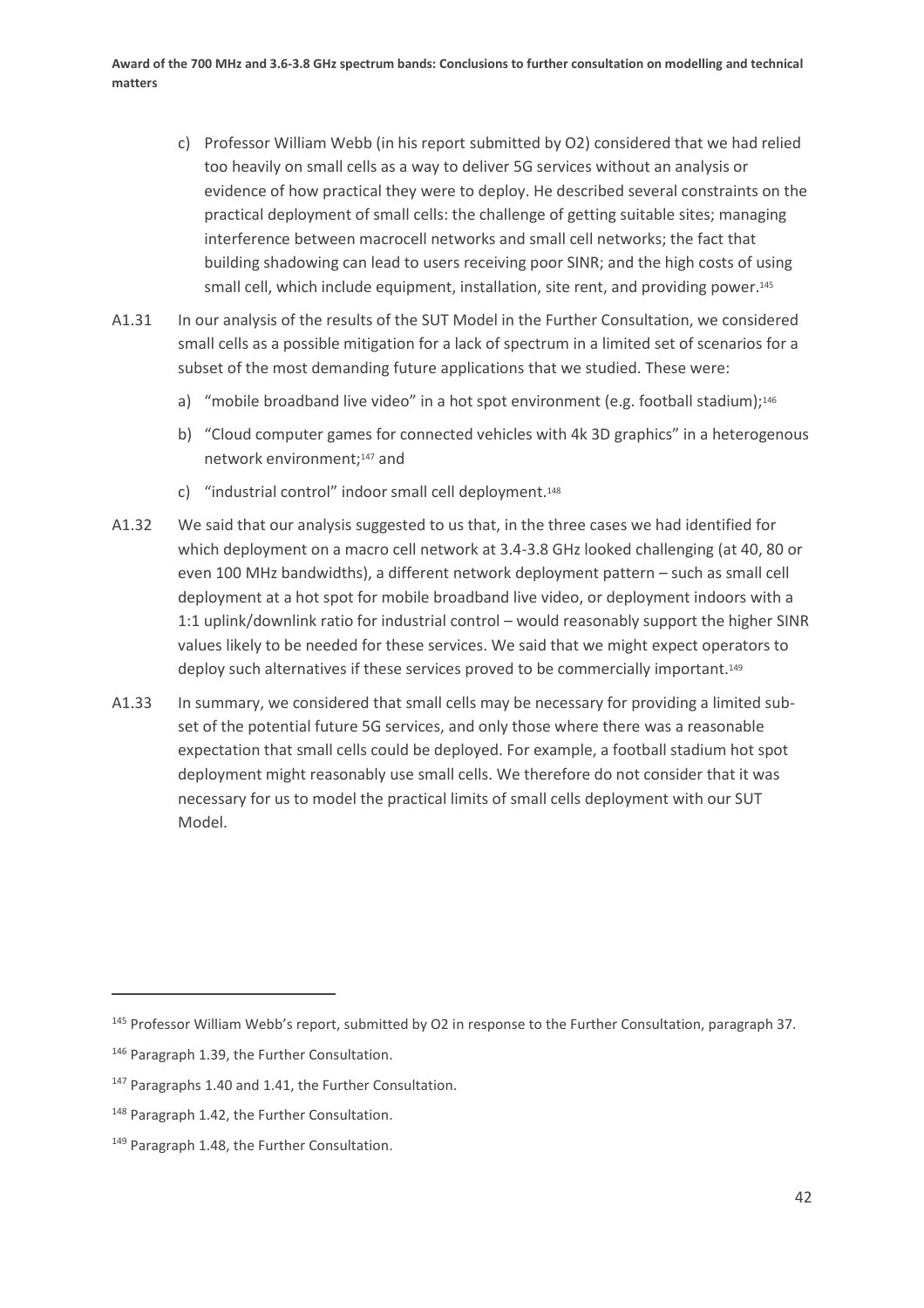# **Specific modelling inputs and assumptions**

## **1:1 uplink/downlink ratio in industrial contexts**

- A1.34 In a report submitted by O2, Professor William Webb said that we could not rely on an uplink/downlink ratio of 1:1 in industrial contexts. This is because outdoor networks will use an uplink/downlink ratio of 3:1 and industrial locations will therefore need sufficient isolation from outdoor networks if they wish to use an uplink/downlink ratio of 1:1 with no degradation in throughput. He asserted that sufficient isolation might only be available for remote factories and considered that it was unrealistic for Ofcom to regard an uplink/downlink ratio of 1:1 as practical for industrial areas close to coverage from outdoor mobile networks.<sup>150</sup>
- A1.35 In the Further Consultation, we said that a downlink to uplink ratio of 1:1 might be appropriate in some "industrial control" indoor small cell scenarios where uplink traffic demand may equal or exceed downlink traffic. We considered that this downlink to uplink ratio is likely to be practicable in controlled indoor environments, in which wireless networks can be built and operated without interference with outdoor macro cell networks, which are likely to operate with a downlink to uplink ratio of 3:1.<sup>151</sup> The existing mobile licences in 3.4-3.6 GHz contain provisions for indoor small cells to operate with a different uplink/downlink ratio to the outdoor network<sup>152</sup> as do the example 3.6-3.8 GHz licences.<sup>153</sup>
- A1.36 The ECC 3.4-3.8 GHz synchronisation report notes that geographic separation may be required between an unsynchronised outdoor macrocell network and co-channel indoor networks and that "*the lack of out of block filtering on the Macro BS and on the indoor BS transmitters' sides will need to be considered.*" <sup>154</sup> This suggests that it may be harder for operators to use a 1:1 uplink/downlink ratio in areas where indoor industrial deployments of 3.4-3.8 GHz are co-channel with a macrocell network using a 3:1 uplink/downlink ratio.

[https://www.ecodocdb.dk/document/9067,](https://www.ecodocdb.dk/document/9067) accessed 29 June 2020

<sup>150</sup> Professor William Webb's report, submitted by O2 in response to the Further Consultation, paragraph 32.

<sup>151</sup> Paragraph 1.42, the Further Consultation

<sup>&</sup>lt;sup>152</sup> For example, see Paragraph 15 of Schedule 1 of the Vodafone 3410-3460 MHz licence. *SPECTRUM ACCESS 3.4 GHz*, Licence no. 1151573, Ofcom, 25 June 2019, [https://www.ofcom.org.uk/\\_\\_data/assets/pdf\\_file/0016/114271/sa-3.4ghz-licence-vodafone.pdf,](https://www.ofcom.org.uk/__data/assets/pdf_file/0016/114271/sa-3.4ghz-licence-vodafone.pdf) accessed 26 June 2020

<sup>153</sup> Paragraph 15 of Schedule 1 of the Example 3.6-3.8 GHz licence in Annex A2 of the Information Memorandum.

*Award of the 700 MHz and 3.6-3.8 GHz spectrum bands – Information Memorandum*, Ofcom, 13 March 2020, https://www.ofcom.org.uk/ data/assets/pdf file/0019/192412/information-memorandum-award-700mhz-[3.6-3.8ghz-spectrum.pdf,](https://www.ofcom.org.uk/__data/assets/pdf_file/0019/192412/information-memorandum-award-700mhz-3.6-3.8ghz-spectrum.pdf) accessed 26 June 2020

<sup>154</sup> Page 3, *National synchronisation regulatory framework options in 3400-3800 MHz: a toolbox for coexistence of MFCNs in synchronised, unsynchronised and semi-synchronised operation in 3400-3800 MHz*, ECC Report 296, 8 March 2019,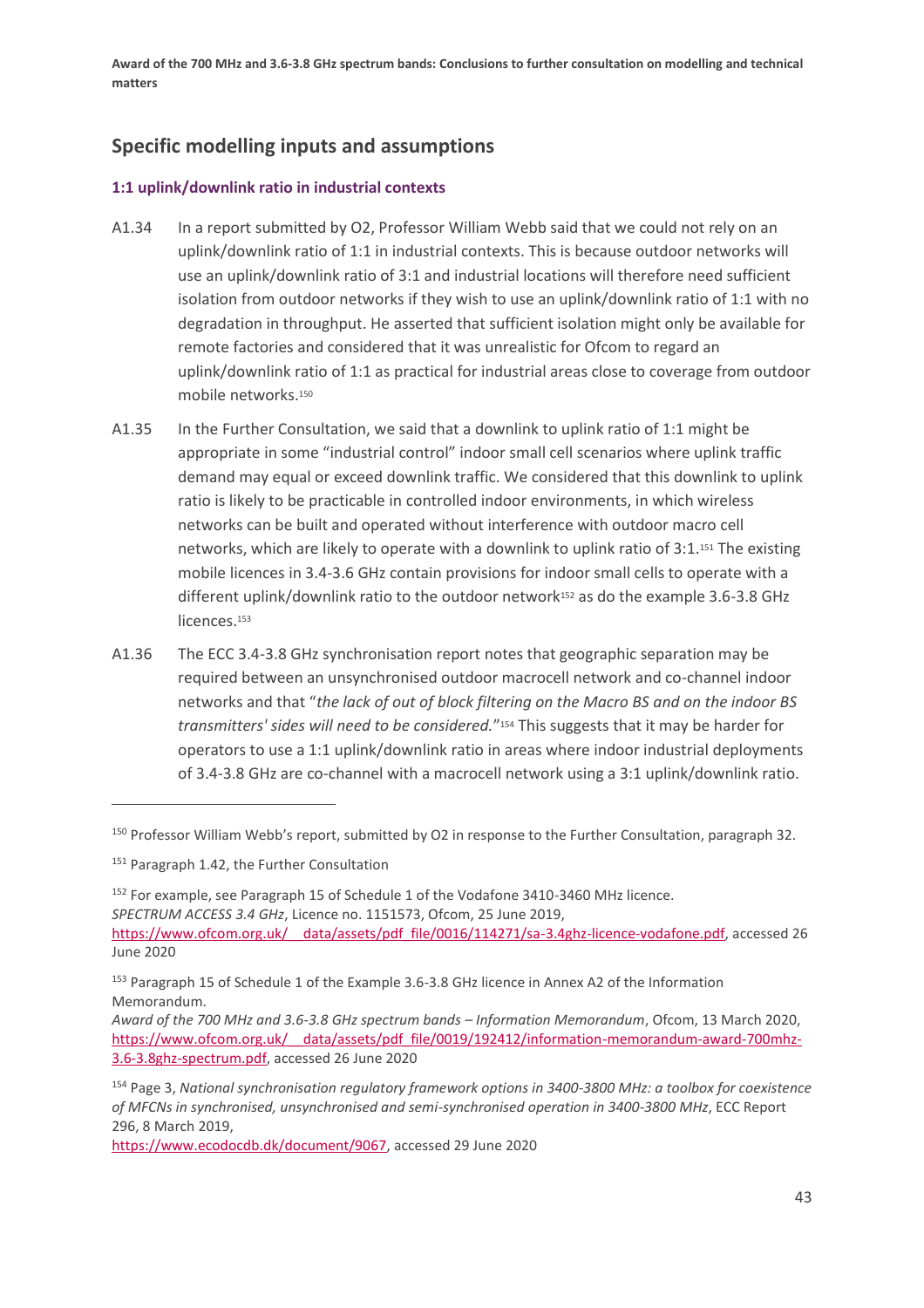There are, however, mitigations that operators could deploy in order to facilitate the deployment of 3.4-3.8 GHz indoor industrial networks and outdoor macrocell networks unsynchronised and in the same area, such as careful installation of indoor base stations and site shielding,<sup>155</sup> where necessary.

### **SU-MIMO limitations in low SINR and carrier aggregation scenarios**

- A1.37 In his report submitted by O2, Professor William Webb also said that it was not valid to use 4x4 SU-MIMO spatial multiplexing at low SINR and that the receive antennas would need to be shared for carrier aggregation scenarios (i.e. the four antennas in a phone which might normally be used to support a single 4x4 SU-MIMO carrier become a pair of 2x2 SU-MIMO antennas). It said that subscribers using its 4G network were unable to use 2x2 SU-MIMO for  $[\<$  REDACTED] of the time because the signal level was insufficient.<sup>156</sup> Vodafone provided evidence from its modelling tools which showed that the spectral efficiency of single user spatial multiplexing (e.g. two and four spatial streams) fell below that of no spatial multiplexing (e.g. one spatial stream) at low SINR.<sup>157</sup>
- A1.38 In the Further Consultation we acknowledged that SU-MIMO (e.g. two and four spatial layers) may not be supported at low SINR<sup>158</sup> and there may be some limitations to the number of spatial layers which can be supported by some devices, particularly lower cost devices, when aggregating carriers.<sup>159</sup> We acknowledged that this was a limitation of our analysis, however, we did not consider it to be a significant shortcoming of the Model and we remain of that view. We expect that any impact on throughput of not supporting higher order SU-MIMO at low SINR would be proportional to carrier bandwidth (e.g. in absolute terms, any change in throughput would be approximately twice as much for an 80 MHz carrier as for a 40 MHz carrier) because antenna mode selection is dependent on SINR and is not dependent on carrier bandwidth.

## **Reduction in the base station spatial layer support from eight layers to four layers**

A1.39 BT said that "*when radiating two carriers through an 8x8 MIMO antenna, each carrier can only use 4x4 instead of all 8 layers, reducing performance when compared to contiguous spectrum. It is unclear whether Ofcom considered this in its estimate of reduced efficiency of non-contiguous spectrum.*" 160

<sup>155</sup> §4.4 *COEXISTENCE BETWEEN UNSYNCHRONISED INDOOR BSS AND MACRO BS - STUDY #7*, ECC Report 296

<sup>156</sup> Professor William Webb's report, submitted by O2 in response to the Further Consultation, paragraph 39.

<sup>&</sup>lt;sup>157</sup> Vodafone non-confidential response to the Further Consultation, page 10, Figure 1.

<sup>158</sup> Paragraph A1.13, the Further Consultation.

<sup>159</sup> Paragraph A1.15, the Further Consultation.

<sup>160</sup> BT non-confidential response to the Further Consultation, page7.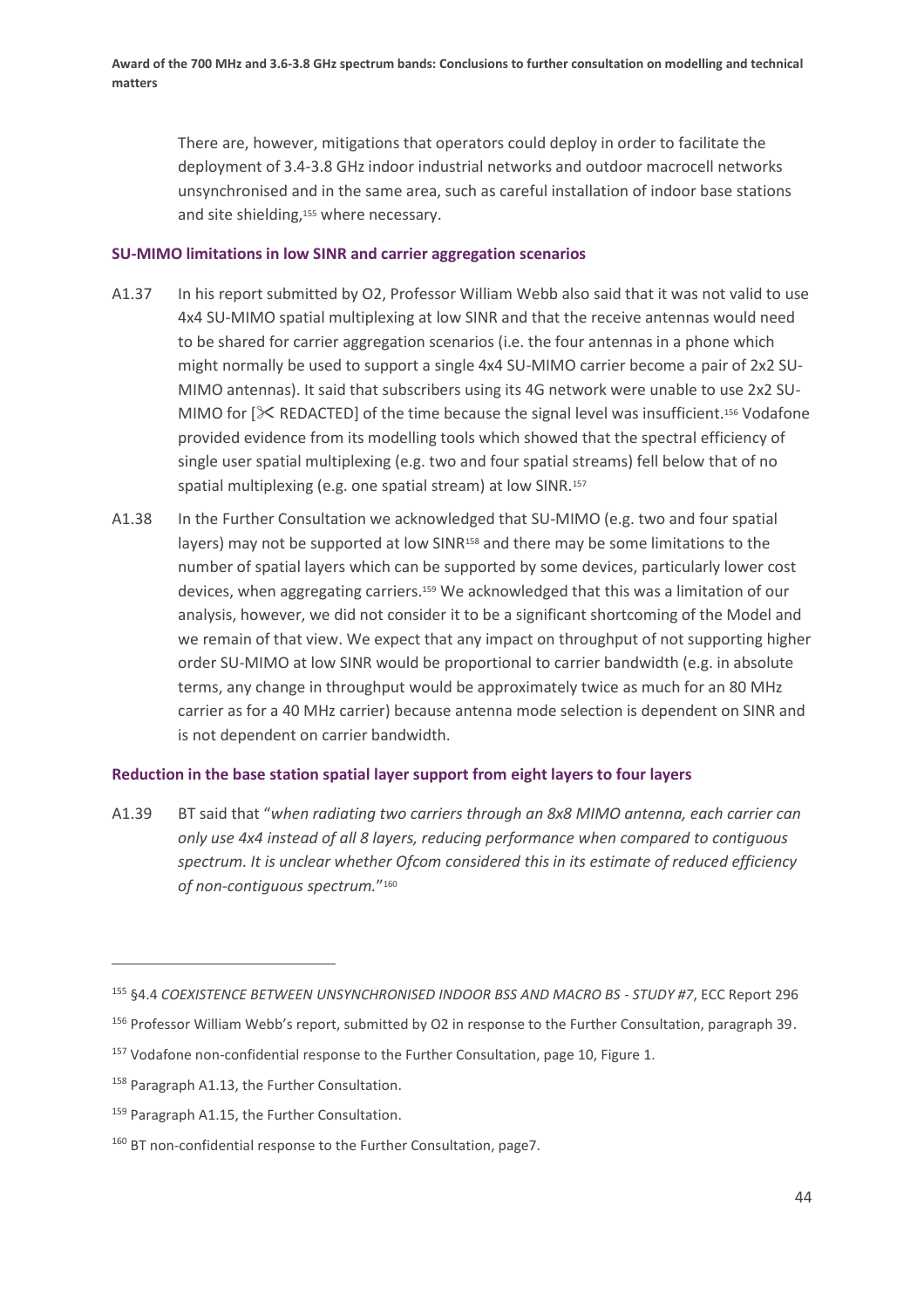A1.40 The maximum SU-MIMO order we considered in the SUT Model was four spatial layers so a reduction in the number of layers supported by the base station from eight layers to four layers would have no impact on the results of our modelling. For this reason, we consider it was appropriate for us to model four spatial layers in the downlink.

### **Signalling overheads associated with fragmented spectrum**

- A1.41 Vodafone said that "*fragmenting spectrum reduces the capacity that can be supported; Ofcom has quoted 6% but our analysis shows the true figure to be 10-20%.*" 161
- A1.42 We used a figure of 6% to model the signalling overhead when aggregating two 5G NR carriers instead of a single carrier of the same total aggregate transmission bandwidth.<sup>162</sup> This is not the same as the total capacity loss, which would also include losses other than just signalling overheads,<sup>163</sup> and which we have previously quantified to be 2-15%.<sup>164</sup> As we discuss below in paragraph [A1.47,](#page-48-0) modelling of capacity was not the purpose of the SUT Model and so we consider the 10-20% figure given by Vodafone is not relevant to the SUT Model.<sup>165</sup>

## **Spectrum scenarios**

- A1.43 H3G said our spectrum scenarios conflated the short term with the long term. This was because we had considered how operators could support 5G use cases which may only arise in the longer term with operators' short term 5G spectrum holdings (40 or 50 MHz). It said that this was wrong because operators would have the opportunity to gain access to more 5G spectrum in the auction and they would also be able to re-farm their existing spectrum holdings to 5G in the longer term.<sup>166</sup>
- A1.44 We considered bandwidths which could be representative of a wide variety of possible future auction outcomes including bandwidths as small as 40 MHz but also including carrier aggregation of two non-contiguous 40 MHz carriers.<sup>167</sup> The reason we considered 40

<sup>&</sup>lt;sup>161</sup> Vodafone non-confidential response to the Further Consultation, page 11.

<sup>&</sup>lt;sup>162</sup> Paragraph A1.45, the Further Consultation.

This figure was taken from the ECC C-band defragmentation report which notes that carrier aggregation across two 50 MHz carriers might require signalling overheads of around 12% (depending on the precise implementation) compared with signalling overheads of 6.3% for a single contiguous carrier of 100 MHz. See: Table 13, *Guidance on defragmentation of the frequency band 3400- 3800 MHz*, ECC Report 287, 26 October 201[8 https://www.ecodocdb.dk/document/7245,](https://www.ecodocdb.dk/document/7245) accessed 29 June 2020

<sup>&</sup>lt;sup>163</sup> For example, the capacity lost to additional guard bands, see footnote 146 of the December 2018 Consultation.

<sup>164</sup> Paragraph 5.258 of the December 2018 Consultation and paragraph 4.267 of the 13 March Statement.

<sup>&</sup>lt;sup>165</sup> We discuss our view on capacity in paragraphs 4.255 and 4.259 of the 13 March Statement.

<sup>166</sup> H3G non-confidential response to the Further Consultation, paragraphs 9.5-9.11.

<sup>167</sup> Table A6, Annex A1 to the Further Consultation.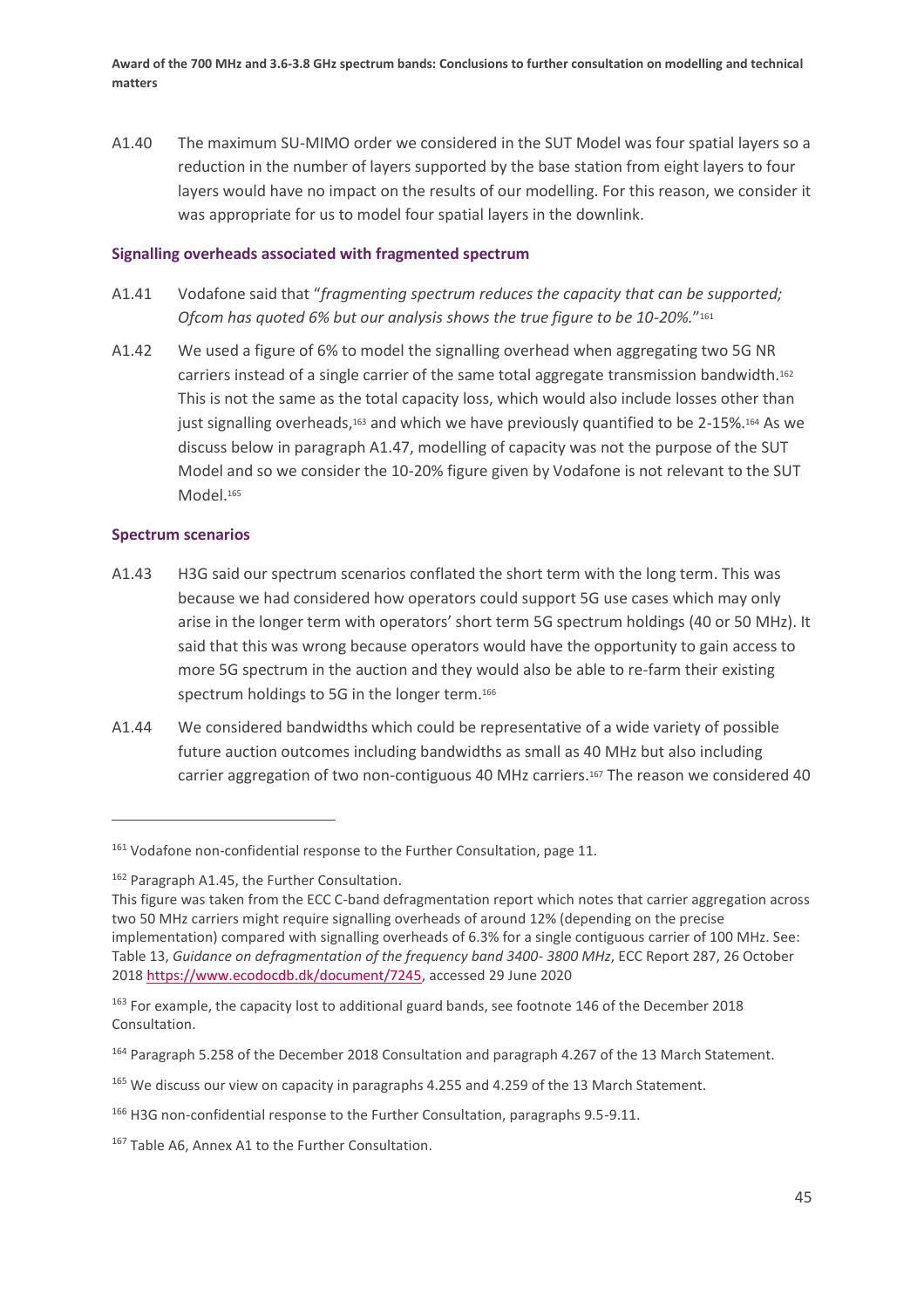and 50 MHz carriers was that we wanted to show to what extent it might be technically feasible for operators to support a wide range of future 5G services even if they did not acquire more spectrum in the auction or chose not to re-farm their existing spectrum holdings to 5G.<sup>168</sup> We continue to consider that the spectrum scenarios that we modelled were appropriate for this purpose.

# **Stakeholder comments on extending the SUT analysis to model capacity**

## **Modelling multiple users in a cell**

- A1.45 Some stakeholders considered that we could have modelled multiple users in a cell:
	- a) BT said that we could have used more sophisticated alternatives to a SUT model, asserting that system level simulations which considered multiple simultaneous users would have been a more suitable alternative.<sup>169</sup> It said "*Our conclusion from our analysis of the SUT Model is that an operator having just 40 MHz of spectrum to provide high data rate 5G services to multiple users simultaneously would be seriously disadvantaged compared to an operator having 100 MHz or more, <sup>170</sup>* [ REDACTED]*.*" 171
	- b) BT went on to say that we may have underestimated the data demand for some services, particularly when multiple 5G services were being requested in the same cell. Its own internal analysis had shown that the aggregate demand from connected and autonomous cars could be up to 70 Mbps in the downlink per cell.<sup>172</sup>
	- c) Vodafone said that "*[w]e agree that SUT modelling is a tool in operators' planning repertoire that assists in predicting the likely idealised performance experienced by a single user of a single service in a mobile mast sector.*" <sup>173</sup> However, it also said that in our consideration of the SUT Model we had "*not adequately taken account of capacity issues*".<sup>174</sup>

<sup>&</sup>lt;sup>168</sup> Paragraph 1.20, the Further Consultation.

<sup>&</sup>lt;sup>169</sup> BT non-confidential response to the Further Consultation, page 3.

<sup>&</sup>lt;sup>170</sup> BT non-confidential response to the Further Consultation, page 2, paragraph 3.

<sup>&</sup>lt;sup>171</sup> BT confidential response to the Further Consultation, page 2, paragraph 3.

<sup>&</sup>lt;sup>172</sup> BT non-confidential response to the Further Consultation, pages 5-6.

<sup>173</sup> Vodafone non-confidential response to the Further Consultation, page 9.

<sup>174</sup> Vodafone non-confidential response to the Further Consultation, page 2.